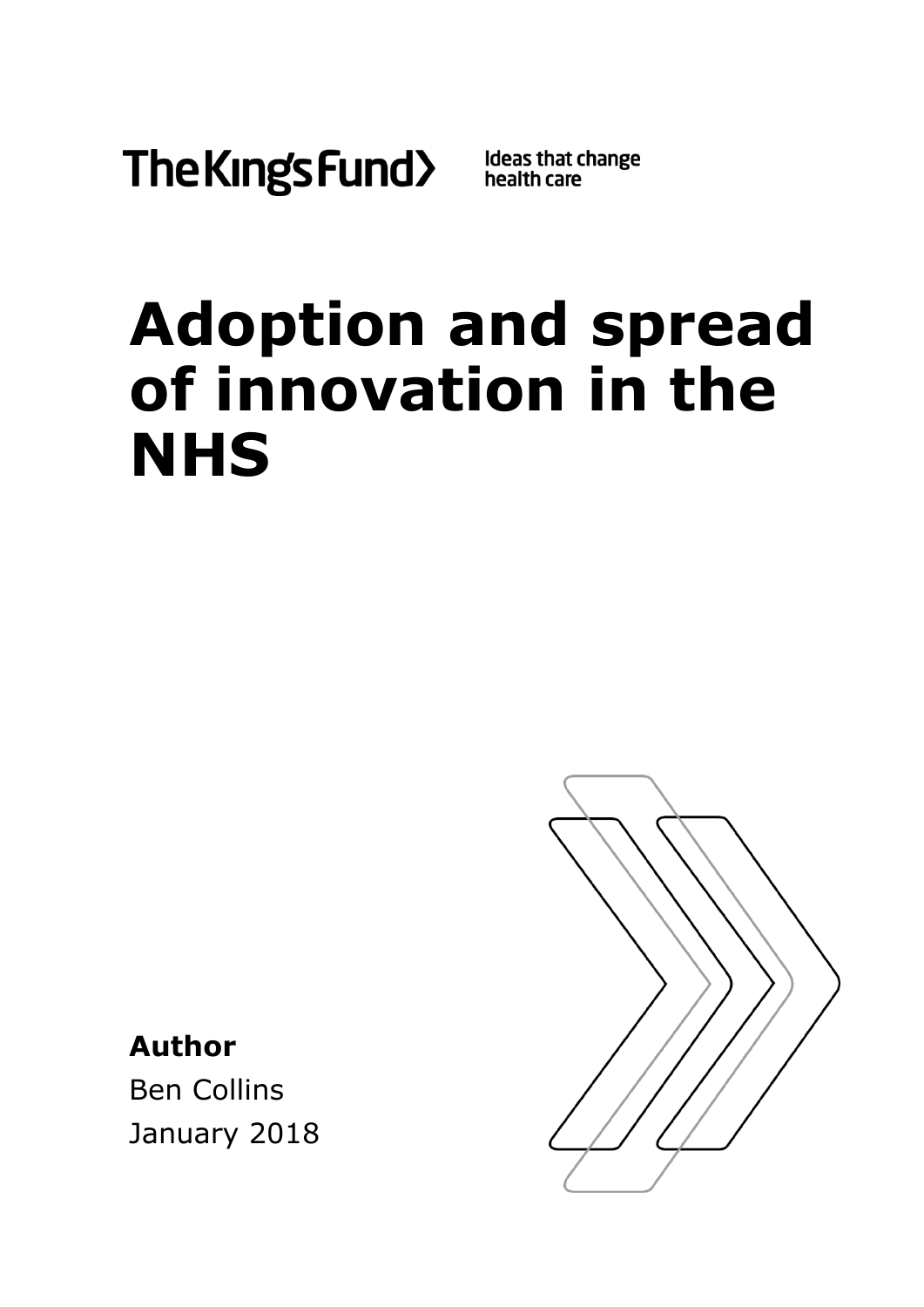This independent report was commissioned by the six academic health science networks (AHSNs) responsible for spreading health innovation in the East Midlands; Kent, Surrey and Sussex; the North West Coast (the Innovation Agency); South London (Health Innovation Network); the West of England; Yorkshire & Humber. The views and conclusions in the report are the author's own.

**The King's Fund** is an independent charity working to improve health and care in England. We help to shape policy and practice through research and analysis; develop individuals, teams and organisations; promote understanding of the health and social care system; and bring people together to learn, share knowledge and debate. Our vision is that the best possible health and care is available to all.

**[www.kingsfund.org.uk](http://www.kingsfund.org.uk/) @thekingsfund**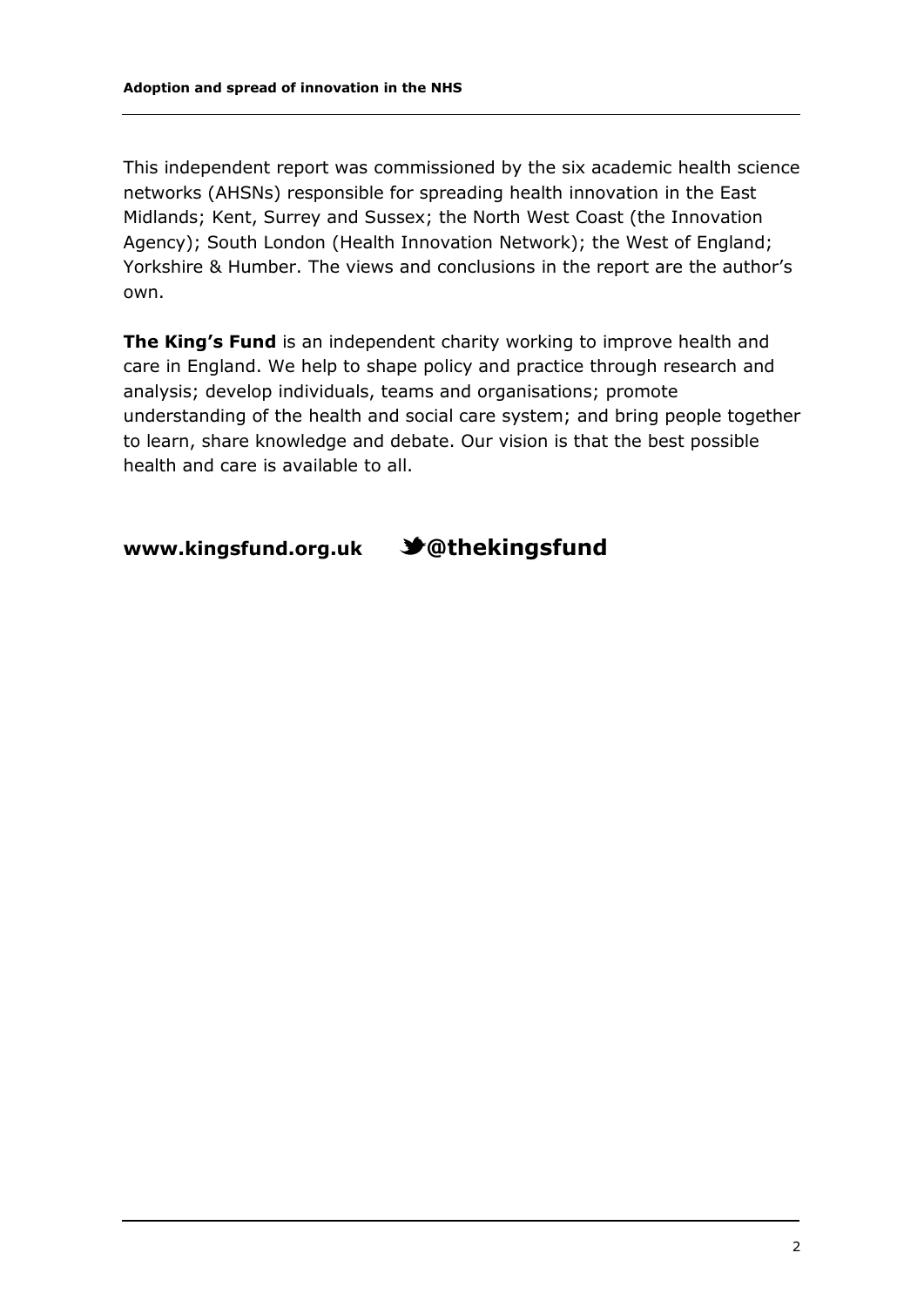# **Contents**

| $\mathbf 1$    | Introduction                                                 | 4  |
|----------------|--------------------------------------------------------------|----|
|                | Summary of key messages                                      | 11 |
| $\overline{2}$ | Key themes from the case studies                             | 14 |
|                | An overview of the innovations in our study                  | 14 |
|                | Money talks                                                  | 18 |
|                | Adoption or adaptation?                                      | 20 |
|                | Evidence or proof?                                           | 21 |
|                | Boots on the ground                                          | 23 |
|                | Delegating downwards                                         | 25 |
|                | Supportive leaders and workplaces                            | 27 |
|                | <b>Institutional silos</b>                                   | 28 |
| 3              | Case studies                                                 | 30 |
|                | Florence: telehealth for long-term conditions                | 30 |
|                | Early diagnosis of chronic liver disease                     | 33 |
|                | Physical health checks for people with severe mental illness | 35 |
|                | ESCAPE-pain programme for hip and knee pain                  | 37 |
|                | Secure text messaging with school nursing teams              | 40 |
|                | Improving diagnosis and treatment for atrial fibrillation    | 43 |
|                | Age UK care co-ordinator roles                               | 46 |
|                | Emergency department checklists                              | 48 |
|                | References                                                   | 52 |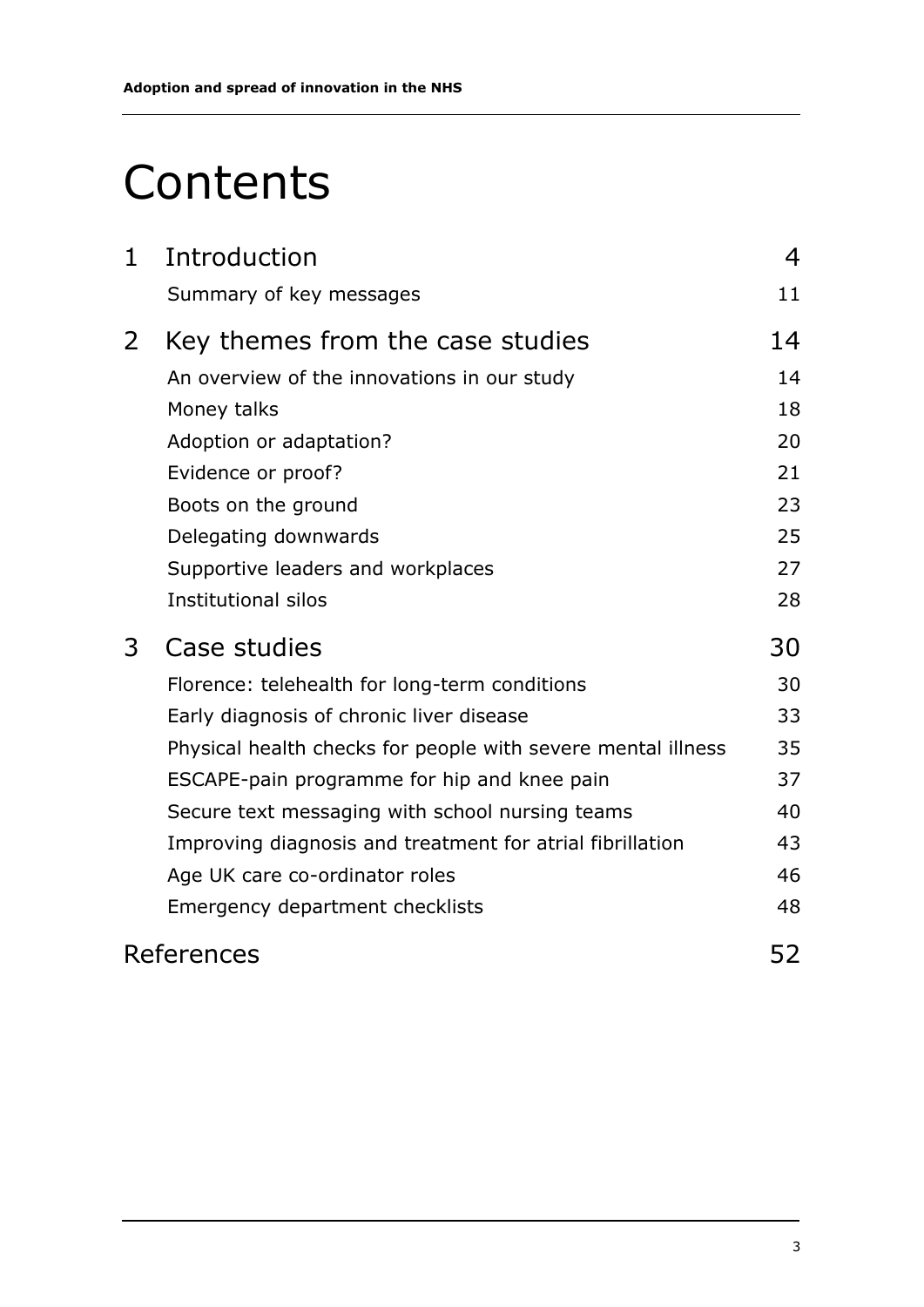# 1 Introduction

The first large-scale clinical trials of statins were held in the mid-1980s and statins became available on prescription from the NHS in the 1990s. By the early 2000s, the English NHS was prescribing around 8 billion daily doses of statins each year, contributing to dramatic reductions in rates of mortality from cardiovascular disease (Walley *et al* 2005). Meanwhile, despite considerable progress, the NHS, like other health systems, is still struggling to implement basic hygiene protocols such as hand washing in hospitals, 150 years after Joseph Lister published his observations in the Lancet on antiseptic methods (NICE 2014). Some innovations are incendiary, spreading with a spark from funders, regulators, professionals or the public. Others seem stubbornly immobile, no matter how easy they appear to implement or how persuasive the evidence base.

Ensuring the adoption and spread of these latter innovations is a challenge in any health system. But anecdotal evidence suggests that the English NHS finds doing so particularly challenging, for example its slow progress in making use of basic communications technologies. Policy-makers express their frustration by commissioning a new report every couple of years decrying the slow pace of change and highlighting the potential benefits of faster adoption of innovation. For advocates of directive leadership, the answer is for the national NHS bodies to play a more active role in mandating adoption of 'proven' good practice, with sanctions for those who fail to do so. For supporters of free markets, the solution is to break down monopolies, support entrants, allow inefficient providers to exit the market, and unleash the creative destruction of competition, although doing so in the NHS has proved difficult in practice.

This paper aims to make a pragmatic contribution to the discussion of what can be done to facilitate faster adoption and spread of service innovation given the current configuration of the NHS, drawing on findings from eight case studies of successful spread of innovation supported by the academic health science networks (AHSNs). For each of the case studies, we interviewed the originators of the innovations wherever possible, and the AHSN staff responsible for supporting adoption and spread, to understand the approach they had taken and the challenges they had encountered.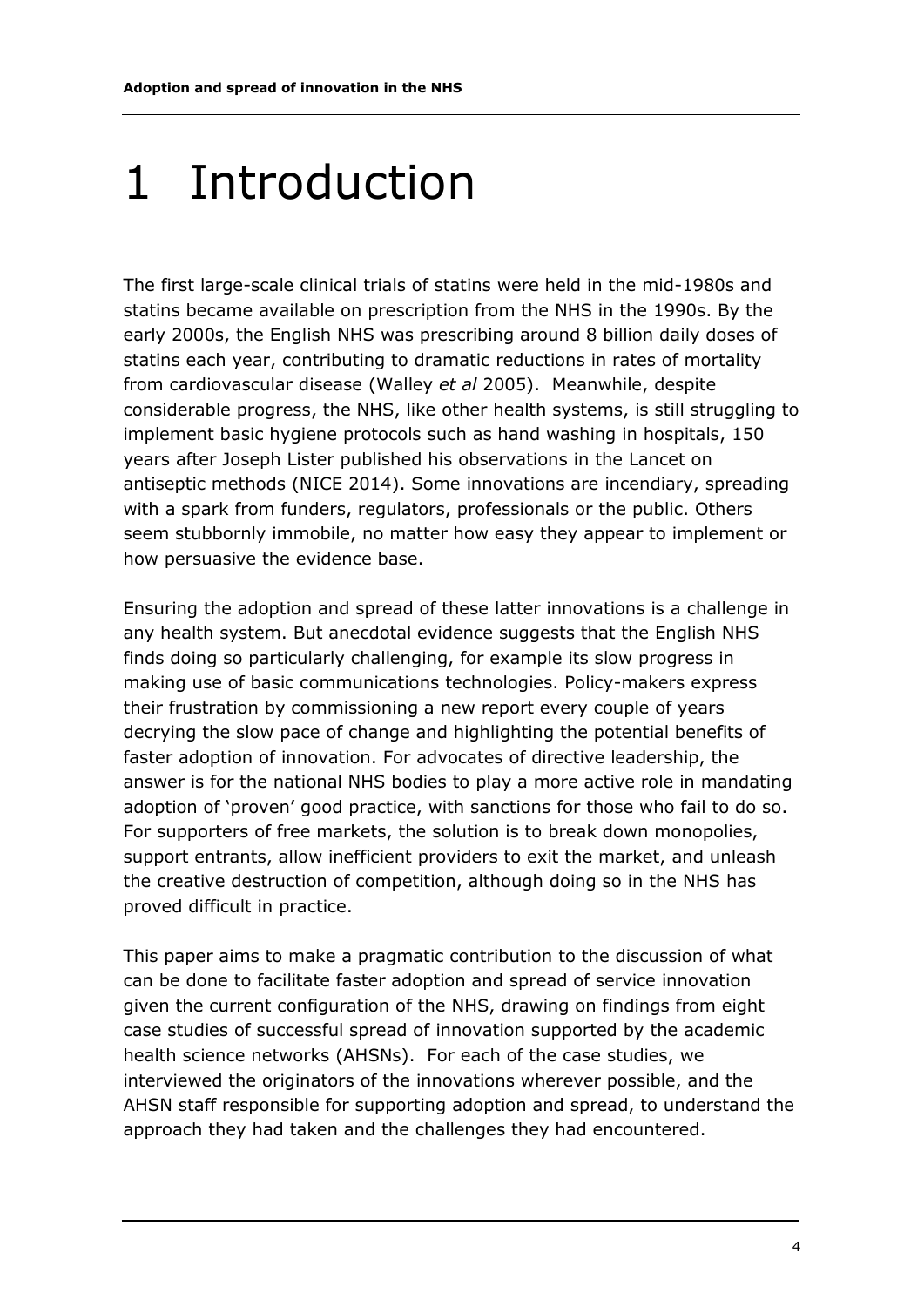The good news is that entrepreneurship is alive and well in the NHS, despite different incentives for innovators than in more competitive markets and the significant obstacles that often lie in innovators' paths. Kate Dale, a community psychiatric nurse in Yorkshire and Humber, spent a decade developing physical health checks and running physical health clinics for people with severe mental illness, alongside a full-time day job and without any funding or support. Emma Redfern, an emergency medicine consultant at University Hospitals Bristol NHS Foundation Trust, found time alongside a hugely pressured day job to review performance and devise a strategy to prevent harm to patients in overcrowded emergency departments. We were struck by the enthusiasm and determination of the entrepreneurs themselves and of the AHSN staff supporting their projects.

The case studies also demonstrate the transformative power of simple, lowcost innovations in improving health and care services and the dramatic difference they can make to people's lives. One patient struggling with longstanding mental illness received a routine thyroid test for the first time, revealing hyperthyroidism. Two years later, a person who had struggled to leave the house was free of depression and living a happy life. An isolated person with Asperger's syndrome can sleep at night thanks to a textmessaging service. Thousands of patients are receiving treatment for arthritis, diabetes, cardiovascular disease and chronic liver disease who might otherwise be neglected.

While technology was often a key enabler, it was not necessarily the most important feature of the service innovations we studied. For many of the innovations in our case studies, success depended on much earlier diagnosis and intervention than delivered by previous approaches; fundamental changes to staff roles, in particular the roles of GPs, community services and hospital consultants in local systems; empowering patients to play a more active role in administering their own care. Patients take more accurate blood pressure readings, monitor glucose levels more effectively and may identify appropriate warfarin doses faster if supported to manage their conditions themselves.

Many of the innovations delivered dramatic improvements by improving access to services for the most vulnerable and neglected patient groups, for example people with severe mental illness, vulnerable older people and adolescents. It was also striking that many innovations in our case studies achieved improvements by addressing different underlying needs to traditional health and care services. Age UK's care co-ordinators draw on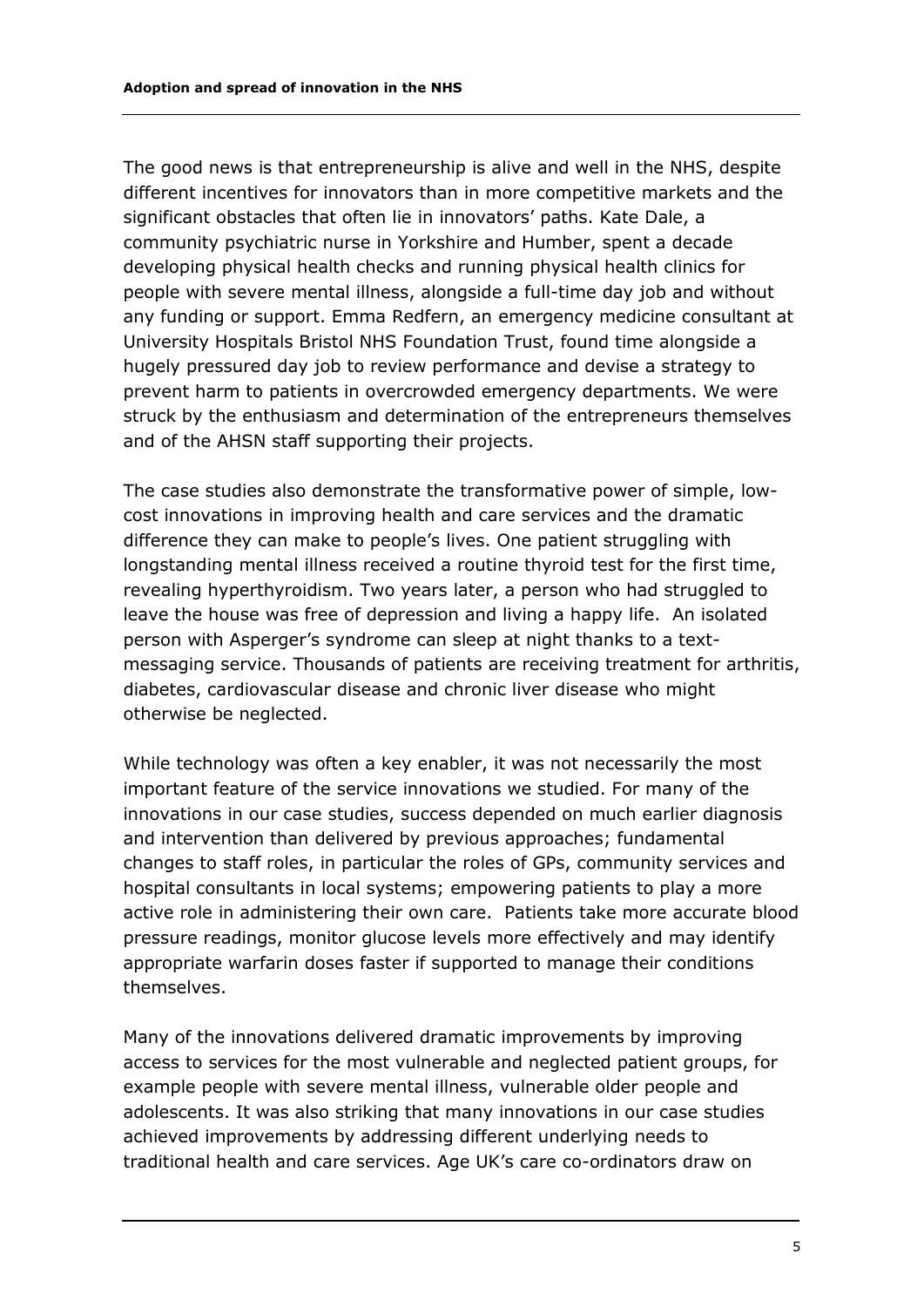voluntary sector services and community groups to reconnect older people with their communities, addressing loneliness and isolation rather than simply focusing on their health challenges.

The case studies therefore highlight the opportunities for improvement that come from overcoming siloed thinking as much as operational silos. Some of the big wins appear to come from organisations overcoming a 'that's not our job' mentality, taking a broader perspective on their social purpose, and exploring a wider range of options for delivering the greatest impact for their communities. These include addressing needs that might technically be another health or care organisation's responsibility, taking a more holistic approach to people's physical and mental health, and addressing social challenges as a major cause of ill health rather than a second-order concern.

Some of the findings on how to support adoption and spread are embarrassingly simple. Innovators and adopters need to be able to access appropriate funding quickly to ensure rapid adoption of innovation. Professor Mike Hurley found it relatively easy to secure the initial funding to design his ESCAPE-pain programme for people with chronic hip and knee pain. However, he hit a 'brick wall' at the point when he needed to secure funding for adoption and spread of the programme. Suddenly the resources disappeared, and trusts began to discontinue successful pilots. By the early 2010s, Mike was seriously considering making a career change. In his own words, 'what was the point in dedicating a decade to research if it was just going to sit on a shelf?' Emma Redfern explained that some trusts were unable to find £15,000 to £18,000 to implement her checklist for crowded emergency departments, despite its dramatic impact in reducing serious incidents.

Things appear to have got a little better. Mike Hurley described being thrown a lifeline when the newly created Health Innovation Network, the AHSN for south London, decided to support his programme in 2013. Nevertheless, the lack of adequate funding, and the startling mismatch between resources for innovation and resources for adoption and spread, remain a substantial barrier. As long as the NHS sets aside less than 0.1 per cent of available resources for the adoption and spread of innovation, a small fraction of the funds available for innovation itself, the NHS's operating units will struggle to adopt large numbers of innovations and rapidly improve productivity (see Figure 1). These choices are in stark comparison with some private multinationals that set aside up to 25 per cent of turnover to promote their innovations, in many cases significantly more than they dedicate to research and development.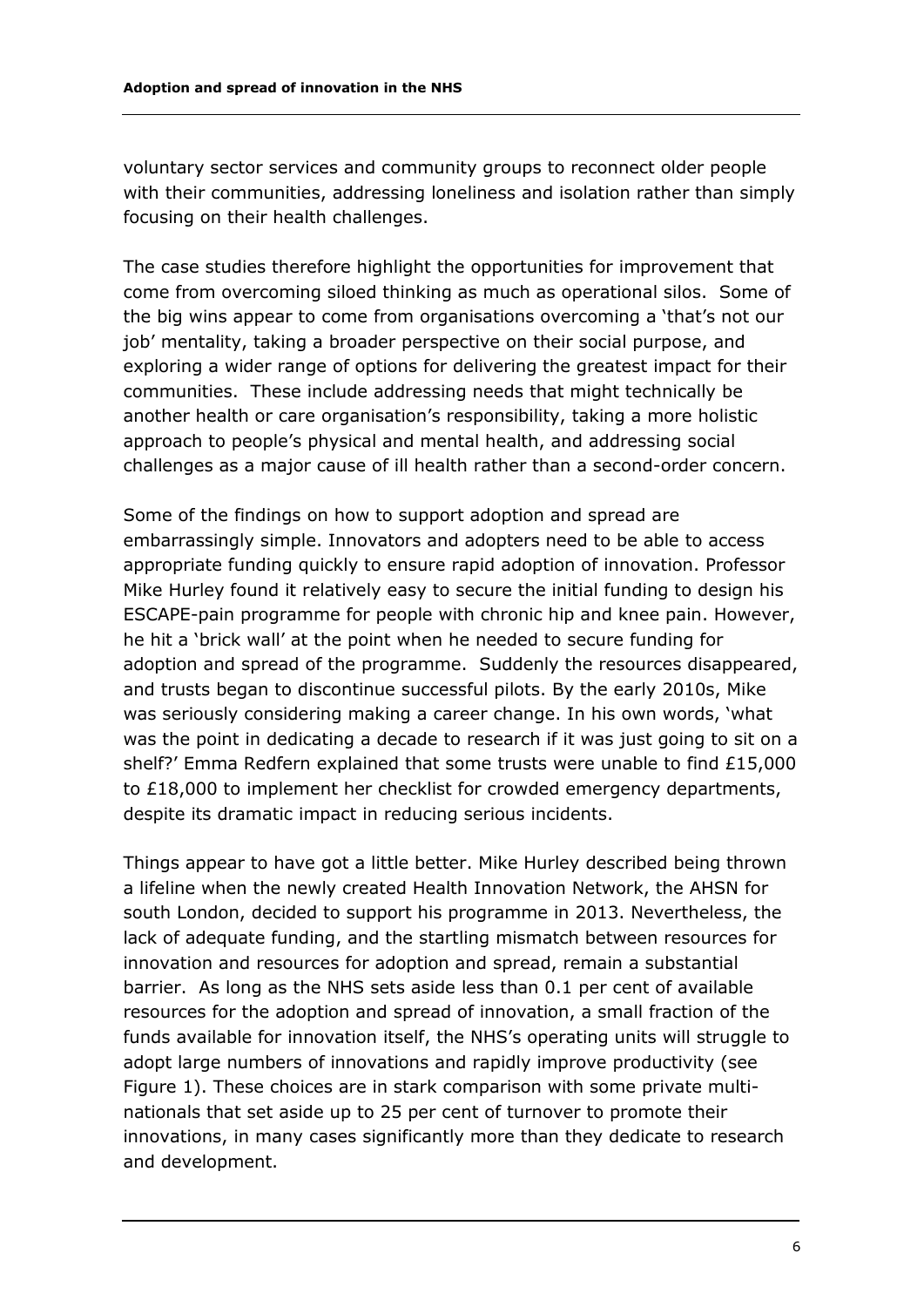None of this would matter if the adoption of service innovation was a simple, technical process such as replacing a branded drug with a generic. But our cases studies consistently highlighted the complexities of transferring even simple, well-designed innovations from one site to another. When Neil Guha and Guru Aithal, two hepatologists, started to carry out proactive fibroscanning in GP practices, they immediately doubled the number of people diagnosed with chronic liver disease. Unable to cope with increased patient numbers, they needed to make fundamental changes to the roles of GPs, nurses and consultants in treating the condition. Meanwhile, proactive diagnosis highlighted the need for better services to support people with earlier stage liver disease.

Figure 1: Comparison of spend on innovation and on adoption and spread of innovation in the NHS (see end note)



Sources: Department of Health 2016; NHS England 2017.

In this and other examples, the decision to introduce one innovation had a domino effect, triggering a series of changes to diagnosis, treatment and the roles of staff and patients and revealing new patient needs – in short, a lengthy period of iterative testing and refinement. This goes a long way towards explaining why the spread of service innovation in the NHS, as in other industries, is a difficult and costly process even if the innovations appear simple. Adoption of most service innovation needs to be seen as part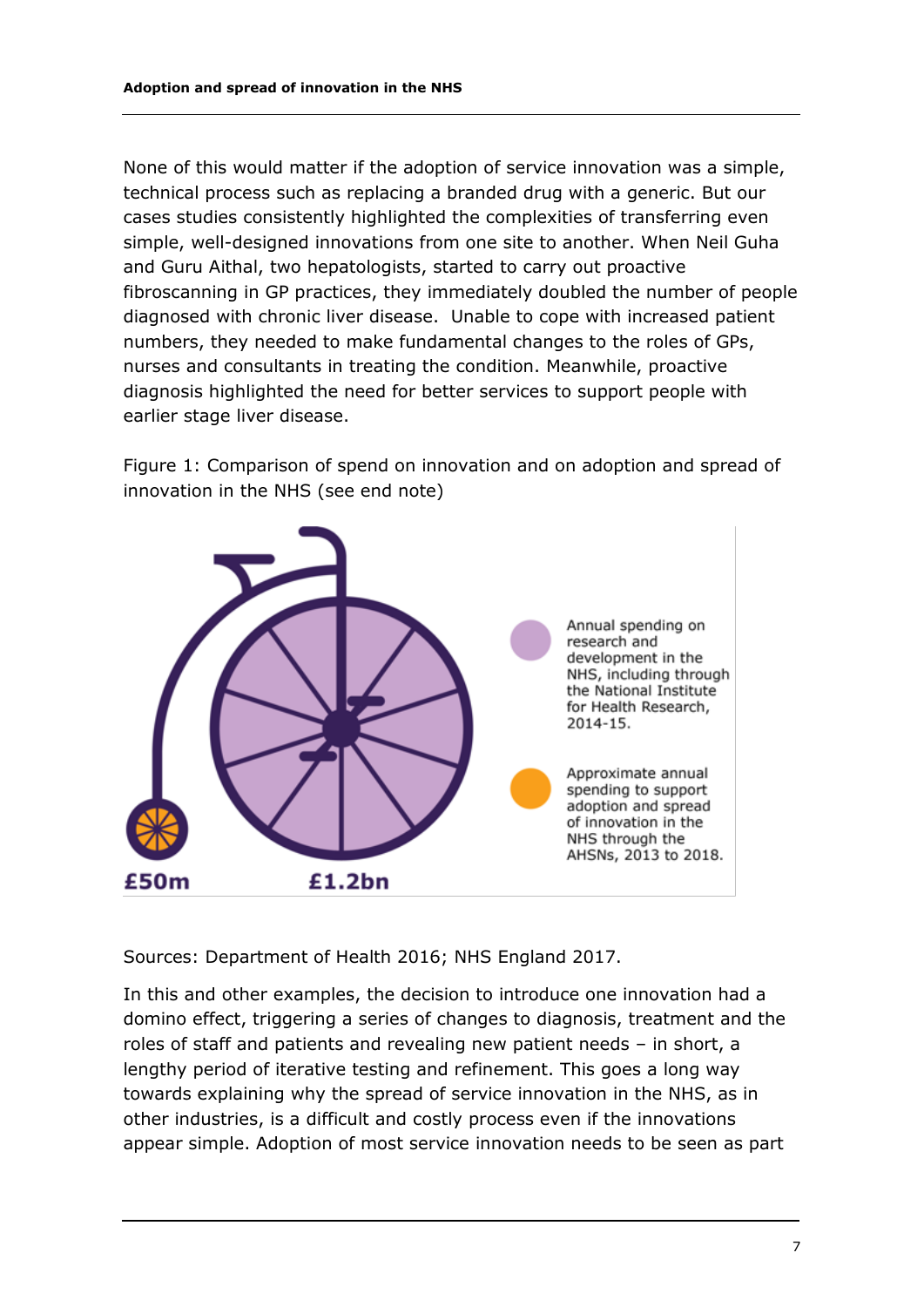of service improvement rather than the process of 'rolling out' a 'proven' approach.

Given these complexities, the types of service innovation covered in our case studies are unlikely to spread rapidly through traditional NHS approaches such as presenting information on them at conferences or developing toolkits (McCannon *et al* 2007). Instead, almost all the case studies highlighted the importance of putting 'boots on the ground': senior clinicians able to spend substantial time convincing colleagues of the benefits of innovations, experienced project teams to help providers implement innovations, and continued support for providers in evaluating the impact of changes and sharing learning. While individuals often played key roles in developing and spreading innovations, success depended on effective teams with a range of skills including investment appraisal, marketing, change management, service improvement and evaluation. Otherwise, as Dr Julia Reynolds, the head of programmes responsible for the Innovation Agency's atrial fibrillation programme explained, 'there is a risk that only the most "sticky" innovations get adopted or only the most enthusiastic individuals are able to introduce them sustainably.'

Despite this, many of our interviewees explained that they were preparing to revert to more passive strategies, for example developing toolkits and websites, for when funding for active dissemination programmes was withdrawn. Given funding pressures, most of our innovators had only received funding to support active spread of their innovations for a couple of years. Many described encountering unrealistic expectations about the speed with which they could ensure widespread adoption and impact. The risk in reverting so quickly to passive dissemination is that programmes lose momentum well before adoption across large parts of the NHS has been achieved.

Frustrated with the slow pace of change, there have always been voices in the NHS advocating national direction, or the use of highly directive incentive schemes, to speed up adoption of innovation. We see limited advantages in central bodies mandating adoption for the types of service innovations considered in these case studies. Local health services are complex, interconnected systems with different starting points, different challenges and finite skills and resources for innovation and improvement (Plsek and Greenhalgh 2001). External bodies are ill placed to determine which service innovations would deliver greatest value within a local system or how they should be adapted to deliver greatest impact. In any case, the evidence for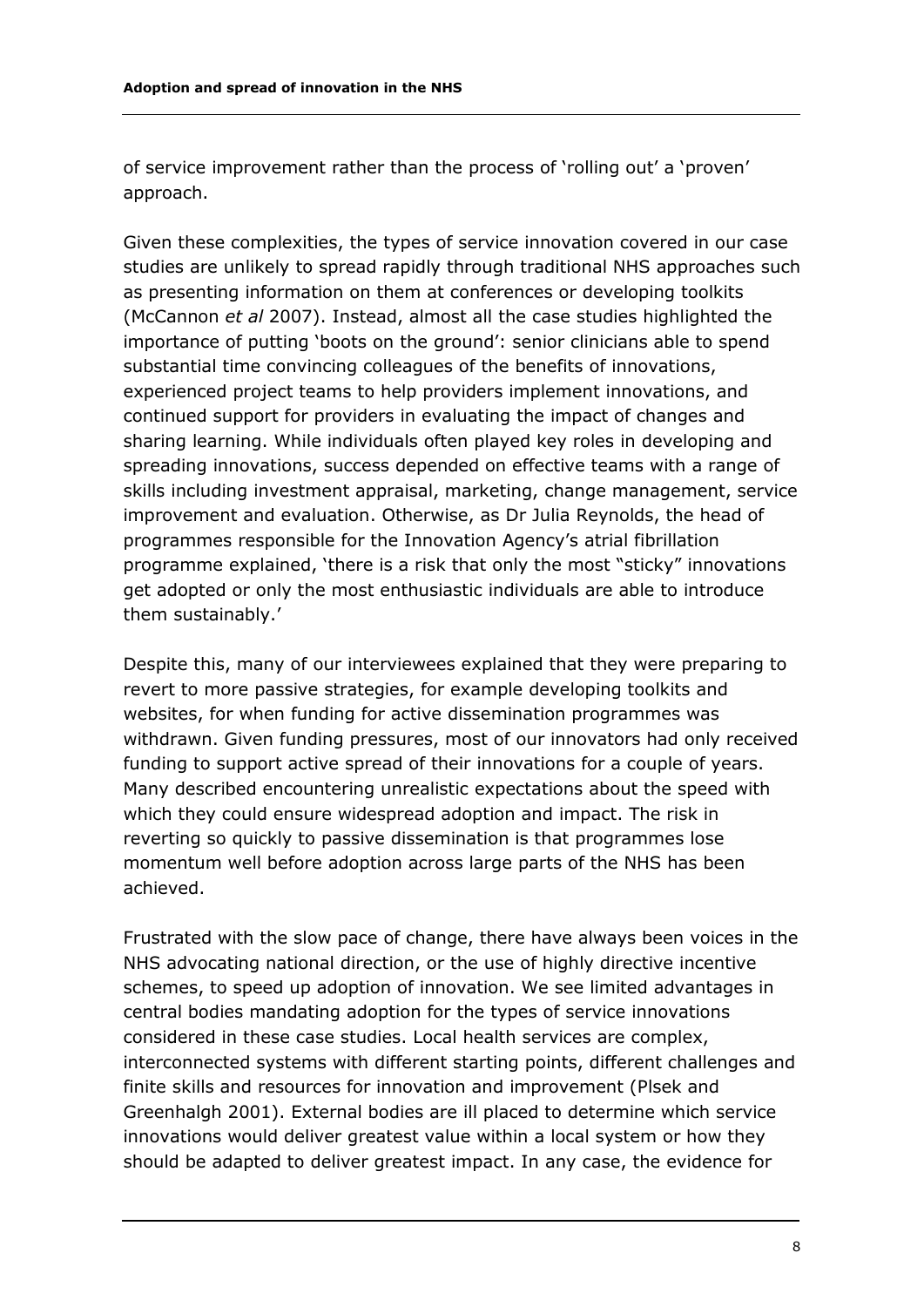service innovations is constantly shifting, with new innovations emerging. If so, calls for national directives betray outdated thinking on the nature of service innovation that needs to be challenged.

Entirely to the contrary, these case studies highlight opportunities to accelerate spread by transferring decision-making to local systems and frontline services. They illustrate how the current performance management regime and financial incentives restrict innovation by focusing attention on narrow measures of performance, short-term rather than longer term improvements, and improvements within organisations rather than across systems. Interviewees described commissioning as a remote tier of decisionmaking that slowed the adoption of even small-scale changes in how services were delivered. Innovators could make faster progress when commissioners delegated responsibility for improving services to providers. Rather than mandating innovations, the AHSNs were connecting innovators with NHS organisations, helping providers to identify solutions to their challenges that would work in the local context.

As the case studies make clear, the attitudes of local leaders and the working environment within provider organisations have a significant impact on the speed of innovation and spread. Some interviewees described local leaders who actively championed innovation: helping to articulate clear and ambitious goals for their organisations; encouraging staff in the search for new ideas; encouraging staff to connect with colleagues within and across organisations; supporting staff in accessing the funds, tools and expertise to execute their plans. Other interviewees described pursuing innovation despite the discouragement of leaders who would prefer them to focus on their day job. This suggests that there is still a need to convince at least some leaders that innovation is a solution to the NHS's challenges, rather than an unaffordable luxury, and of the role they should play in supporting it.

Finally, our interviewees highlighted the challenges of ensuring rapid adoption of innovation given the current fragmentation of health and care services. Unlike some other health systems, health and social care services in England are compartmentalised in both service silos and geographic silos, meaning that there are few formal mechanisms for transmitting learning across sites. The AHSNs were playing an important role in connecting sites through learning collaboratives and developing actionable data to support improvement. Nevertheless, Phil O'Connell, the developer of the Florence telehealth application, noted the differences between working with the NHS and working with large integrated health systems and hospital chains in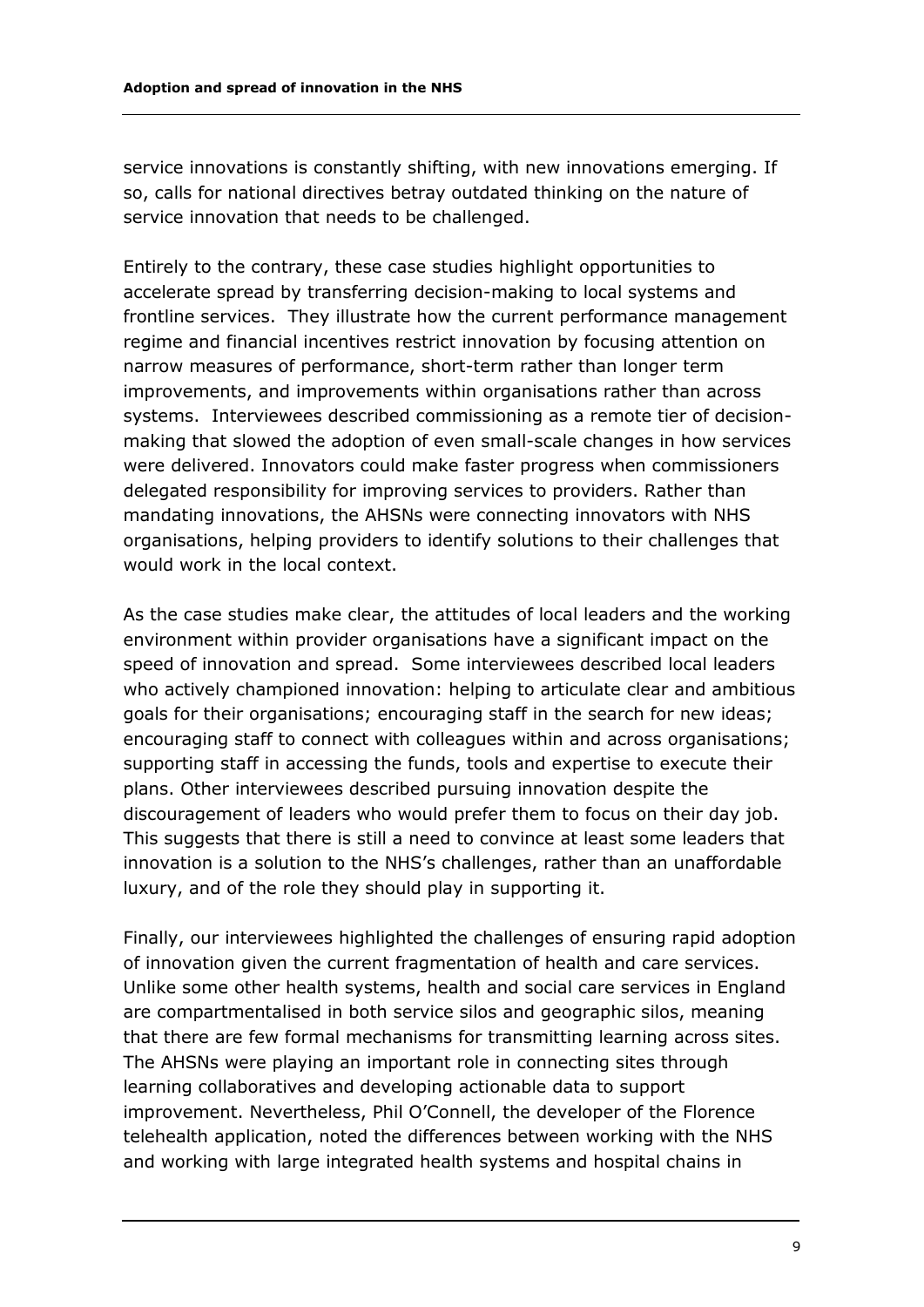Australasia and the United States. In those systems, organisations could deploy innovations across multiple sites and draw on established systems and accumulated experience to support implementation.

Looking to the future, the development of more integrated local health and care systems in England presents an opportunity to address many of the barriers to adoption and spread identified in this report. At least in theory, emerging accountable care systems may be able to establish more appropriate objectives, financing mechanisms and performance management to support innovation. Within more integrated local systems, it may be possible to establish stronger relationships between professional groups and deeper connections between services, more effective mechanisms for sharing of ideas and learning, a common language and shared methodologies for innovation and improvement.

We are grateful to six AHSNs for commissioning and funding the report and to all of the AHSNs for proposing case studies. The chief executives and other staff in the six sponsoring AHSNs, and Lucy Sitton-Kent and Chris Taylor at the East Midlands AHSN in particular, offered valuable advice and insight throughout the project. The King's Fund made the final decisions on which case studies to include and the report and findings are our own.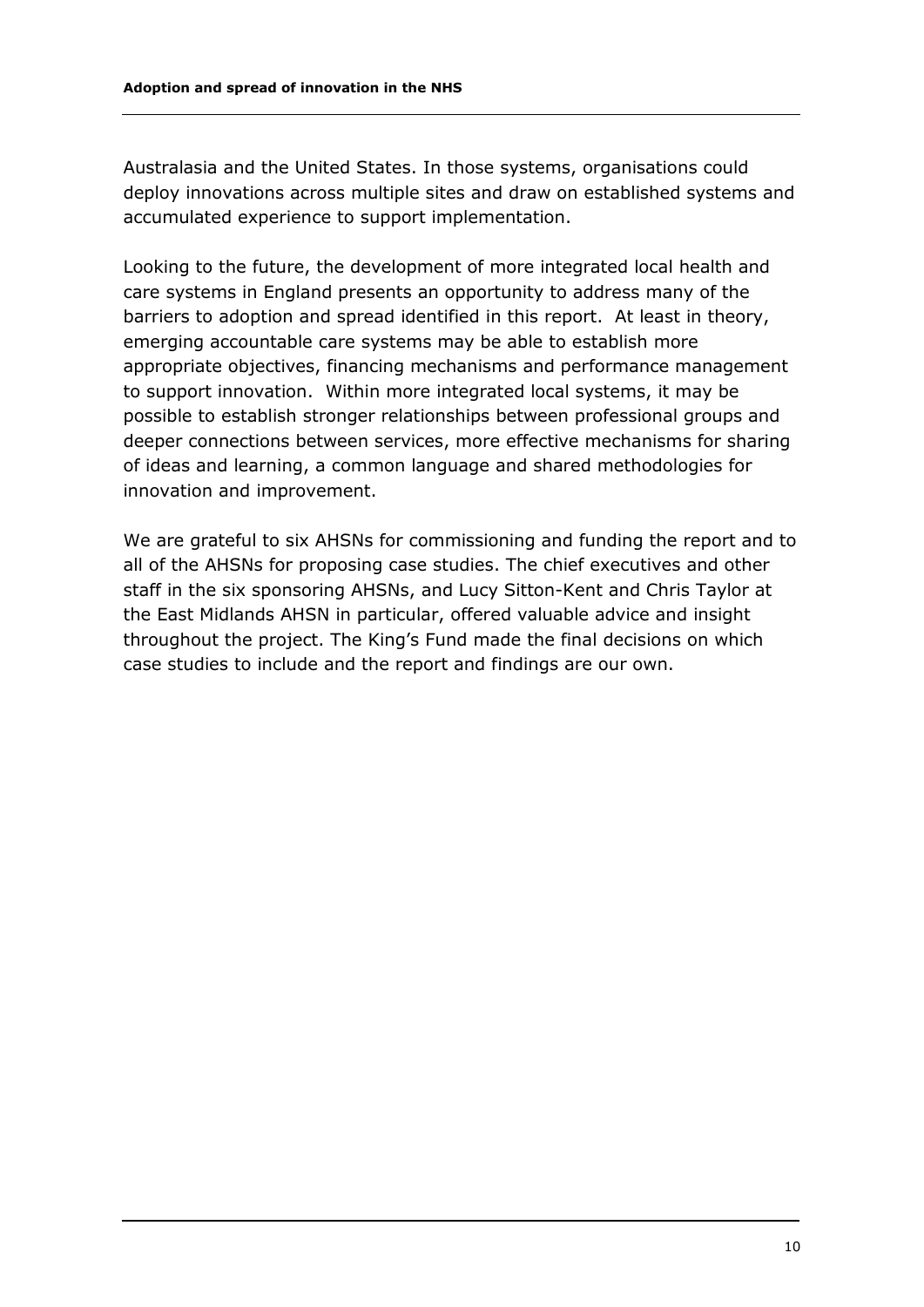#### **Summary of key messages**

- Entrepreneurship is alive and well in the NHS despite the substantial barriers that often lie in innovators' paths.
- These case studies demonstrate the power of simple, low cost innovations to improve the quality of health services and the dramatic impact this can have on people's lives.
- In practice, transferring even simple innovations from one NHS organisation to another is a complex process requiring adaptation, testing and re-evaluation.
- As a result, few of the service innovations considered here are likely to spread across the NHS through passive approaches such as publicising them at conferences or producing toolkits.
- Instead, these case studies highlight the need to put 'boots on the ground' for spread to happen, with senior clinicians to convince colleagues of the benefits and experienced project teams to support services in adopting innovations.
- Success depends not just on innovators but teams bringing together a range of skills including investment appraisal, marketing, change management, service improvement and evaluation.
- However, lack of adequate resourcing is a major barrier to adoption and spread, holding back the introduction of even extremely low-cost innovations that deliver immediate benefits.
- As long as the NHS sets aside less than 0.1 per cent of available resources for the adoption and spread of innovation, a small fraction of the funds available for innovation itself, the NHS's operating units will struggle to adopt large numbers of innovations and rapidly improve productivity.
- There is little reason to believe that the national NHS bodies can usefully mandate the types of service innovation studied in this report. Providers need to be able to select and tailor innovations that deliver the greatest value given local challenges and work in the local context.
- Instead, there are opportunities to accelerate spread by transferring decision-making to local systems and frontline services.
- The case studies highlight the chilling effect of the current performance management regime, payment systems and commissioning structures on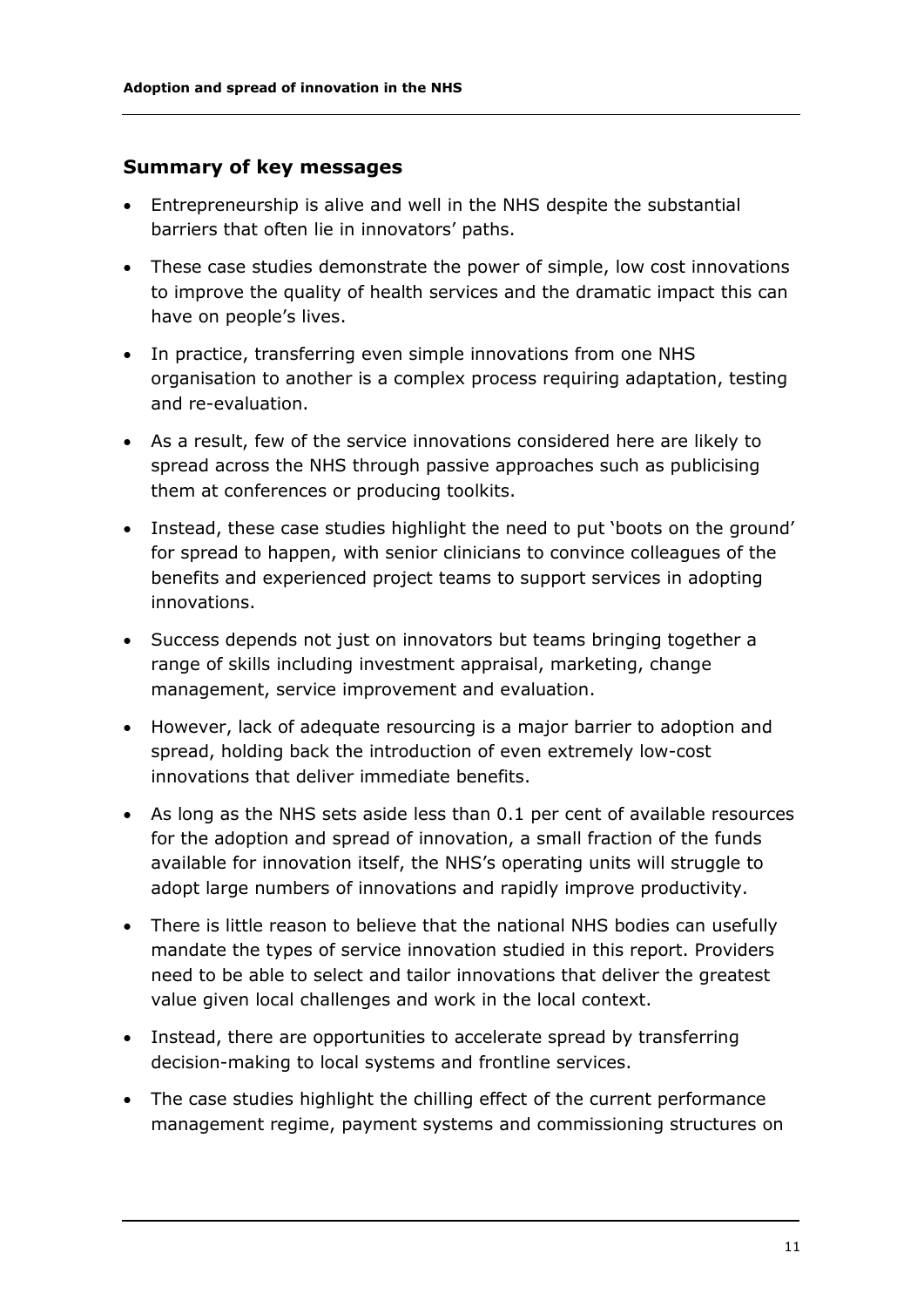innovation. Commissioners need to delegate greater authority to providers to make decisions on how to improve services.

- The attitudes of local leaders and the working environment within providers have a significant impact on the speed of innovation and spread. Some local leaders actively champion innovation, while others encourage staff to focus on the day job.
- There is still a need to convince some leaders that innovation is a solution to the NHS's challenges, rather than an unaffordable luxury, and of the role they should play in supporting it.
- The AHSNs are helping to connect sites through learning collaboratives and to support joint working on improvement, including by collecting actionable data for improvement.
- However, the current fragmentation of NHS services remains a barrier to adoption and spread of innovation, making it harder develop shared approaches and transmit learning across sites.
- At least in theory, the establishment of accountable care systems in England presents an opportunity to address many of the barriers to adoption and spread identified here and establish organisations with stronger mechanisms for sharing learning and improvement.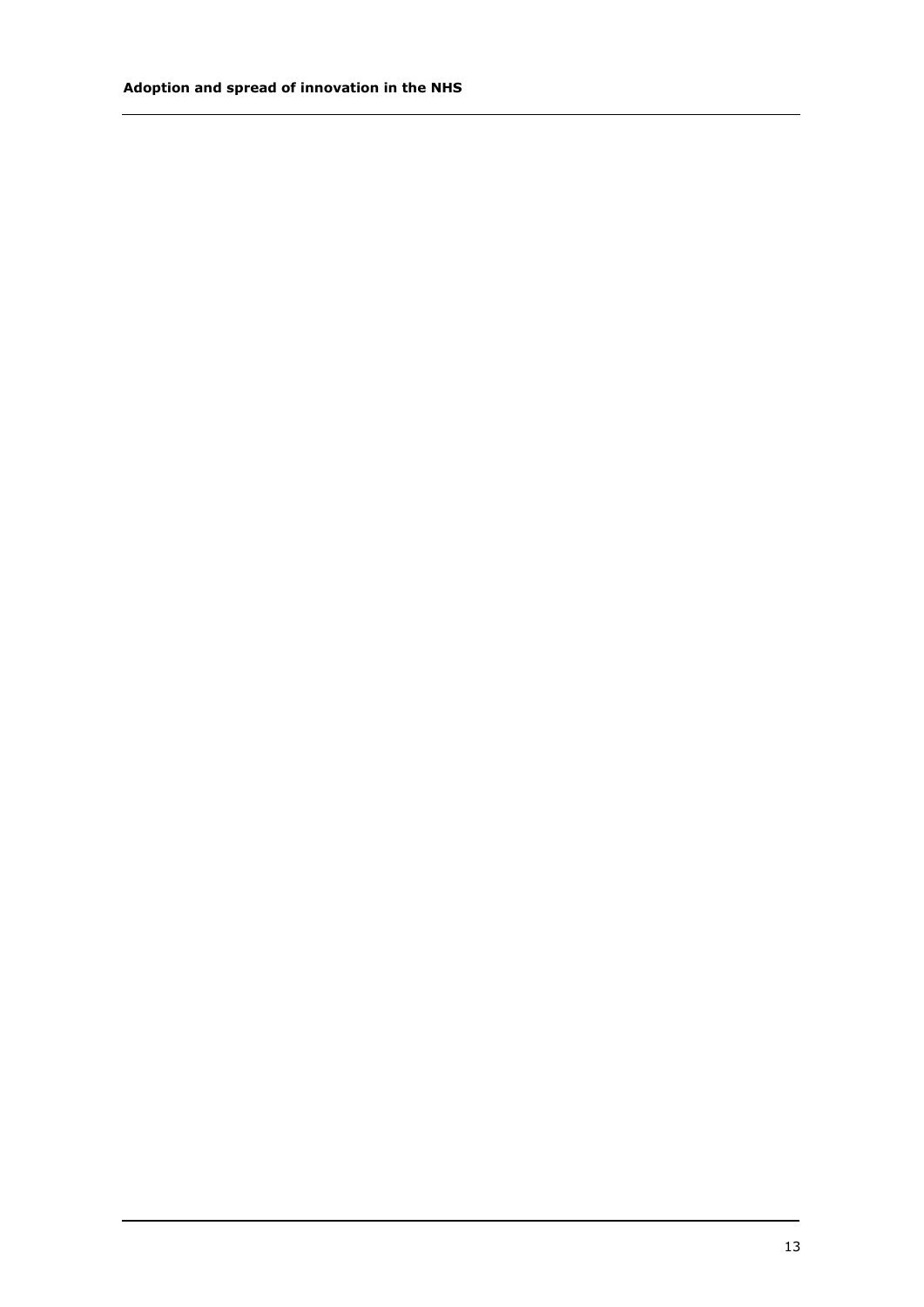### 2 Key themes from the case studies

We invited all 15 AHSNs to propose examples of innovations in the delivery of health and care services for inclusion in the report. We asked them to propose innovations with good evidence of effectiveness and that had been adopted across multiple sites. We selected the eight case studies that we thought best illustrated the challenges faced by innovators and effective approaches to supporting adoption and spread, rather than necessarily those with the strongest track record.

#### **An overview of the innovations in our study**

While the focus of the research was on adoption and spread of innovation, the case studies also shed light on some of the main opportunities for innovation to improve the effectiveness of health and care services. It was notable that most of our case studies highlighted clusters of quite similar changes in service delivery such as the introduction of an effective, low-cost technology, more proactive intervention, changes to staff roles and greater engagement of patients in their care.

#### *Introducing new technologies*

The Innovation Agency's atrial fibrillation team supported the adoption of hand-held diagnostic tools to identify irregular heart rhythm. The scarred liver team in the East Midlands supported more effective use of fibroscanners to identify people with early-stage liver cirrhosis. The Florence telehealth application and ChatHealth used text messaging to improve communication with patients. However, interviewees described new technologies primarily as an enabler of other changes to improve services, for example changes in roles of staff and patients, new treatment pathways and shifting care from hospital to GP surgeries or into the home.

#### *Intervening earlier*

In the East Midlands, systematic fibroscanning for people with particular risk factors made it possible to identify patients with chronic liver disease at a stage when changes to alcohol consumption and lifestyle could still be effective, rather than making the initial diagnosis when patients arrive in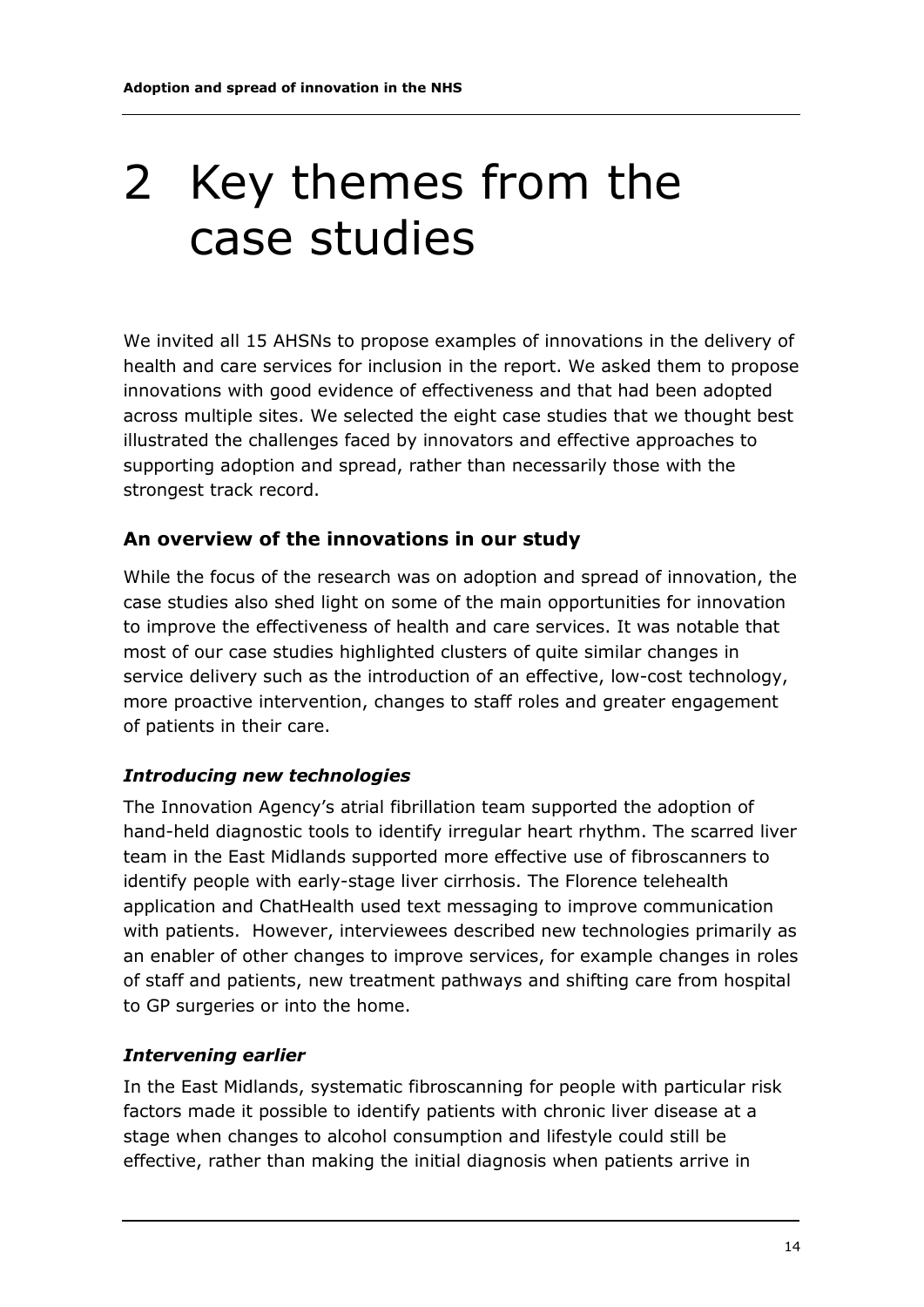accident and emergency departments with jaundice or gastrointestinal bleeding, at which point they often have irreversible liver damage. In Yorkshire & Humber, the introduction of systematic physical health checks for patients with severe mental illness identified large numbers of patients with previously undiagnosed and untreated chronic conditions such as cardiovascular disease and diabetes.

#### *Changing staff roles*

In the atrial fibrillation project, the introduction of new diagnostic equipment meant that GPs, primary care staff, and more recently members of the fire and rescue service, could carry out tests for irregular heart rhythm that previously needed to be carried out in specialist clinics. In the scarred liver programme, the introduction of more systematic testing for liver disease triggered substantial changes in the roles of GPs and hospital specialists. As part of its care co-ordination programme, Age UK trains its own staff to coordinate health, care and voluntary sector services for vulnerable older people, in doing so fundamentally changing aspects of the care that patients receive.

#### *Engaging patients in their care*

In the West Midlands, cardiologists and endocrinologists use the Florence application to prompt patients to take blood pressure and glucose readings at home, improving accuracy and engaging patients in the management of their conditions, while avoiding trips to health services for routine check-ups. In the North West Coast, the Innovation Agency is testing the impact of allowing patients with atrial fibrillation to monitor their blood at home to ensure optimal warfarin doses.

#### *Meeting a different underlying need*

Age UK's care co-ordinators for older people focus much more on individuals' overall wellbeing than typical health and care services, addressing isolation and disconnection as an underlying cause of their health and care challenges. The ESCAPE-pain programme seeks to challenge patients' beliefs about chronic arthritic pain and to develop their coping skills, rather than simply improving muscle strength and endurance. Physical health checks for people with severe mental illness address a tendency to overlook these patients' physical health needs or to ignore the possibility that physical health problems are a cause of or contributor to, rather than a symptom of, mental illness.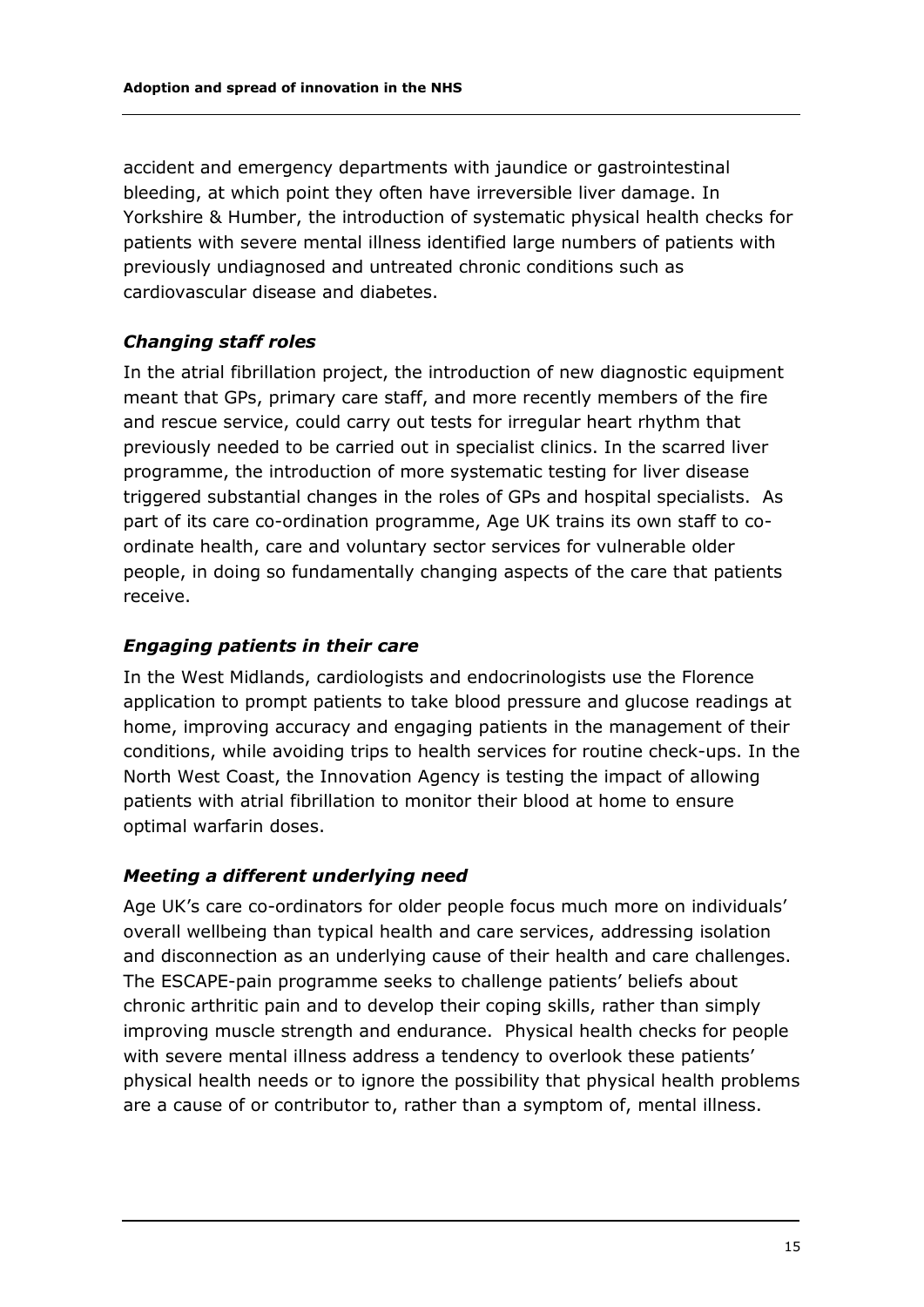#### *Improving access for vulnerable groups*

In Yorkshire & Humber, the introduction of physical health checks for people with severe mental illness identified extremely large numbers of patients with previously undetected diabetes and cardiovascular disease, helping to address a striking disparity in the quality of care for these patients in comparison with the general population. Meanwhile, the ChatHealth messaging portal has made it easier for children and young people to contact school nursing services for advice on sensitive issues, substantially increasing the number of requests for help from adolescent boys, who were previously less likely to contact services.

The table shows which types of innovation were found in our case study sites.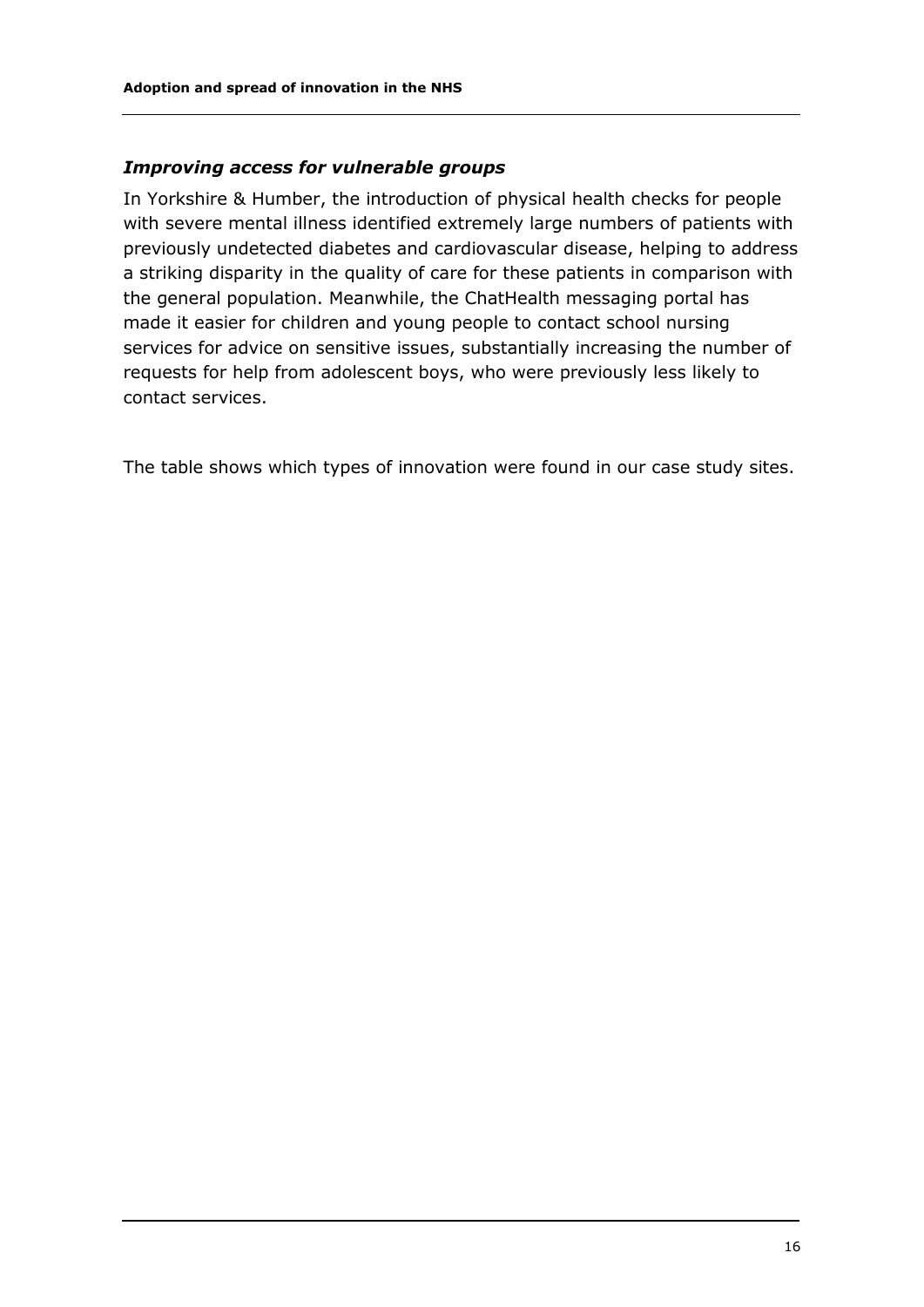| <b>Case study</b><br>examples                                              | Type of innovation / opportunities for |                        |                         |                                       |                                              |                                                     |  |
|----------------------------------------------------------------------------|----------------------------------------|------------------------|-------------------------|---------------------------------------|----------------------------------------------|-----------------------------------------------------|--|
|                                                                            | improvement                            |                        |                         |                                       |                                              |                                                     |  |
|                                                                            | <b>New</b><br>technology               | Intervening<br>earlier | Changing<br>staff roles | Engaging<br>patients in<br>their care | Meeting a<br>different<br>underlying<br>need | <b>Better</b><br>access for<br>vulnerable<br>groups |  |
| Florence<br>telehealth for<br>long-term<br>conditions                      |                                        |                        |                         |                                       |                                              |                                                     |  |
| Diagnosis and<br>treatment of<br>chronic liver<br>disease                  |                                        |                        |                         |                                       |                                              |                                                     |  |
| Physical<br>health checks<br>for patients<br>with severe<br>mental illness |                                        |                        |                         |                                       |                                              |                                                     |  |
| ESCAPE-pain<br>programme<br>for chronic<br>hip and knee<br>pain            |                                        |                        |                         |                                       |                                              |                                                     |  |
| ChatHealth<br>messaging to<br>contact<br>school nurses                     |                                        |                        |                         |                                       |                                              |                                                     |  |
| Diagnosis and<br>treatment of<br>atrial<br>fibrillation                    |                                        |                        |                         |                                       |                                              |                                                     |  |
| Age UK care<br>co-ordinator<br>roles                                       |                                        |                        |                         |                                       |                                              |                                                     |  |
| Emergency<br>department<br>checklists                                      |                                        |                        |                         |                                       |                                              |                                                     |  |

Table 1: Overview of types of innovation in the eight case studies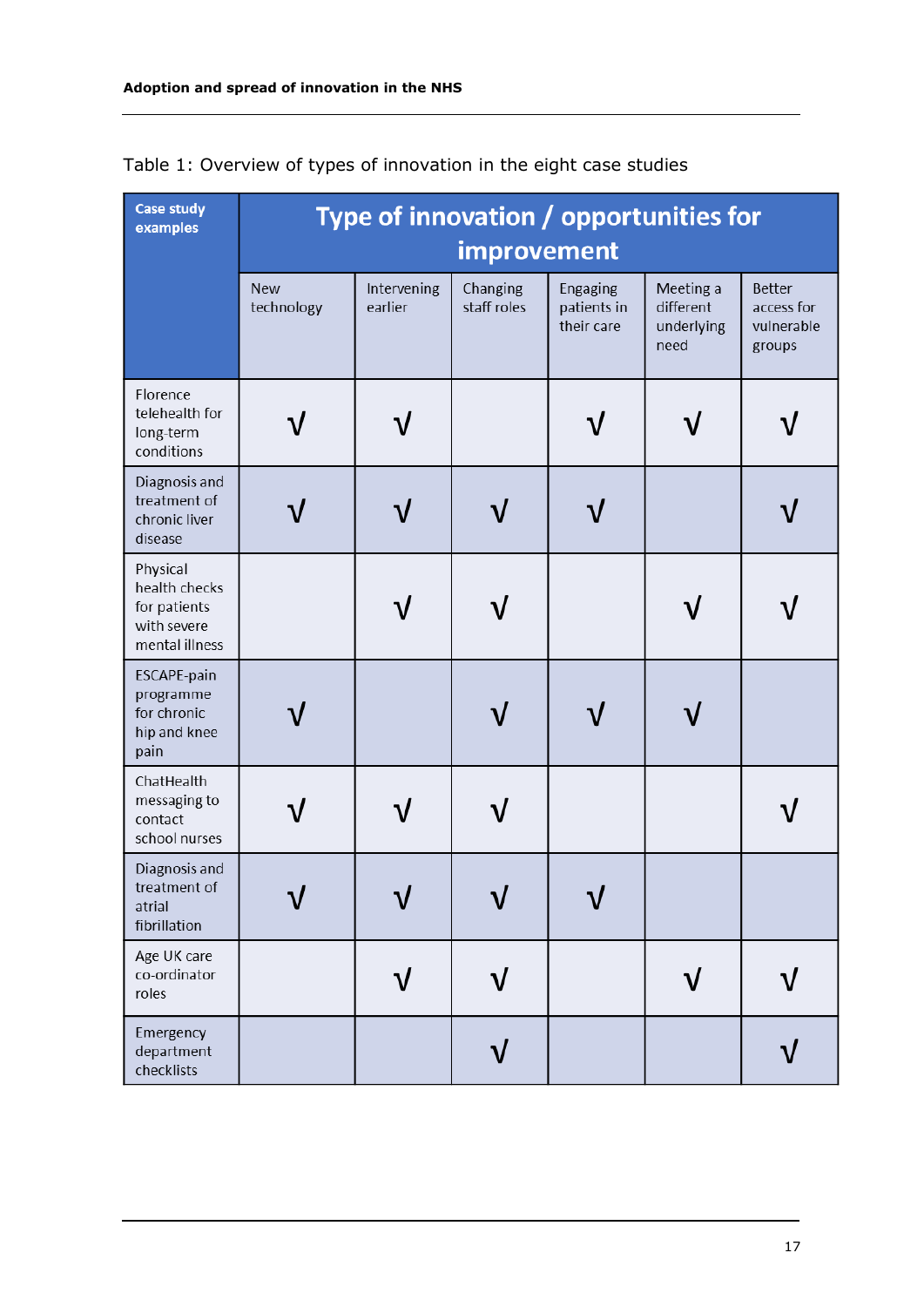#### **Money talks**

Innovators and adopters in the NHS need to be able to access small amounts of funding quickly and easily to support rapid adoption and spread of effective innovations. Some of our interviewees described spending years 'in the wilderness', attempting to keep their innovations alive alongside their day jobs without support from within their organisations or external bodies. Others described leapfrogging from one small pot of funding to another, often with substantial delays. These challenges explain directly why some simple and effective innovations in our case studies took a decade or more to be adopted and spread at any scale within the NHS. Meanwhile, a handful of more recent projects, started after the AHSNs were fully established, have been able to access funding more easily and to move from piloting to adoption and spread within a few years.

Professor Mike Hurley was able to secure the initial funding to design his ESCAPE-pain programme for people with chronic hip and knee pain. By the late 2000s, he had developed a programme that built on traditional physiotherapy and had demonstrated the impact in clinical trials and evaluations. An economic assessment showed that the programme delivered comparable outcomes to traditional physiotherapy at half the cost. However, he struggled to secure funding to support adoption and spread once the development phase had been completed. Mike attempted to promote the programme through writing papers and attending conferences but with little success. It was only in 2013 that the newly created Health Innovation Network provided funding for Mike to work part time on promoting the programme with support from a dedicated project team.

In the early 2000s Kate Dale became concerned about the quality of physical health care for patients with severe mental illness. She started carrying out systematic physical health checks for her patients, identifying large numbers of vulnerable patients with undiagnosed chronic conditions. She kept her physical health clinics going alongside her day job without any funding and while managing a full caseload. She waited a decade for funding to refine and test her model for physical health checks and a further five years for funding to enable adoption and spread.

As mentioned above, clinical leaders are struggling to find £15,000 to £18,000 to put in place checklists to prevent harm to patients in crowded emergency departments. Across the country, emergency departments face such severe staffing shortages and funding shortfalls that there is little scope to release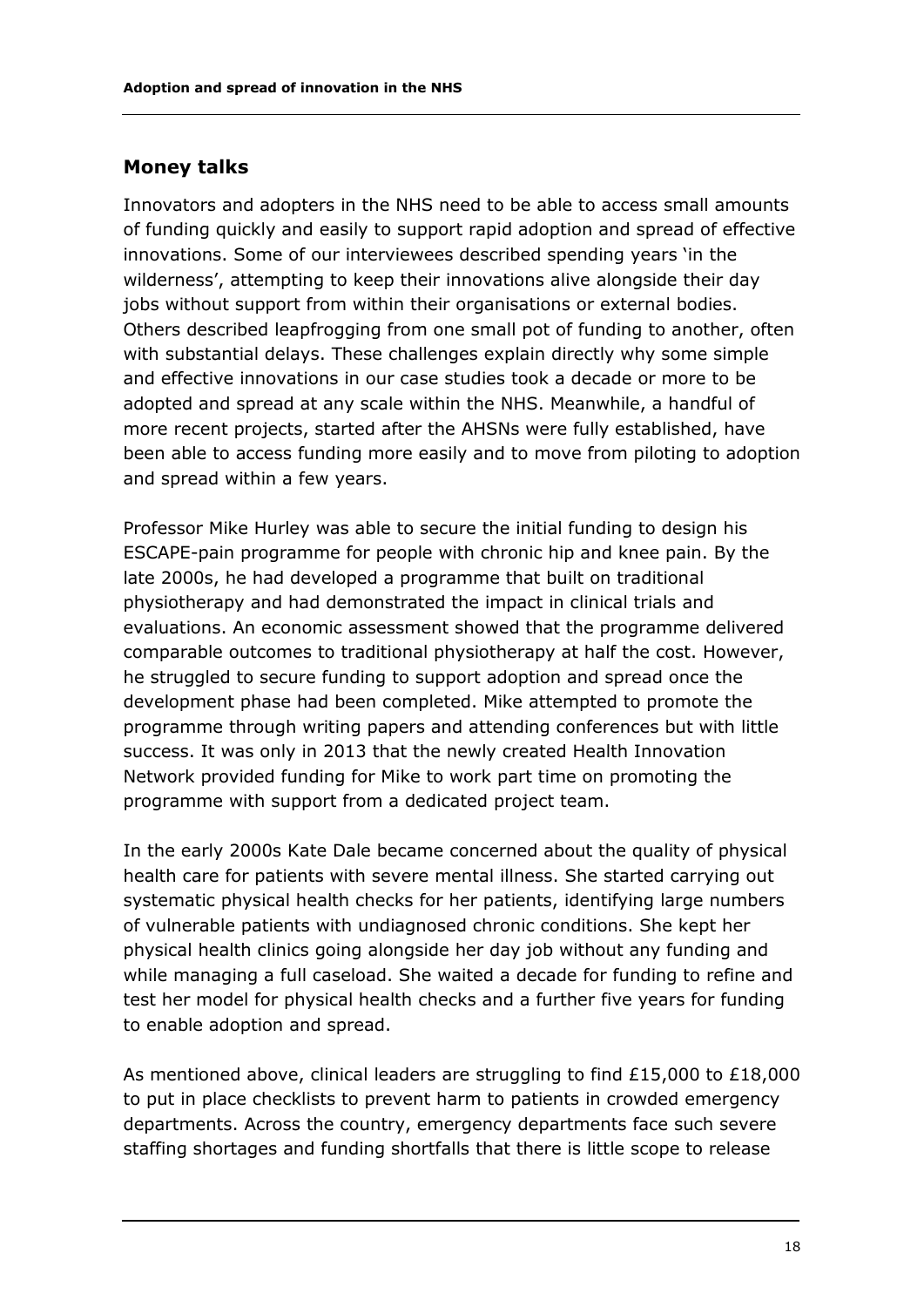any staff from frontline duties to pursue improvement opportunities, even in cases where these projects will deliver almost immediate improvements and cost savings.

We encountered only one example of timely, seamless funding for the design, testing and adoption and spread of an innovation – the ChatHealth portal to enable secure text messaging between school nurses and schoolchildren. In this case, school nurses gained support from their community trust's communications team to develop their proposal for a messaging service. With this support, they put forward a business case and secured funding from within the trust to develop and test the service. Once they had demonstrated the impact of the innovation, they secured funding from NHS England and the East Midlands AHSN to support wider adoption and spread. The ChatHealth team was able to develop, test and start disseminating its innovation within three years. In contrast**,** many of our innovators took a decade or more to achieve adoption at any scale.

Many interviewees explained that they had only been able to secure funding to support adoption and spread for a couple of years. The expectation was often that project teams would need to make rapid progress while developing an alternative model for supporting adoption and spread once the funding ran out. In a few cases, interviewees explained that they had been able to establish a sustainable financing model. For example, a social enterprise is now responsible for promoting the Florence telehealth app, charging trusts a small licence fee to cover its running costs. In other cases, however, it seems clear that continued external funding is needed to support adoption and spread. For example, innovators are unlikely to be able to persuade providers to fund improvements across a local system, rather than centred within an individual organisation, or investments in primary care.

More generally, interviewees highlighted the absence of almost any slack resources within NHS organisations to support adoption of innovation. It was extremely difficult for clinicians to protect any time away from their day jobs to maintain social networks, develop partnerships with other organisations, exchange ideas or experiment. In most organisations, it was difficult for staff to secure support to develop business cases and to pilot innovations. Given the complexity of the adoption and spread process, this inevitably places substantial limitations on NHS organisations' ability to adopt significant numbers of service innovations quickly and effectively.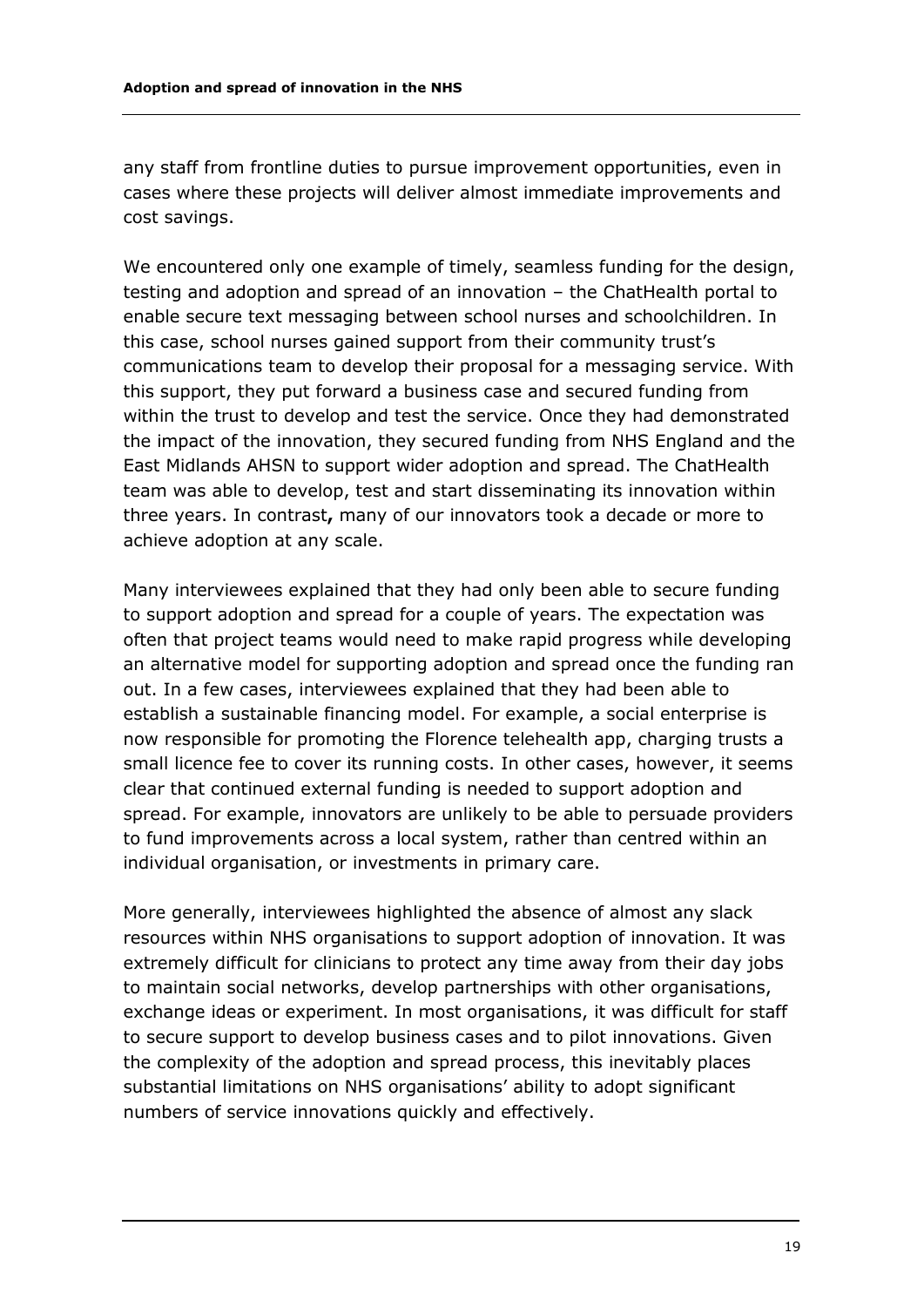#### **Adoption or adaptation?**

Few of our interviewees described the adoption and spread of their innovations as a simple, linear or technical process such as replacing a branded drug with a generic version. Instead, they highlighted the complexities and challenges of transferring even simple, well-designed and well-evidenced innovations from one site to another and establishing them on a sustainable basis. In many cases, the decision to introduce an innovation triggered a series of other changes, for example to the approach to diagnosis, the treatment pathway, systems and processes, and the roles of staff and patients in delivering care. Rather than adopting a new piece of technology or applying 'best practice', staff typically embarked on a lengthy period of testing, refinement and evaluation.

In the early 2010s, Neil Guha and Guru Aithal, two hepatologists at Nottingham University Hospitals, successfully piloted the use of fibroscanners in GP surgeries and community-based clinics to identify early signs of liver disease. They screened GP practices' entire lists and carried out scans for all patients with significant risk factors, delivering a 100 per cent increase in the number of patients diagnosed with cirrhosis and a substantial increase in detection of early stage liver disease.

As they established fibro-scanning in more GP practices, Neil and Guru found that they needed to make radical changes to staff roles and the treatment pathway. The local hospital didn't have enough specialists to hold fibroscanning clinics at dozens of GP practices, assess the results of hundreds of new tests, or treat the growing number of patients diagnosed with liver disease. Faced with these challenges, the hospital consultants began to train GPs to carry out the initial assessments and treat a larger number of patients in the community. GPs in four clinical commissioning group areas now screen their own lists to identify high-risk patients, send patients to hospital clinics for fibroscans, interpret the results of the hospital tests, and decide which patients they can manage in the community. This means that the hepatologists can focus their efforts on the growing number of patients diagnosed with more severe stages of chronic liver disease.

As diagnosis has improved, it has become clear that more effective behavioural interventions are needed for large numbers of patients with earlystage liver disease. The team are evaluating the impact of providing advice on changes to alcohol consumption and lifestyle. Meanwhile, they are planning to pilot the use of fibroscanners within drug and alcohol clinics to help patients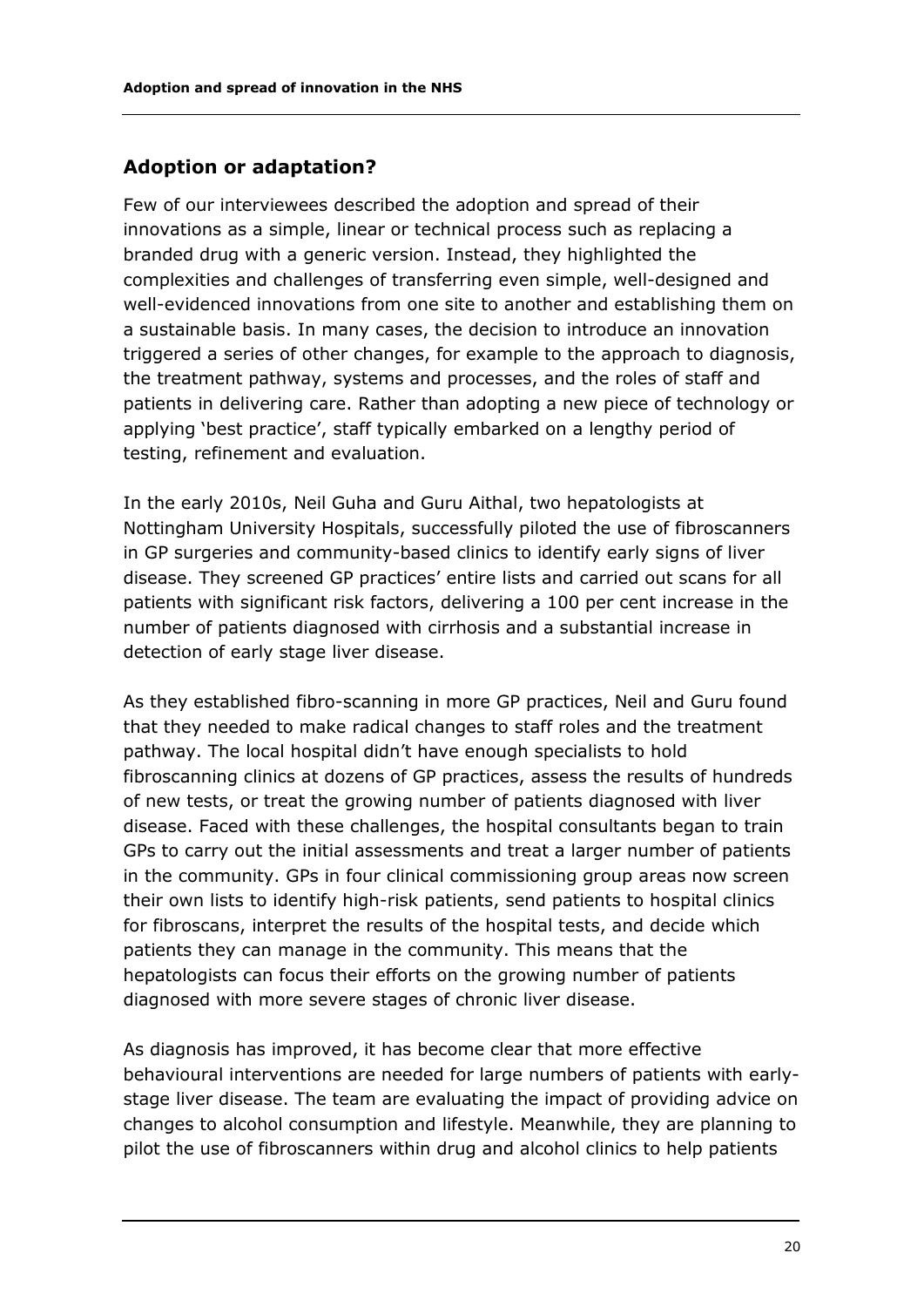monitor the impact of lifestyle changes on their conditions. The team is also considering how to adapt the model for areas where the local district general hospital doesn't have its own team of hepatologists.

Other case studies reveal similar patterns of incremental adaptation. Rather than simply slotting proven innovations into existing processes, staff needed to adapt them to work in the local context and make, in some cases, dozens of subsequent changes to achieve the full benefits. In many cases the introduction of better diagnostics revealed significant new groups of patients requiring care and inadequacies in current services, leading to more radical changes to staff roles and treatment pathways to meet patients' needs with available resources. As innovations spread, new sites often made improvements that could be shared with the originators.

These examples go a long way to explaining why the adoption and spread of service innovation in the NHS, as in other industries, is a complex, difficult, costly and time-consuming process, even when the innovations themselves often appear simple and easy to implement. They help to explain why adequate resourcing, experienced project teams, careful modification and evaluation appear key to the effective transfer of many innovations from one site to another, while perfunctory approaches to 'rolling out' innovation across multiple sites may deliver disappointing results.

#### **Evidence or proof?**

Interviewees for our case studies highlighted the importance of developing a robust evidence base so that potential adopters could assess the benefits of their innovations. At the same time, the case studies shed light on inherent limitations and rapid evolution of the evidence for some service innovations within complex systems. It was possible to provide evidence that the introduction of an innovation, alongside other changes, had delivered benefits at a particular site. It was rarely possible to carry out a randomised controlled trial. Some NHS organisations appeared to struggle to interpret the evidence in favour of service innovations and apply an appropriate standard of proof.

In the West Midlands, for example, endocrinologists at Sandwell and West Birmingham Hospitals NHS Trust have used the Florence telehealth application to improve glucose monitoring and adherence to medication among adolescent diabetic patients. This has allowed them to make more effective use of resources, for example, reducing the amount of time spent giving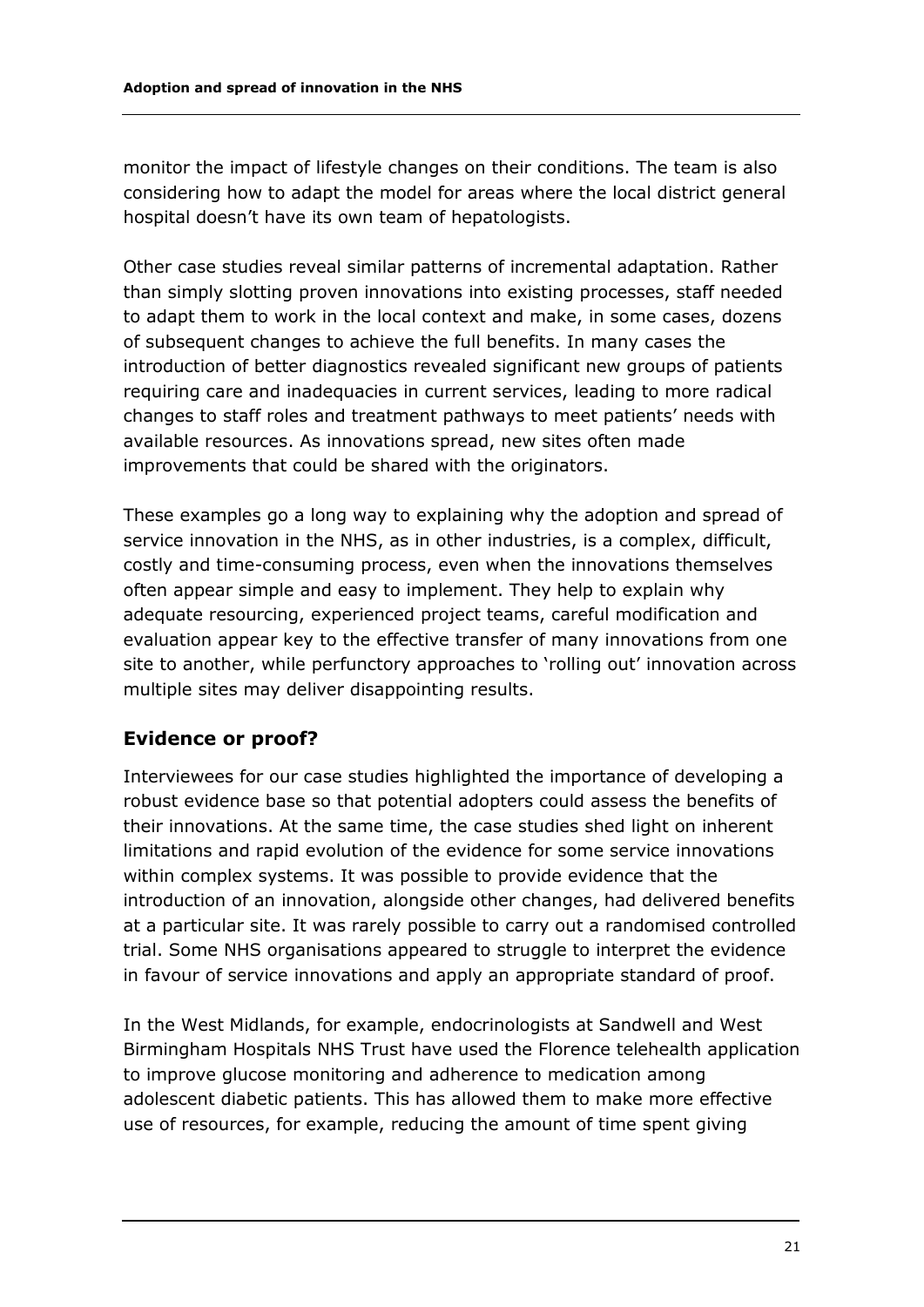routine advice and freeing up time to support patients who are struggling to manage their conditions.

So, there is good evidence that Florence has delivered substantial benefits in this context. However, success depends not just on implementing the original telehealth innovation, but on a range of follow-on innovations and the ability of a large, complex system to adapt to them. Whether other organisations can achieve similar results is inevitably uncertain, depending on how well they refocus on those most in need, how well they motivate patients to manage their conditions using the application, the effectiveness of the other services they put in place to support patients and so on.

In the East Midlands, the AHSN has worked with hepatologists at Nottingham University Hospitals NHS Trust to develop the evidence base for proactive fibroscanning to identify liver disease. This has led to two articles in the *British Medical Journal* highlighting the low costs per quality-adjusted life year of faster intervention for patients with fatty liver disease. As diagnosis has improved, the team has developed new services for patients with early-stage liver disease. It is currently assessing the impact of giving advice on lifestyle and the scope to use fibroscanners to motivate behavioural change in drug and alcohol clinics. Like the innovations themselves, the evidence regarding the types of innovations covered in our case studies is continually evolving, ambiguous and open to challenge.

If our case studies are representative, the evidence for many service innovations is likely to remain ambiguous and contestable, with the need for continual development and reinterpretation. In our case studies, the leaders of innovative organisations reviewed the existing evidence to support a management decision on whether to trial the adoption of a new service innovation. Relevant questions included whether the innovation had the potential to address concrete challenges for the organisation at a reasonable cost, whether there were examples of successful use of the innovation at other sites, what changes might be needed and whether it could be piloted in a controlled way. This was a very different approach to seeking unambiguous proof of cost effectiveness.

By contrast, interviewees suggested that some NHS organisations were looking for a very different standard of proof before deciding to adopt service innovations, for example, evidence comparable to that provided in clinical trials of a new drug. Opponents of innovations might discredit them by reference to an unattainable standard of proof. Meanwhile, sensible, small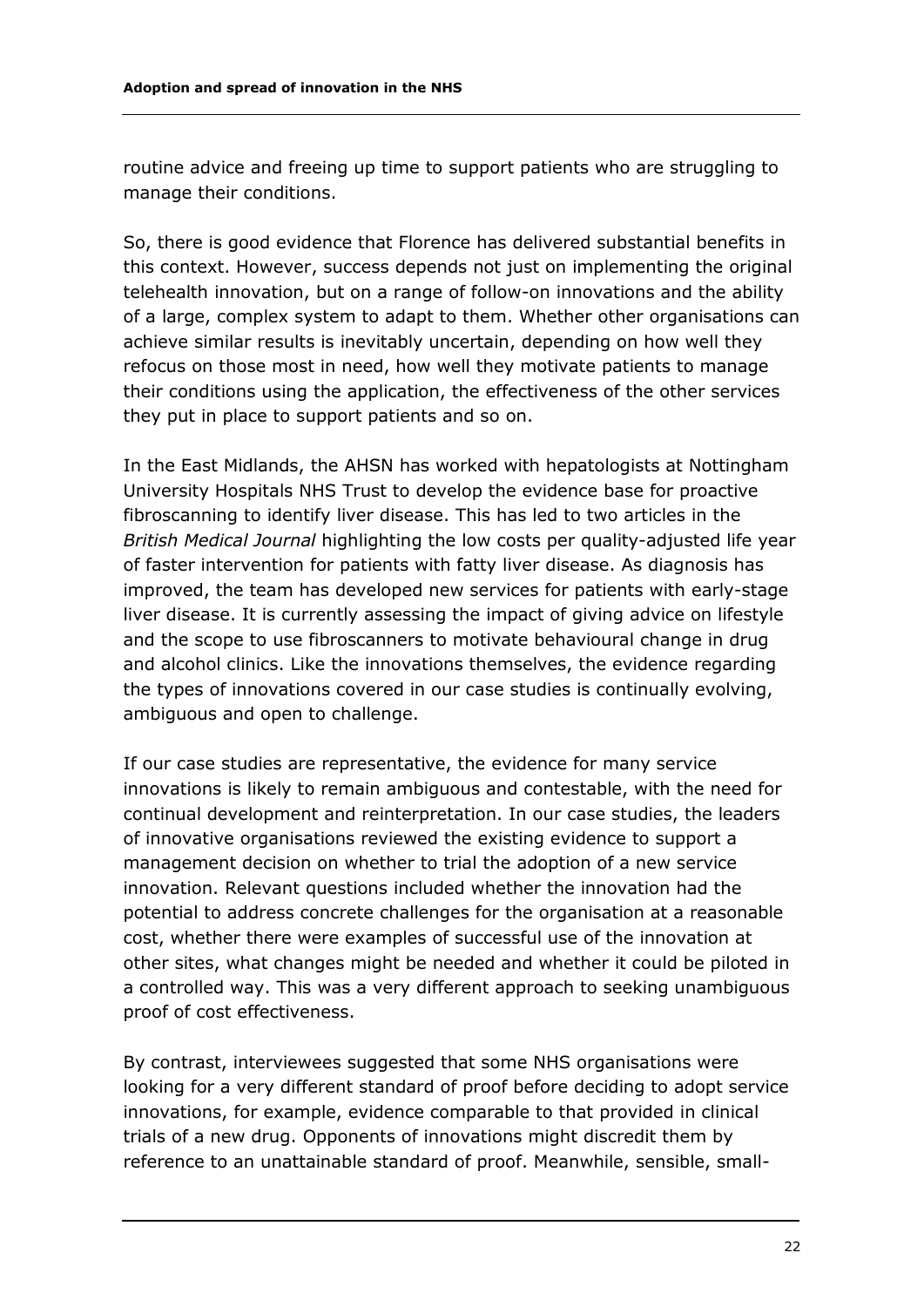scale changes may be held up for lack of compelling evidence that they would deliver cost savings.

#### **Boots on the ground**

According to our interviewees, the types of service innovations in these case studies are unlikely to spread rapidly across the NHS through passive approaches such as presenting information at conferences, in journals or on social media, establishing websites or developing toolkits. Instead, all the case studies highlighted the importance of 'boots on the ground': senior clinicians able to spend substantial time engaging colleagues about their innovations, experienced project teams to help providers implement innovations and adapt them to the local context, and support for providers to share learning and test the impact of further changes in how services are delivered.

In most of the case studies, senior clinicians with relevant expertise, strong reputations and large professional networks played a leading role in supporting adoption. Emma Redfern played a key role in persuading consultants at neighbouring hospitals to adopt her emergency department checklist to prevent medical errors. A local GP, Ruth Chambers, and an endocrinologist, Dr Parijat De, were instrumental in persuading colleagues to adopt the Florence telehealth application in the West Midlands. As we know from other research, clinicians are not passive recipients of innovations. Adoption depends on interpersonal influence through social networks, with staff most influenced by credible colleagues from their own professional groups (Flodgren *et al* 2011). Where managers rather than clinicians led these influencing campaigns, they often struggled to gain traction.

Interviewees explained that the AHSNs were playing important brokerage roles, helping innovators to identify and connect effectively with organisations that were most likely to benefit from adopting their innovations. In Kent, Surrey and Sussex, Lisa James explained that the AHSN was helping Age UK to identify local health systems that were well placed to adopt its care coordinators - for example, those with sufficiently strong partnership working across a range of health and care services. Nick Hamilton, the project manager for the East Midlands AHSN's scarred liver programme, explained that he tried to push on open doors, identifying CCGs that were eager to make improvements in diagnosis and treatment of liver disease. In some cases, the AHSNs helped to bridge the cultural barriers between innovators in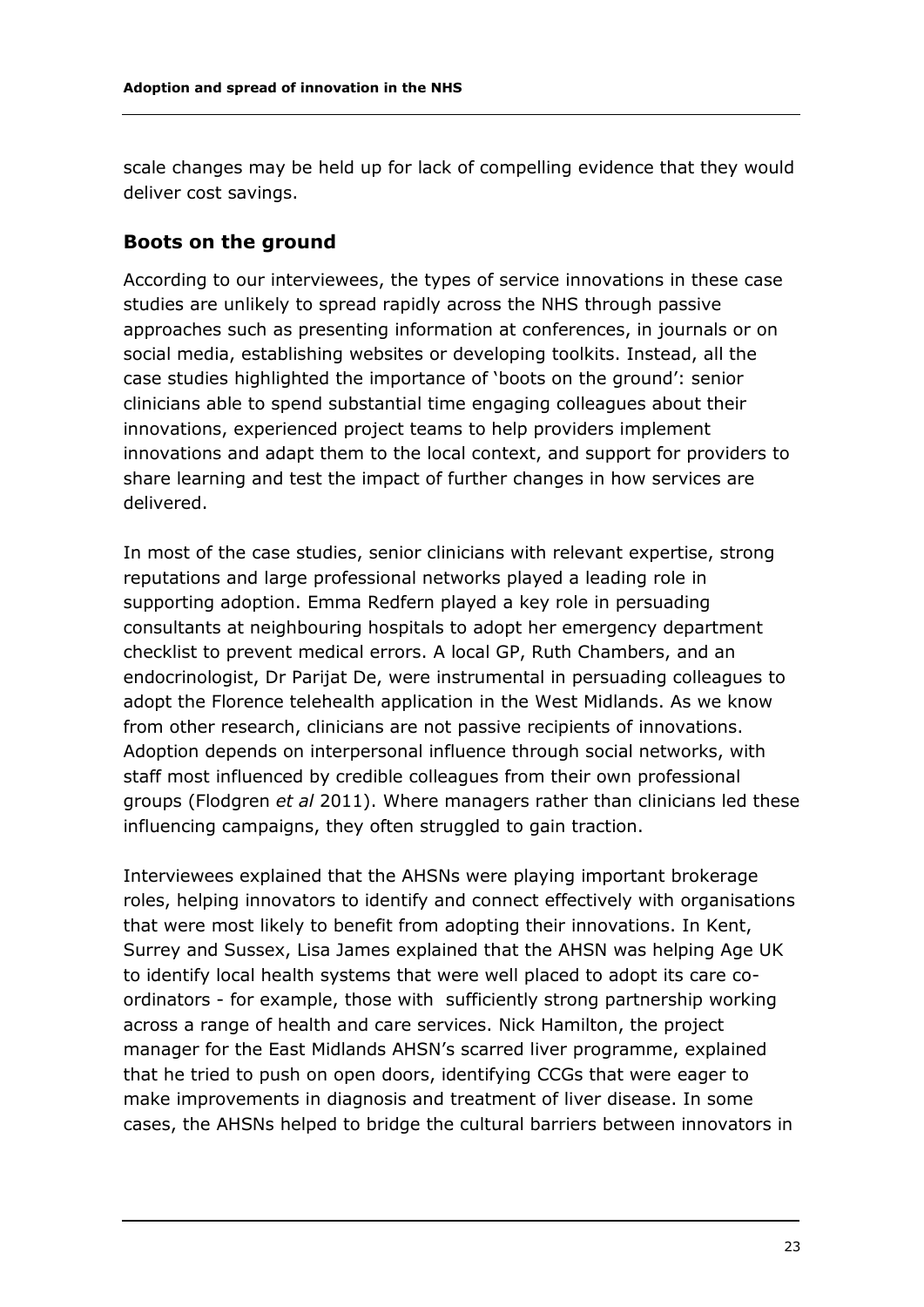the private sector and the NHS, for example, helping pharmaceutical firms to engage in supporting service improvement.

In addition to senior figureheads, Julia Reynolds highlighted the importance of experienced project teams who could provide practical support and help adopters to adapt innovations to local context. Julia's team was helping pharmacies, adult social services, GP practices and the fire and rescue service to carry out new diagnostic tests for atrial fibrillation. Jimmy Endicott's team was supporting school nurses in operationalising and making best use of the ChatHealth application.

In many cases, the project teams also played a longer-term role in supporting organisations to adapt innovations to the local needs, evaluating changes and measuring performance. Participants in Age UK's care co-ordinator programme join a forum to share data on performance and exchange ideas on the development of multidisciplinary community teams. In the North West Coast, the Innovation Agency is providing hands-on support through a learning collaborative with clinical commissioning groups and GP practices to improve preventive services for people with atrial fibrillation. Participants in the learning collaborative benchmark performance as a basis for identifying new opportunities for improvement. They are also using a range of approaches including education, support for quality improvement and developing more effective teamworking.

While interviewees emphasised the need for boots on the ground for a significant period, many were nevertheless preparing to revert to more passive strategies for spreading their innovations when funding for active programmes came to an end. Most were developing websites and toolkits that adopters could use without hands-on support. While this is an understandable response to funding pressures, there are few reasons to believe that these approaches in isolation will translate into continued, rapid adoption of service innovation.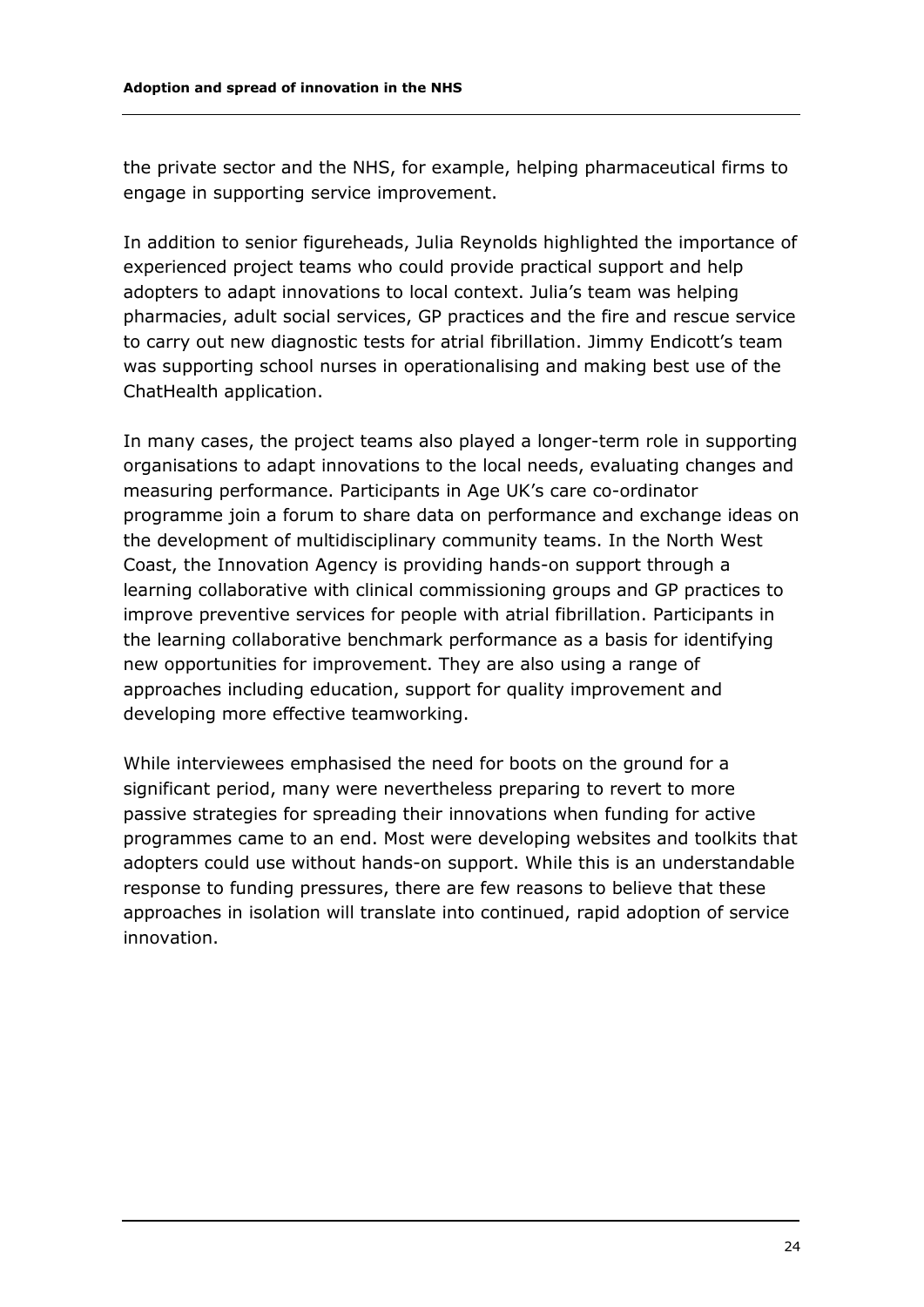#### **Delegating downwards**

Our interviews highlighted the stifling effect that a top-down culture and hierarchical management structures can have on the adoption of service innovations. There are opportunities to accelerate the spread of innovation by removing regulatory barriers and transferring decision-making on the adoption of innovation closer to the front line. This is consistent with a body of research indicating that decentralised management structures are more effective than top-down instruction in supporting the adoption and spread of many innovations (Greenhalgh *et al* 2004).

Commissioners and providers faced pressure to meet targets focused on the financial performance and narrowly defined measures of service quality within individual organisations. This meant that local leaders had strong incentives to make investments that would improve their organisation's financial position or the relevant measures of quality. Conversely, they were unlikely to make investments to deliver improvements in other aspects of quality or improvements elsewhere in the system. Similarly, commissioners and providers faced pressure to meet short-term targets, making them less willing to invest in improvements over longer timescales. Nick Hamilton highlighted challenges in persuading commissioners to invest in improvements in the diagnosis and treatment of liver disease, since the benefits would materialise years in the future.

This combination of factors goes some way towards explaining why so many of the innovators in our case studies struggled to persuade individual commissioners or providers to invest in their innovations. In most of our case studies, there was a need for investment across primary, community and hospital services to achieve system-wide benefits. It also helps to explain why innovators were struggling to develop a sustainable financing model for when national or regional funding ran out.

Professor Mike Hurley described the difficulties he faced persuading commissioners to procure the ESCAPE-pain programme. In South London alone, he needed to approach 12 commissioners to secure funding. In many areas, he needed to persuade commissioners to agree to changes to service delivery within providers. Commissioners were often disconnected from providers, with a lack of understanding of services, making it difficult to convince them of the benefits of a new approach.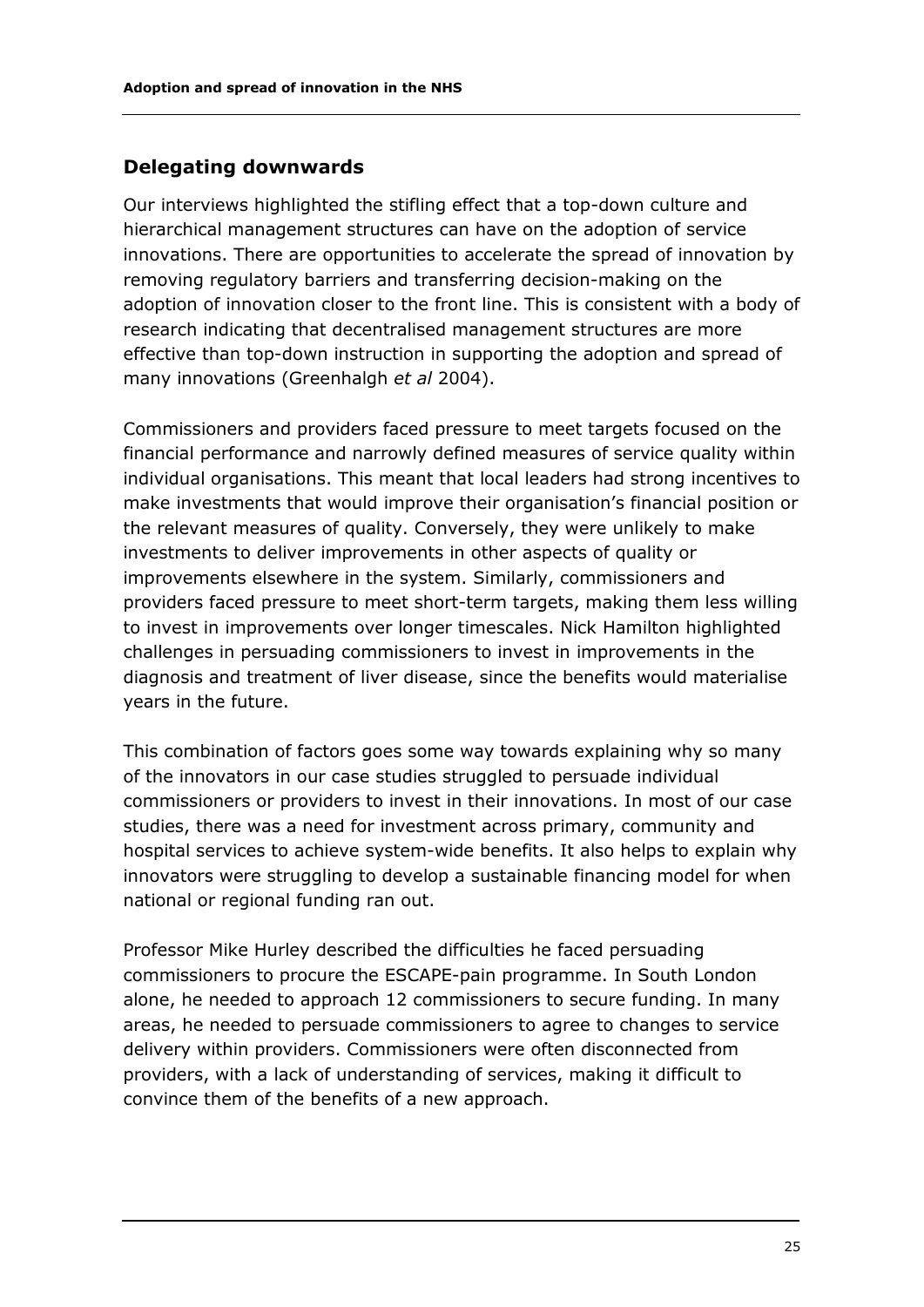Similarly, the scarred liver team in the East Midlands highlighted the challenges of persuading commissioners to support the introduction of new diagnostics and treatment approaches for chronic liver disease. While there had been some successes, clinical commissioning groups had limited capacity to engage in discussions on service change. In some cases, they faced such severe funding challenges that they focused exclusively on opportunities for immediate cost reduction, with little capacity to engage in supporting longer term improvements in population health.

The case studies suggested that adoption would happen faster if commissioners delegated greater responsibility for operational decisionmaking to providers. Mike Hurley was able to make faster progress in areas where commissioners allowed providers greater autonomy to improve services under a looser contract. Jimmy Endicott was able to ensure rapid adoption of ChatHealth in part because he could market it direct to trusts without the need for commissioners to approve it.

Interviewees also highlighted the impact of payment systems and incentives on providers' autonomy to decide how best to improve services. Less restrictive payment systems such as block grants or some forms of capitation gave providers broader flexibility to decide whether to adopt innovations. Others restricted providers' freedom of action by focusing their efforts on narrow measures of performance such as output. Some interviewees explained that providers were reluctant to adopt innovations that would reduce Payment by Results revenues. As Mike Hurley put it, 'Sometimes they could hear the madness as they articulated these concerns.'

An alternative to delegating downwards would be for national bodies to play a more active role in incentivising or mandating the adoption of particular service innovations across the NHS. Some interviewees explained that national decisions to incentivise introduction of their innovations had accelerated adoption, for example including provision of physical health checks for patients with severe mental illness in the Quality and Outcomes Framework. Others highlighted the risks of a model where local leaders looked upwards for direction rather than focusing on local priorities.

Overall, there are many reasons to doubt whether the national bodies could usefully incentivise or mandate many of the service innovations in these case studies. As discussed above, the effectiveness of many of these innovations varies depending on local challenges and context. In some cases, there is a range of innovations with a good track record to choose from. For these types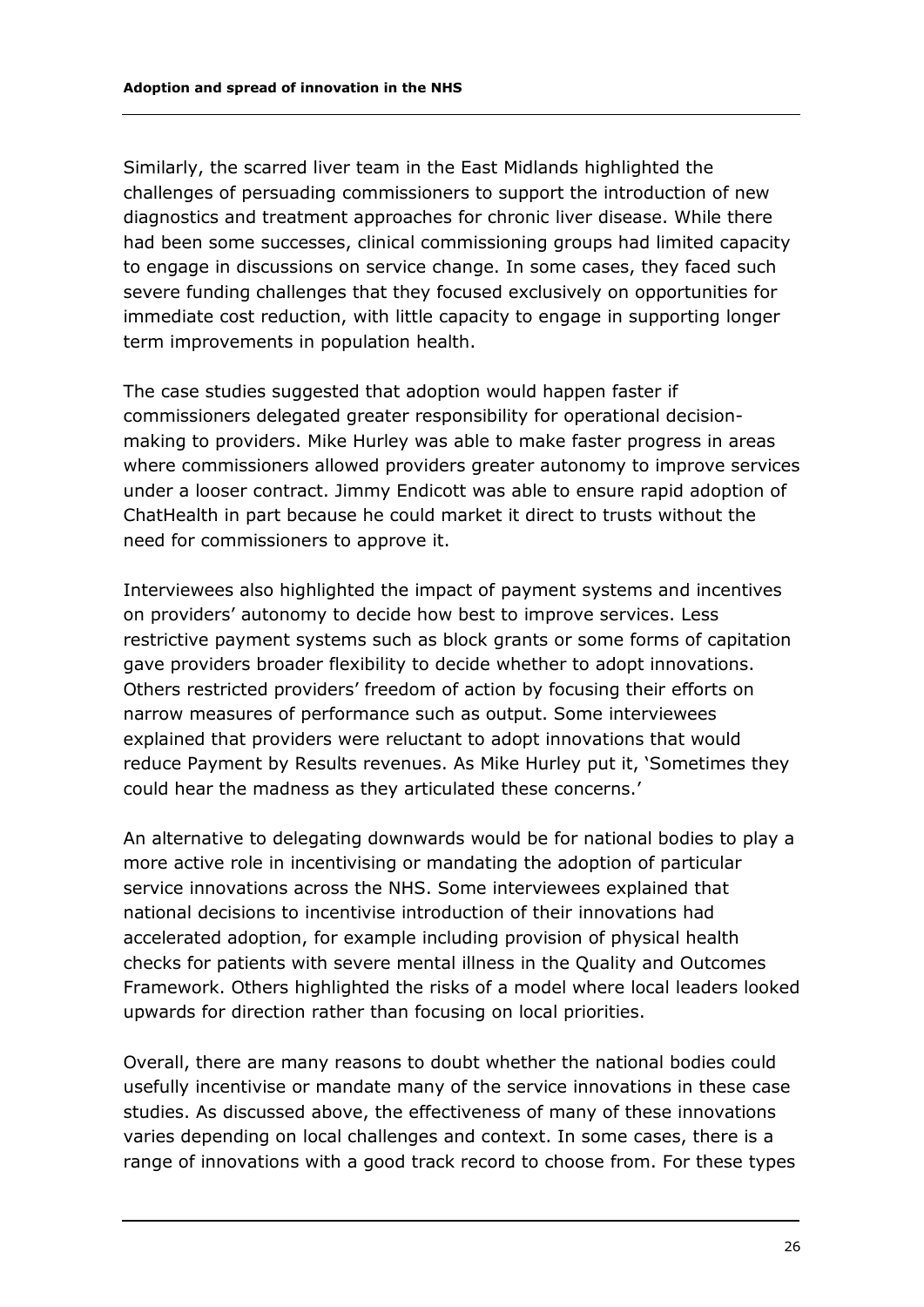of innovation, it would often be difficult to provide the type of evidence of effectiveness to justify mandating adoption. However, leaders in the national bodies were playing a useful role in raising awareness of innovations. Meanwhile, the AHSNs were connecting innovators with NHS organisations, helping providers identify solutions which would work in the local context.

#### **Supportive leaders and workplaces**

The case studies highlighted the critical roles that leaders throughout organisations played in either supporting or holding back the adoption of service innovation, as well as the importance of provider organisations having appropriate skills and systems. Interviewees described radically different experiences of pursuing innovation within their organisations, with some receiving encouragement and timely support while others were told to focus on the 'day job'. There also appeared to be significant differences in the ability of staff to access skills and resources to support innovation within organisations and the mechanisms for supporting sharing of learning.

At Leicestershire Partnership NHS Trust, for example, the leaders of the trust had a reputation for actively supporting innovation and a track record of harnessing technology to improve services. School nurses were able to gain support from members of the trust's communications team to develop their initial thinking on a web-based portal to manage messaging with schoolchildren. They were able to draw on this support to develop a business case and followed simple processes to secure time and funding for the project. The chief executive was supportive and the director of the trust's families, young people and children's services chaired the board overseeing the project.

By contrast, Kate Dale hit a brick wall when she initially sought support for her work to establish physical health checks for patients with severe mental illness. She describes pursuing the project with at best the acquiescence of the trust leadership and line managers, and at worst active discouragement from colleagues who would have preferred her to focus on what they saw as the day job. For almost a decade, Kate carried out physical health checks and ran lifestyle clinics for patients across the 150 miles of the Yorkshire Dales without any additional resources, while continuing to manage a psychiatric nurse's full caseload. It was only when the national bodies started to take an interest that Kate could establish physical health checks in the trust on a sustainable basis.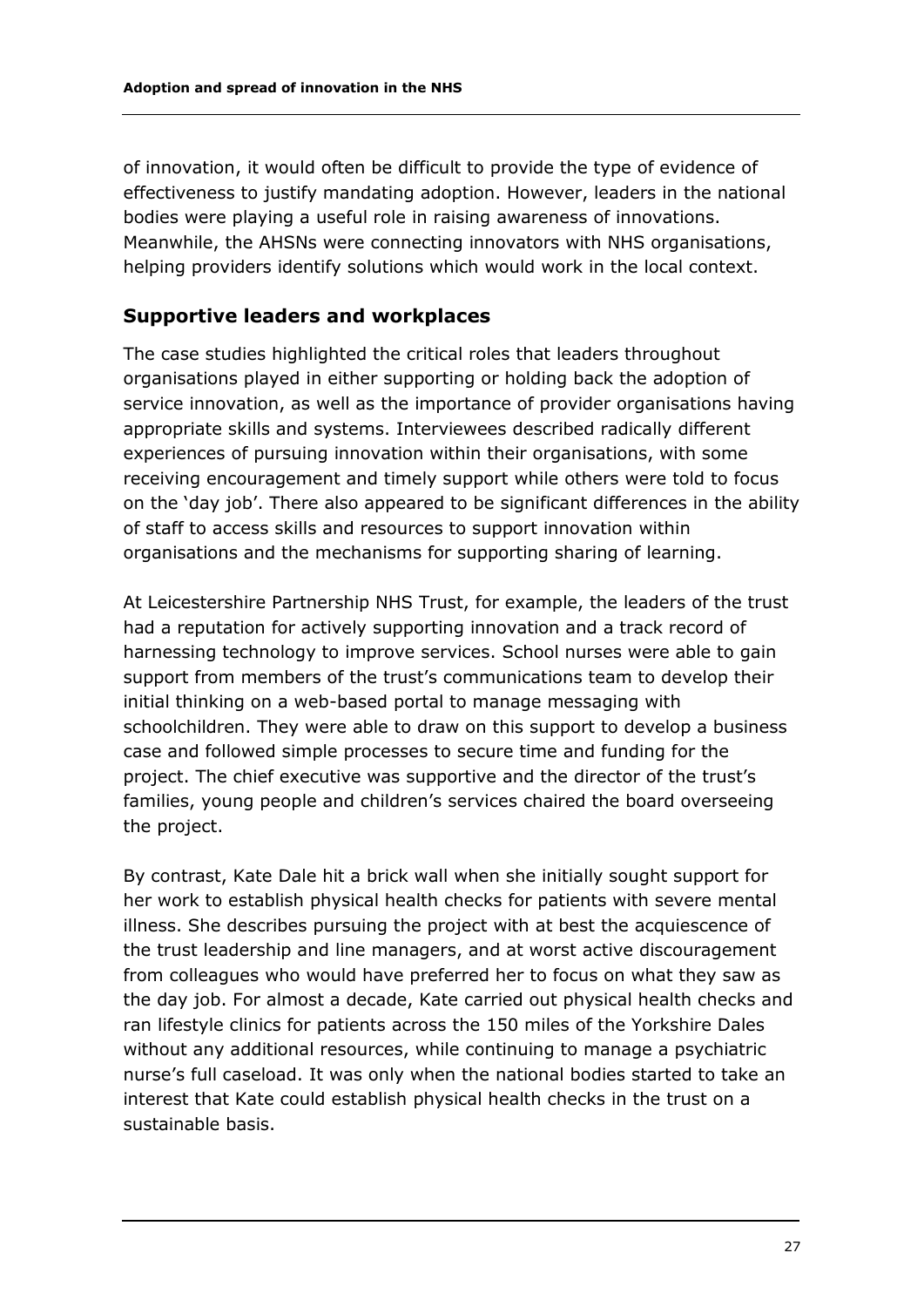There was some evidence from the case studies of the importance of effective mechanisms within provider organisations to facilitate sharing of ideas and learning and to benchmark performance. In some cases, there appeared to be good communication across operational units, making it much easier to spread innovation. In other examples, the operational units within hospitals appeared to operate as separate silos. In some cases, innovators had successfully spread their innovations across a number of organisations but had failed to transfer them from one hospital ward to another.

#### **Institutional silos**

Finally, interviewees highlighted the challenges they faced in ensuring rapid adoption and spread of innovations given the fragmentation of health and care services. Local leaders were often unwilling to pursue innovations that they perceived to be outside their organisations' core responsibilities. It was also difficult to ensure rapid transmission of innovations given the current institutional architecture of the NHS, with services organised as small silos rather than integrated local systems or chains and few formal mechanisms for sharing learning across sites.

Interviewees highlighted a 'that's not our job' mentality that hampered the adoption of useful innovations to improve care. Nick Hamilton explained that clinical commissioning groups were sometimes unwilling to make investments to improve public health and prevention, which they saw as a local authority responsibility. Kate Dale initially struggled to persuade leaders of her mental health trust to adopt physical health checks for patients with severe mental illness, since they saw this as a responsibility for primary care and other services focused on physical health care.

Many interviewees highlighted challenges in supporting rapid adoption of innovation given the fragmentation of NHS services. Innovators needed to convince the leaders of dozens of small-scale services and help them individually to implement their innovations. As Jimmy Endicott explained, 'We aren't able to have a single conversation with school nurses across the country about adopting [ChatHealth]. Instead, we have to knock on doors one at a time.'

Many of the case studies highlighted the importance of learning collaboratives to support exchange of ideas and learning across sites. Julia Reynolds explained that she had made faster progress in spreading improvements in the treatment of atrial fibrillation in more integrated local health systems,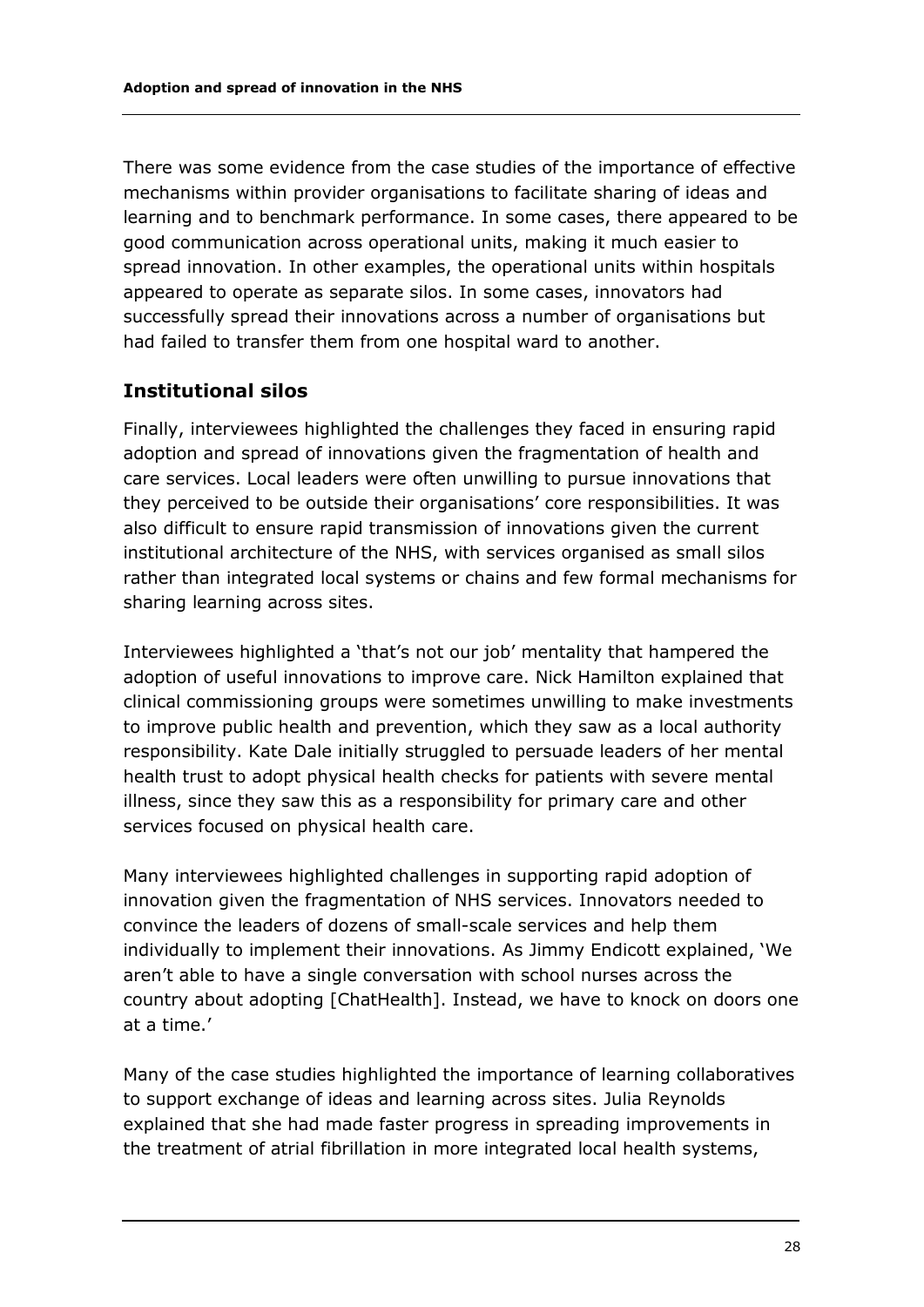where there were established forums for bringing together commissioners and providers across the region and sharing learning. Phil O'Connell noted the differences between working with the NHS and presenting the Florence telehealth application to the leaders of large hospital chains or integrated health systems in Australia and New Zealand or the Veterans Health Administration in the United States. In these systems, organisations could draw on established systems to share learning and support implementation.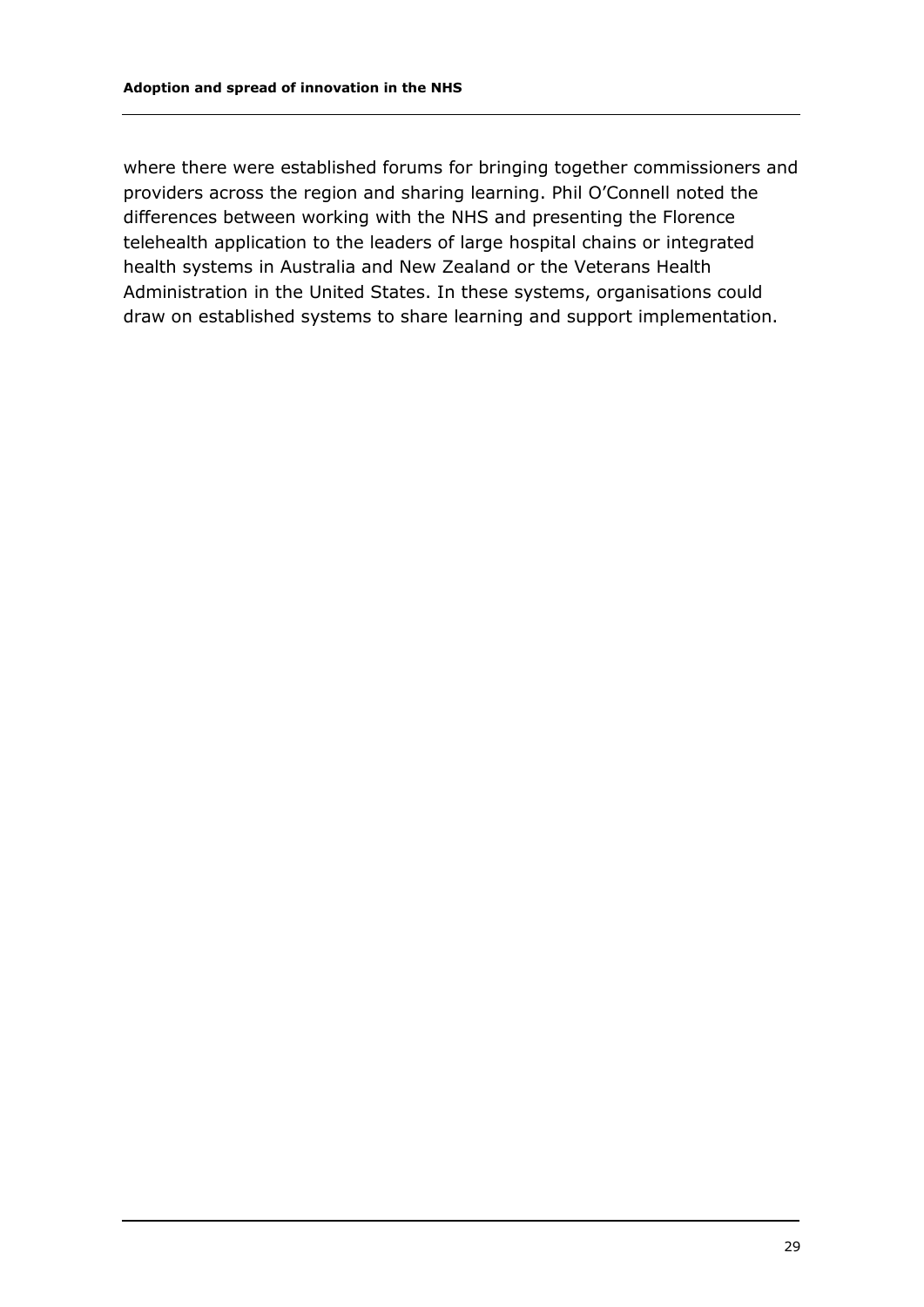## 3 Case studies

#### **Florence: telehealth for long-term conditions**

In the late 2000s, Phil O'Connell, a chartered IT professional with a background in telecoms and financial services IT systems, took an interest in the early NHS telehealth pilots. Phil's take was that NHS commissioners were being sold a pup – complex and costly IT solutions, often without much thought for how they would actually be used, which were unlikely to deliver substantial benefits. The emerging evidence was that a number of the original pilots were having few positive impacts, which contributed to loss of confidence in telehealth across the NHS.

The development of Florence started with a speculative email from Phil to a sympathetic programme director in Stoke Primary Care Trust. The message was that Phil could help NHS services use existing technology to support patients with long-term conditions, without the need for investment in new systems. The PCT provided a small amount of funding for Phil to develop the application and connected him with a local GP, Dr Ruth Chambers, to provide clinical input on design of the service.

A decade or so later, the result is a social enterprise, Simple Shared Healthcare, and an uncomplicated mobile phone application, Florence, which allows clinicians to communicate securely with patients, prompts patients regarding monitoring and treatment of their conditions, provides automatic advice based on disease management protocols, and gets in touch quickly if patients' conditions deteriorate. Clinicians log on to Florence to get a simple overview of their cohort of patients and individuals' conditions.

The team have developed a number of standard protocols, for example medication reminders or smoking cessation messages. For patients with hypertension, the application provides reminders to take blood pressure readings at home using a portable monitor, avoiding the need to come into a surgery and ensuring more accurate readings. It provides automatic responses based on the data, telling patients if their blood pressure is fine, or telling them to contact the surgery if there is a deterioration in their condition. For chronic obstructive pulmonary disease (COPD), it prompts patients to check their sputum, asks about breathlessness, prompts patients to provide a temperature reading, directs patients to take rescue medication where needed, or alerts patients and clinicians if they need medical support.

According to interviewees, however, Florence is an enabler rather than a solution for clinicians and their patients. Its greatest strength is offering a simple, adaptable framework for clinicians to work more effectively with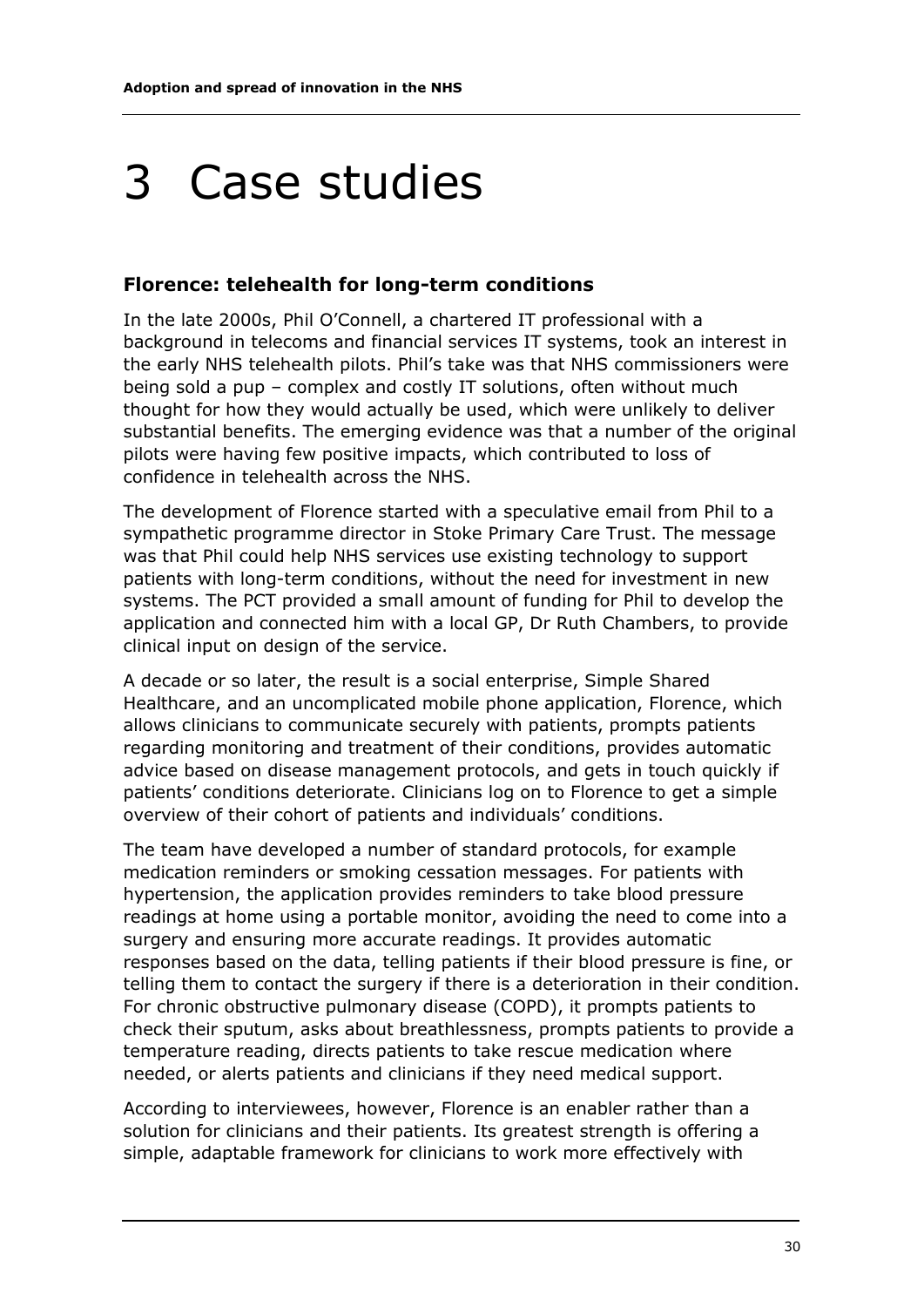patients and for patients to take a greater role in managing their conditions, without the need for costly investments in bespoke services. In one case, clinicians used Florence to help an individual with Asperger's syndrome who struggled to sleep at night because of anxiety that he may have forgotten to lock the doors. Florence asks him to confirm that he has locked the doors every evening and reminds him that all's well whenever he wakes up.

This means that the benefits Florence can deliver are wide ranging, depending on how clinicians use the application. It has allowed Dr Parijat De, an endocrinologist at Sandwell and West Birmingham Hospitals NHS Trust, to substantially improve glucose monitoring and adherence to medication among his adolescent patients. This has led to more effective use of resources, for example, reducing the amount of time spent giving routine advice and the number of unnecessary appointments for patients whose conditions are stable, leaving more time to focus on those who are struggling to manage their conditions. Half an hour each Friday afternoon is enough for Parijat to review his list and identify where to focus his attention.

Meanwhile, Florence can contribute to a dramatic improvement in quality of life for patients with long-term conditions. Simple prompts make it much easier to adhere to medication plans and keep things under control. Selfmonitoring at home can remove the need for seemingly endless trips to surgery for testing or routine check-ups. For many patients, the greatest impact is on their self-confidence. Florence provides regular reassurance to patients that things are OK and they can get on with their lives, along with simple mechanisms for seeking help if things get worse. Over time, patients develop greater skill, understanding and confidence that they can manage their conditions.

Florence is a low-cost, low-risk innovation with a strong track record. Providers simply need to purchase an initial bundle of text messages rather than making costly investments. It fits within and can be adapted for existing work processes rather than requiring substantial redesign. It doesn't require staff to develop new skills or very different ways of working. Its effectiveness has been publicised by the National Institute of Health and Care Excellence (NICE), and the BMJ and a dozen or so other peer-reviewed journals.

Even with these enablers, the process of spread appears to have been difficult and, until the establishment of AHSNs, reliant on good fortune more than established systems. The initial development of the application depended on forward-thinking commissioners, connecting a talented innovator with clinicians, and small amounts of funding for commissioning staff to put 'boots on the ground', promoting the application to GPs, community nursing teams and hospital-based clinics. A common reaction was that people had more than enough on their plate with the day job.

Respected doctors played a central role in persuading or cajoling colleagues into taking an interest in the application and exploring its possibilities, a role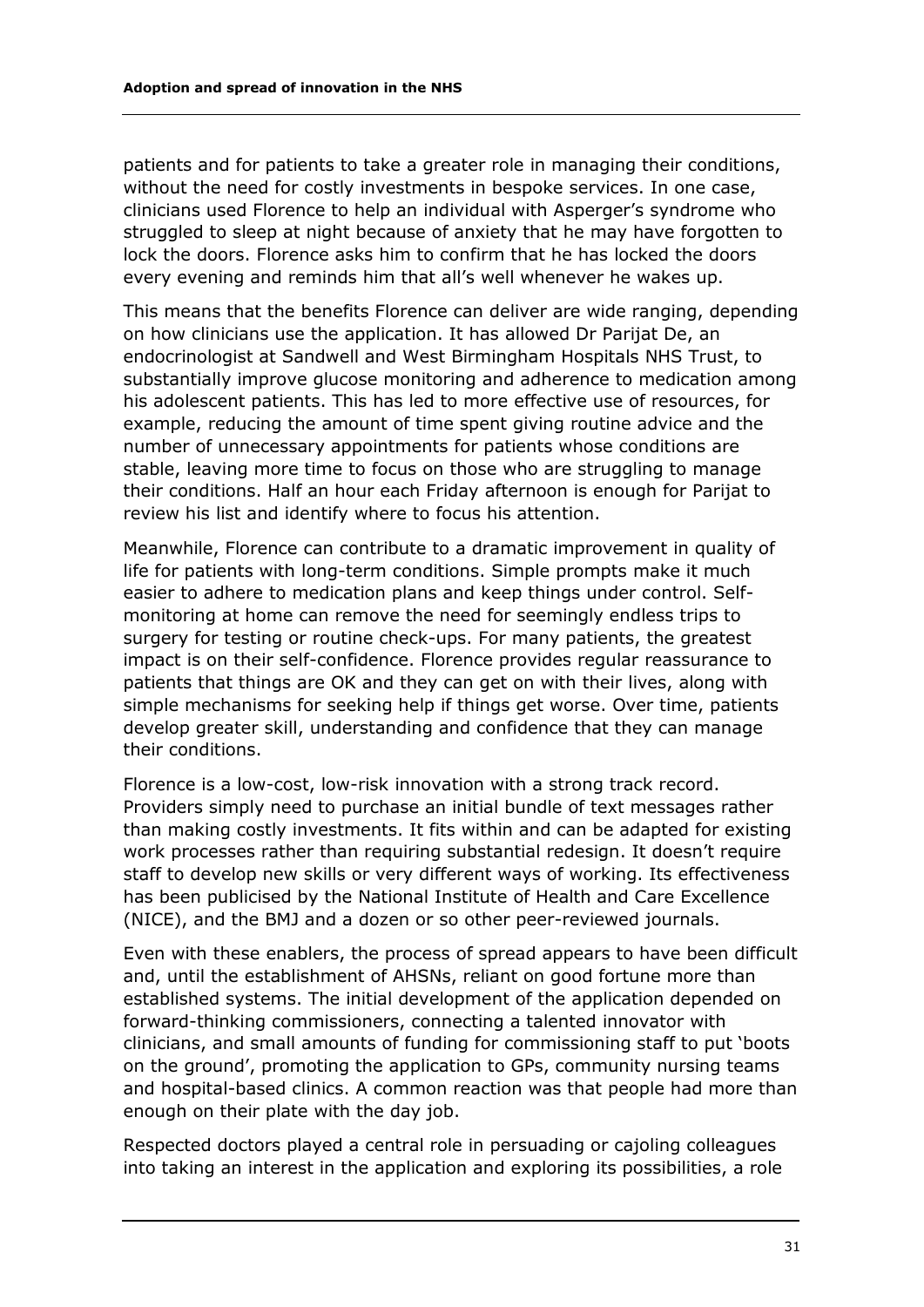that could not be delivered by non-clinicians without established local networks. Nevertheless, the impression is of painstaking, incremental effort by these leaders to spread the innovation from one department in a provider to another, and then to neighbouring providers. In some cases, providers rejected the application because of the impact on their Payment by Results revenues, even though they could see the benefits.

When the West Midlands AHSN decided to support Florence in 2014, it was the first time that Phil and his team had been able to access any form of regional infrastructure to enable adoption and spread. From working primarily with a single commissioner they were able to market Florence to all 22 CCGs in the West Midlands and had a route into a much larger number of providers.

The AHSN supported the development of free CCG intelligence packs bringing together the evidence base for the programme, new off-the-shelf applications so that providers could start using Florence for people with asthma, diabetes or COPD straight away, and toolkits to help providers make best use of the system. They also provided a lifeline of funding for doctors such as Parijat to continue promoting the service to peers alongside their day jobs. This has led to an acceleration in adoption of the application in comparison with working with a single local commissioner. Within the first nine months of the AHSN programme, an additional 1,000 patients were using the system. The East Midlands AHSN is also now supporting adoption of Florence in its region.

Nevertheless, it is clear that, seven years in, the project team is still at an early stage in the adoption and spread of Florence within large numbers of primary care, community and hospital services. Interviewees highlighted the ongoing need for clinical champions to support the programme and persuade individual organisations to adopt the service.

Phil O'Connell noted the differences between working with the NHS and presenting Florence to the leaders of hospital chains or integrated health systems in Australia and New Zealand, or the Veterans Health Administration (VHA) in the United States, where leaders decided immediately to deploy a version of Florence – 'Annie' – in dozens of hospitals in the VHA system, drawing on accumulated experience and established systems to support implementation. The AHSNs offered the closest alternative in the English NHS, with technical skills and a route in to multiple organisations, although the resources that could be brought to bear were far from comparable.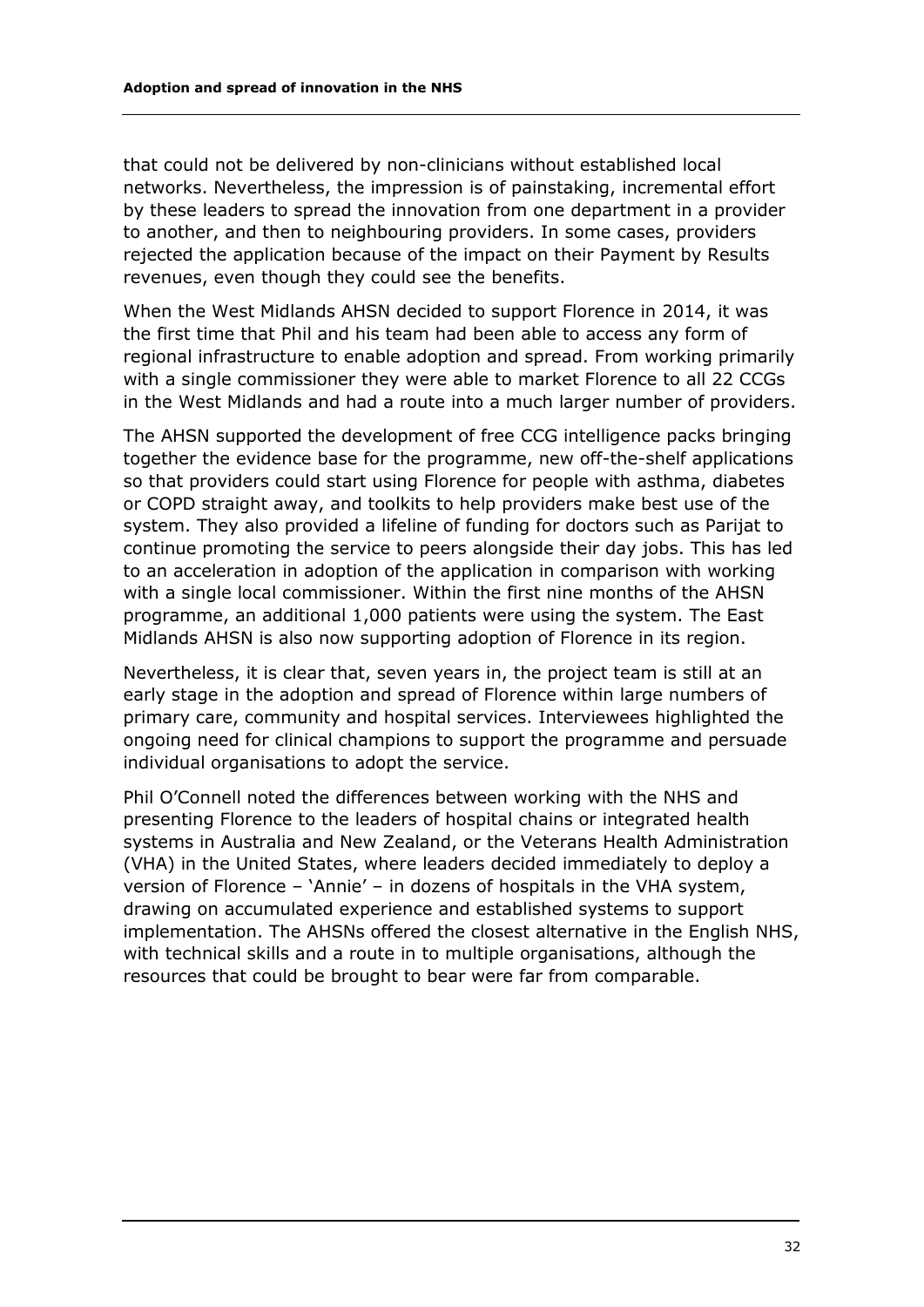#### **Early diagnosis of chronic liver disease**

Approximately 15,000 people die from liver disease in England and Wales every year. Liver disease is now the third leading cause of premature death in the UK, and numbers are continuing to rise by around 5 per cent each year. Almost all of these deaths could be avoided through earlier diagnosis and lifestyle change. The problem is that around 50 per cent of patients with liver disease receive their first diagnosis when they arrive in accident and emergency, typically in their 40s or 50s, with jaundice or gastrointestinal bleeding. By this point it is often too late.

In 2011, Neil Guha and Guru Aithal, two hepatologists at Nottingham University Hospitals and the National Institute for Health Research's Nottingham Digestive Diseases Research Unit, saw an opportunity to reverse this trend. Sitting in the hospital was a new piece of equipment, a fibroscanner, which held the key to faster diagnosis and earlier intervention. An adapted ultrasound scanner, it sends a sheer wave across the liver, and the speed at which the wave comes back indicates the liver's stiffness and how much scarring is present. It provides a more accurate diagnosis of liver disease than blood tests, and a quicker, less invasive test than a surgical biopsy. But it was being used in the hospital primarily to monitor patients with advanced cirrhosis rather than to identify early signs of liver disease at a time when the damage could still be reversed.

In 2011, Neil and Guru led a pilot to assess the benefits of more proactive testing for liver disease, working with a single GP practice in Nottingham. They screened the entire practice list for risk factors such as excessive alcohol consumption and type 2 diabetes and offered all patients with significant risk factors a fibroscan in the community. The results were dramatic: a 100 per cent increase in the number of patients diagnosed with cirrhosis and a substantial increase in detection of liver disease at an early stage, where lifestyle changes could still be effective.

From 2013, the East Midlands AHSN joined forces with the Digestive Diseases Research Unit to support further testing and implementation of the model. They ran three more pilots with GP practices at selected sites in Nottingham and Leicester. Over two and a half years, they screened approximately 25,000 patients on GPs' lists, carried out almost 3,000 fibroscans, and identified 300 new patients with significant liver disease, along with 40 new patients with cirrhosis.

At the same time, the AHSN and the Digestive Diseases Research Unit were building the evidence base for commissioners and providers on the costs and benefits of the new pathway. One recently published article in the *British Medical Journal* summarises the effectiveness of the new pathway, including the assessment of risk factors and use of fibroscans, in identifying new patients with liver disease and cirrhosis. A second paper estimates the costs per quality-adjusted life-year (QALY) of the new intervention at £2,138 for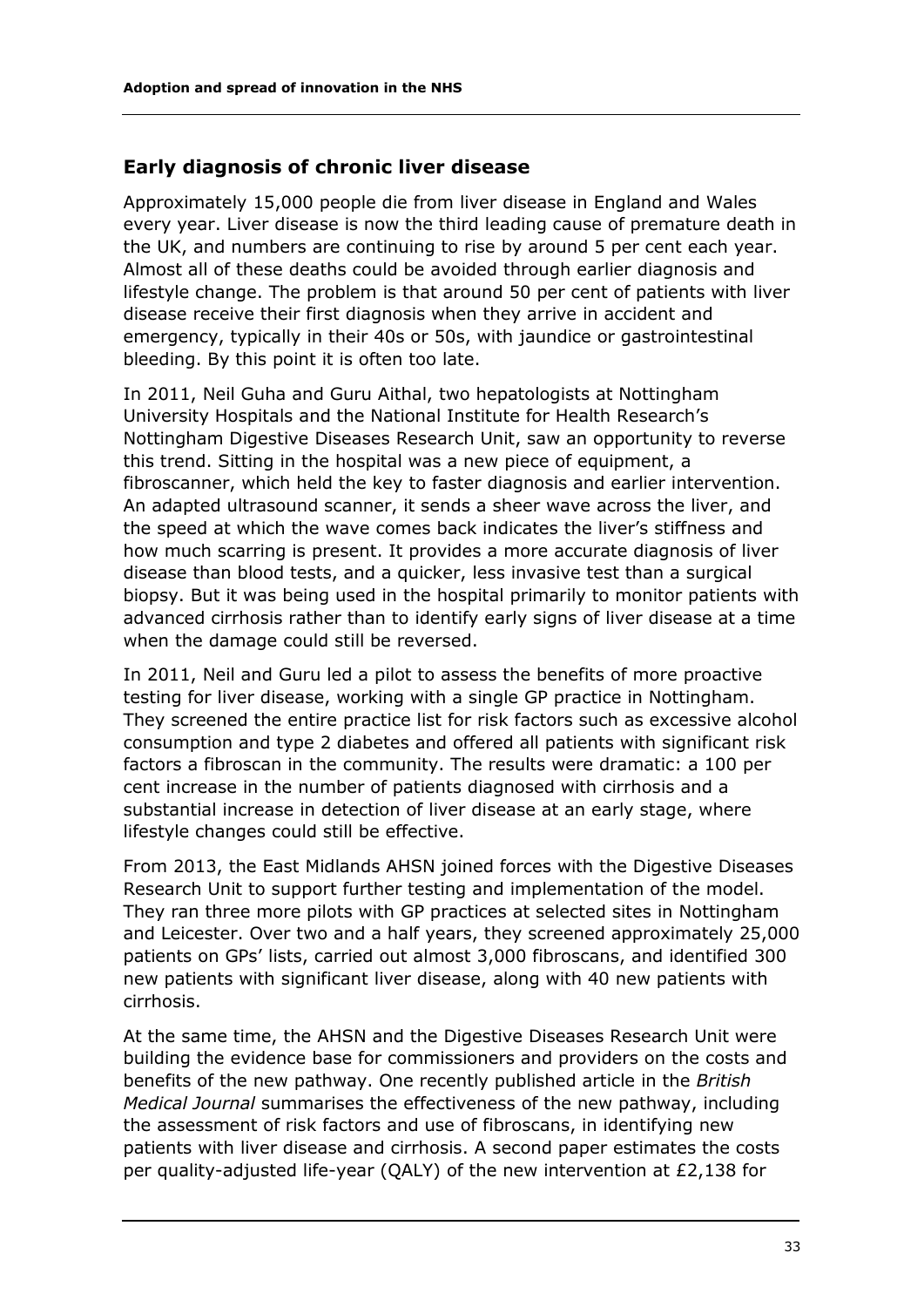patients with non-alcohol fatty liver disease and £6,537 for patients with alcoholic liver disease. The National Institute for Health and Care Excellence (NICE) recommends that the NHS should invest in treatments that cost up to £20,000 to £30,000 per QALY.

With such compelling evidence, the priority for the project team was to ensure sustainable implementation of the new pathway across Nottinghamshire. The team persuaded four CCGs in central and southern Nottinghamshire to commission the pathway on an ongoing basis. However, this raised substantial new challenges. The project team did not have the resources for risk stratification of patients from hundreds of GP practices across Nottinghamshire. The small team of hepatologists at Nottingham University Hospitals NHS Trust would struggle to cope with an exponential increase in the number of patients requiring treatment for liver disease.

The response to these challenges was to make substantial further changes to the roles of hospital consultants and general practitioners in delivering the pathway. Neil and Guru are spending an increasing proportion of their time attending meetings with GP practices to win their support for the new model and to train GPs to administer parts of the pathway. GPs now make the initial assessment of which patients on their lists are at risk of liver disease and send these patients to hospital for fibroscans when particular conditions are met, including patients' willingness to consider lifestyle changes. The GPs receive the results of the tests, make their own diagnosis on the basis of them, and decide which patients to refer to the hospital team and which patients to treat in the community.

The need for continual adaptation has been a consistent theme throughout the project. When fibroscanners first arrived, hospital consultants used them as an adjunct to existing diagnostics and treatment pathways. As they started to use fibroscanners for early detection, they needed to develop new diagnostic pathways. As this increased the number of diagnosed patients, they needed to make further changes to the roles of hospital and primary care teams.

This process of adaptation is far from over. The team are currently considering how they can implement the new pathway in areas supported by smaller hospitals without their own liver specialists. They are developing rapid behavioural interventions to encourage patients to make lifestyle changes. And they are working with drug and alcohol teams on the use of fibroscanners in longer term programmes for people with alcohol dependency. One consequence of this constant adaptation is that the evidence base needs to evolve too. Rather than simply providing proof of concept, the team need to continually test the impact of small-scale refinements of the model. They are currently evaluating the implementation process and the impact of giving patients advice on lifestyle changes after the scans.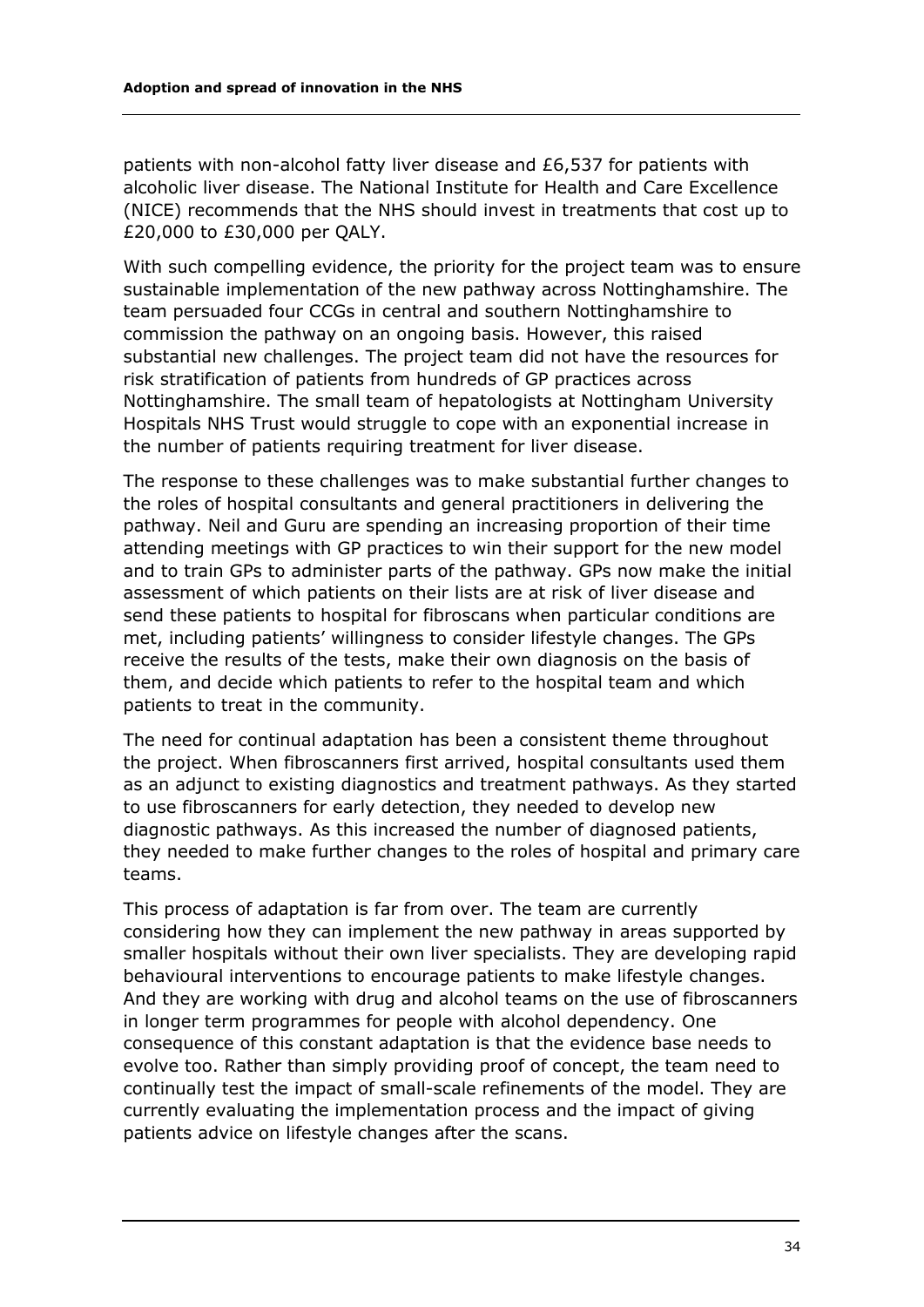Another consistent theme is the need for boots on the ground to support the adoption of new care pathways. These are not 'plug-and-play' technologies but complex programmes to win over colleagues and to train and support staff in new treatments. Interviewees highlighted the critical importance of funding for senior hospital consultants to act as clinical champions for the innovation, and for these to work in close partnership with GP opinion leaders to gain traction in primary care.

This process is far from over. Even in Nottinghamshire, there are clinical commissioning groups that have not adopted the new pathway, typically because they have limited capacity to manage service change, other priorities for their communities, and such severe funding constraints that they are focused exclusively on short-term cost reduction rather than longer term improvements in population health. According to Nick Hamilton, a project manager in the East Midlands AHSN, 'We push on open doors. But we don't try to force the pathway on commissioners who have other priorities.'

Ensuring adoption across the whole of England, something which would save thousands of lives at a low cost, would be a major endeavour. Success so far has depended on leapfrogging from one small pot of innovation funding to the next. At present, it is unclear whether the team will continue to receive funding beyond the end of 2017. It is working on web-based resources so that commissioners and providers can learn about and adopt the tool on their own in future.

#### **Physical health checks for people with severe mental illness**

People with a severe mental illness die 15 to 20 years earlier than the general population, mainly from natural causes such as cardiovascular disease, endocrine disorder and respiratory failure. In the vast majority of cases, these early deaths could be avoided through timely diagnosis and treatment.

In the early 2000s, Kate Dale, a community psychiatric nurse at Bradford District Care Trust, became increasingly concerned about the physical health of her patients. When she joined the NHS in the late 1970s, she remembered regular physical health checks being carried out for patients in mental health hospitals. But mental health teams now showed limited interest in their patients' physical health, with a prevailing view that this was the responsibility of other services.

Over the 2000s, Kate retrained so that she could take blood, carry out physical health assessments, monitor diabetes, and advise on smoking cessation, weight loss and other lifestyle changes. In two years, she carried out regular health checks for 150 patients on anti-psychotic medication. The initial outcomes were astonishing: large numbers of patients with high-risk cardiovascular scores or undetected diabetes, many of whom had received no previous treatment or support.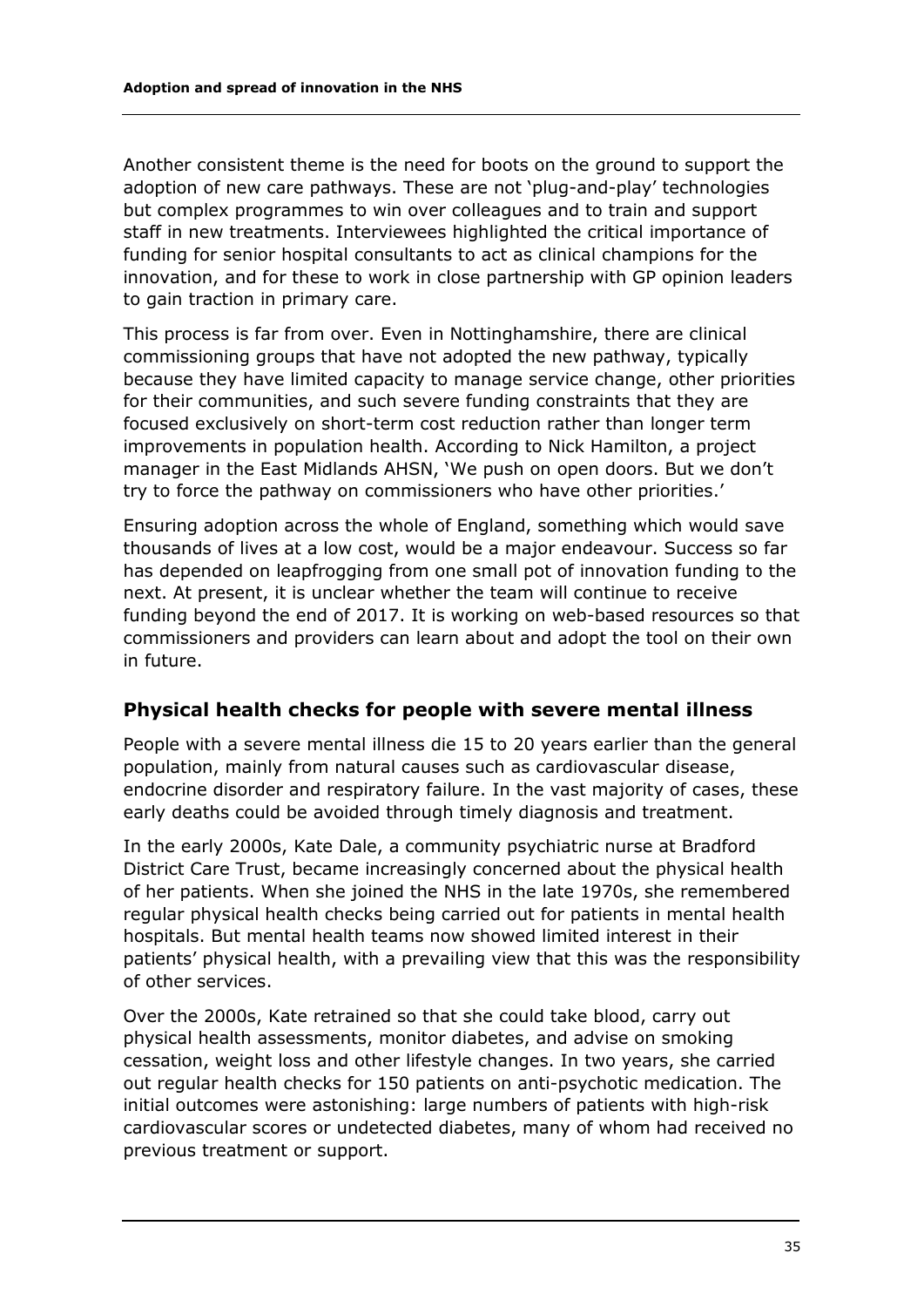For most of the 2000s, Kate pursued a personal mission to improve physical health care for patients with mental health problems. She carried out physical health checks and gave smoking cessation and lifestyle advice across 500 square miles of the Yorkshire Dales – all of this with, at best, the acquiescence of her line managers, and at worst discouragement from those who would have preferred her to stick to the day job. There were no changes to her responsibilities as a community psychiatric nurse and she continued to manage a full caseload.

In 2008, Kate took a secondment to assess the support GPs were offering to patients with severe mental illness in primary care. With support from Dr Angela Moulson, the lead GP for mental health and learning disabilities in Bradford and Kate Beedle, a data quality specialist, she started reviewing the records of 105 patients with severe mental illness in 12 local practices. The results were far from encouraging: none of the 105 patients had received a Qrisk2 score for risk of cardiovascular disease or a prolactin test. Only a minority had received cholesterol, triglyceride, glucose or thyroid function tests, all standard and essential tests for people on anti-psychotic drugs and at greater risk of high cholesterol, diabetes and sexual dysfunction.

Over the next few years, Kate worked with a consultant psychiatrist, Dr David Yeoman, along with Angela Moulson and Kate Beedle, to develop a userfriendly template within SystmOne (and later EMIS and RIO) to make it easier to carry out high-quality health checks for patients with severe mental illness.

Practitioners are led through a simple, two-page questionnaire, consistent with NICE guidance and the 'Lester Tool', which prompts them to order the right blood tests; check blood pressure, pulse and respiration; carry out an electrocardiogram and measure body mass index and other interventions. Once this is done, the tool highlights particular health risks, for example calculating a QRisk2 score for risk for cardiovascular disease, and prompting appropriate action such as prescribing statins or providing support for smoking cessation, weight loss or other changes. GPs automatically collect data for their Quality and Outcomes Framework returns.

Having developed the tool, Kate delivered half-hour sessions at 48 of Bradford and Airedale's 80 GP practices in 2011 and 2012 to explain the importance of the tool and how GPs and practice nurses could use it. Uptake was rapid, with 60 of the 80 GP practices using the tool in the following 12 months. There was also evidence of improvement in the quality of GPs' health checks, in particular a 100 per cent increase in patients diagnosed with significant cardiovascular risk. One patient struggling with severe anxiety and depression received a standard thyroid test for the first time, revealing hyperthyroidism. Two years later, she was free of depression and living a happy life.

Following these successes in primary care, Kate returned to Bradford District Care Trust where she supported the establishment of physical health and wellbeing clinics in Bradford's community mental health teams and use of the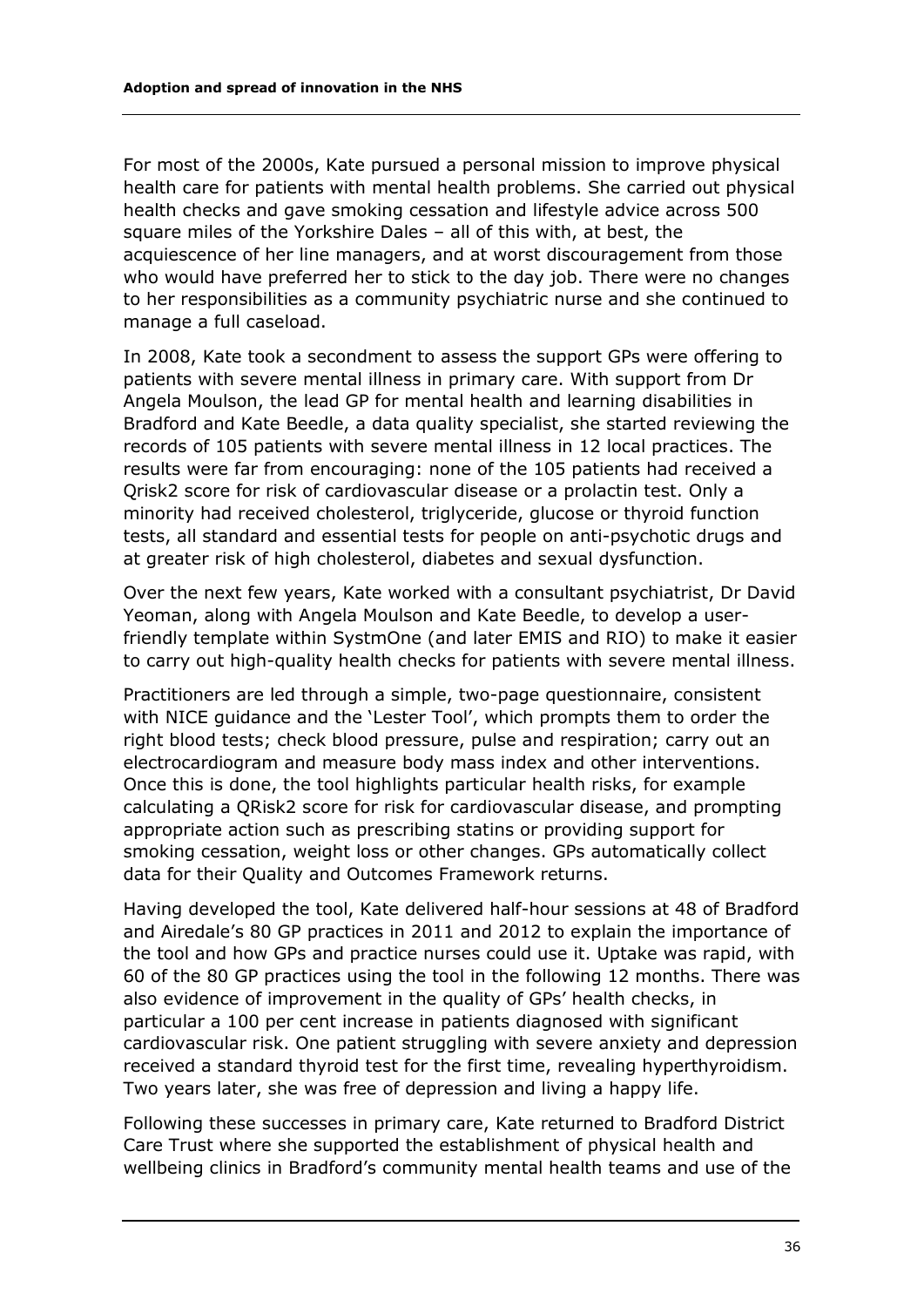physical health checks template for inpatients. In line with NICE guidance, all patients who start anti-psychotic treatment are referred for physical health checks and monitoring until they return to primary care. This has led to substantially higher levels of attendance at health checks than was the case when patients were routinely referred back to their GPs. The trust needed to train mental health nurses to oversee the service and new associate practitioners to run the physical health and wellbeing clinics, perform blood tests and electrocardiograms, give advice on lifestyle and smoking cessation and make appropriate referrals.

In 2015, the Yorkshire and Humber AHSN put in place a project team and provided funding for further development of the template and more extensive implementation in West Yorkshire. For example, it funded Kate to support initial implementation at new sites such as South West Yorkshire Partnership NHS Foundation Trust, where she has supported adoption within one major clinic and trained trainers who are now supporting adoption on ten more sites. The AHSN has also developed an e-learning module to support adoption.

At the same time, the AHSN has been building the evidence base on the effectiveness of the tool. Overall, organisations that use the tool are more likely to carry out health checks for patients with serious mental illness, more likely to carry out effective health checks with the right tests, and more likely to take appropriate action, for example prescribing statins or advising on lifestyle choices. One pilot site saw a fourfold increase in the number of health checks completed after introduction of the template.

At the same time, this tool, like others, is only as good as the system using it. Overall improvements in health and wellbeing clearly depend not just on initial diagnosis but on the effectiveness of multiple, interrelated services and interventions to respond to patients' needs. Like other innovations in this study, the introduction of effective health checks is having a domino effect, requiring changes to staff roles, new services to respond to previously neglected patient needs, and continued testing and experimentation as refinements are made. There is unlikely to be the same type of evidence as for a new drug since the product is ill-defined and constantly adapting.

As for Kate, she describes herself as a dog with a bone for close to two decades. Even now, she depends on securing small funding allocations from clinical commissioning groups to take the template to new sites. Allocations of funding have been promised and then withdrawn. However, the North East and North Cumbria AHSN has recently committed to funding implementation in its region, with other AHSNs actively considering funding the scheme.

#### **ESCAPE-pain programme for hip and knee pain**

More than 8.5 million people in the UK suffer from chronic joint pain. In many cases, patients are diagnosed with osteoarthritis in early old age, when they are particularly vulnerable to rapid deterioration in health and loss of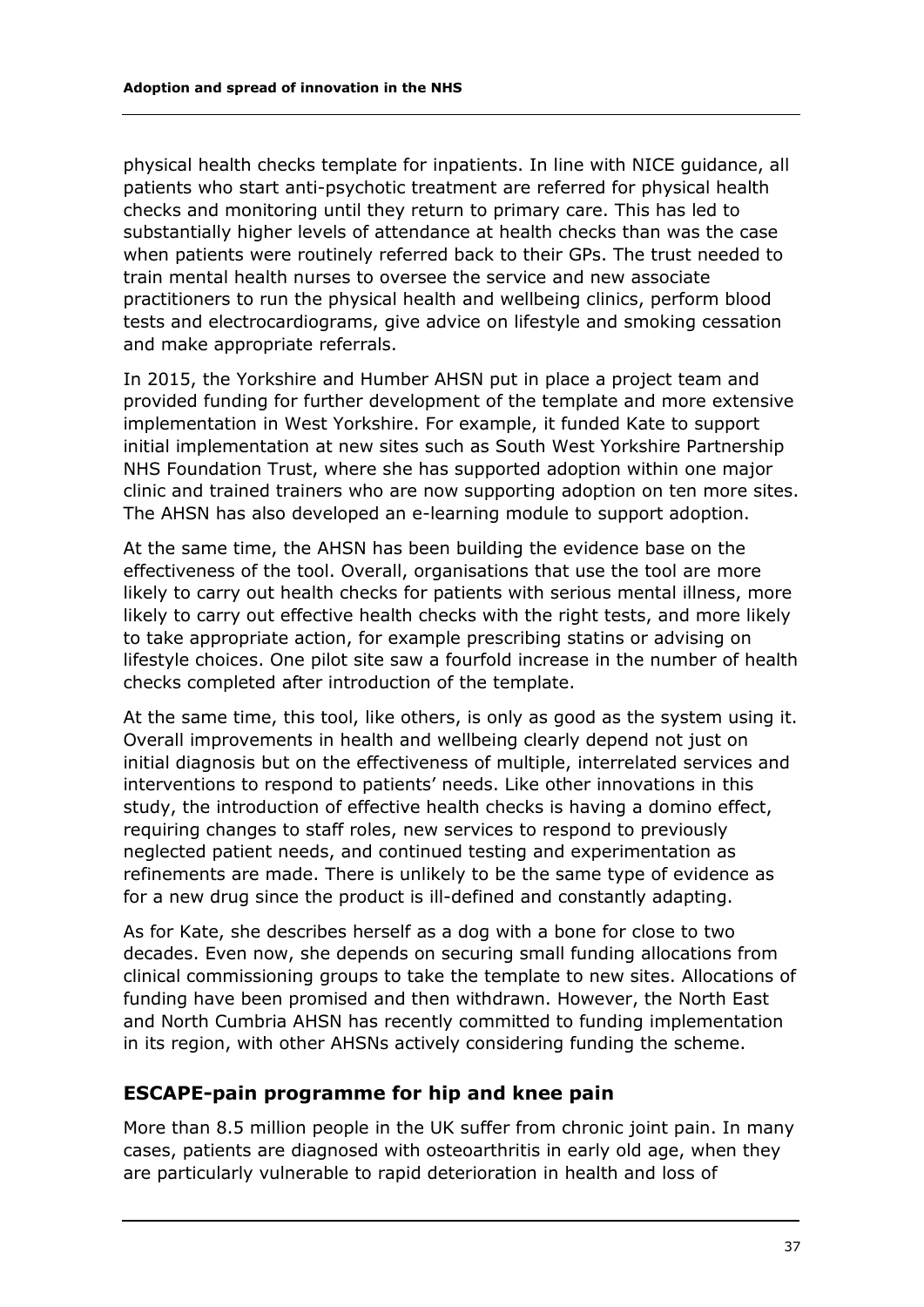independence. Without adequate support, many enter a vicious cycle of severe pain, leading to prolonged rest, which contributes to further muscle weakness, physical instability and fatigue. Inactivity increases the risk of comorbidities such as diabetes and cardiovascular disease. Meanwhile, pain and disability can contribute to social isolation, feelings of helplessness and anxiety, and depression. In the worst cases, people are losing their independence and suffering dramatic deterioration in their quality of life decades earlier than necessary.

In the early 2000s, Mike Hurley, a professor and physiotherapist at King's College London, and later at St George's University of London, became increasingly concerned about the care of these patients. Many were managed in primary care, with high reliance on painkillers, typically non-steroidal antiinflammatory drugs, despite their limited long-term effectiveness and the risk of side effects. Only a small proportion received short, one-to-one physiotherapy courses with the focus on exercises to improve muscle strength and endurance. However, even these patients received little practical support to help them learn to manage their conditions on their own.

With a research grant and funding from Arthritis Research UK, Mike spent most of the 2000s developing an alternative approach. His aim was to develop a programme that challenged patients' common belief that arthritis was an inevitable and untreatable consequence of ageing, convince them of the key role of exercise in improving their symptoms (despite the counterintuitive experience that exercise makes things worse, at least in the short term) and empower them to manage their conditions, while at the same time providing a tailored exercise regime.

The result was the ESCAPE-pain programme, with ESCAPE standing for enabling self-management and coping with arthritic pain through exercise. The course is run by physiotherapists for eight to ten patients who meet twice a week for ten to twelve sessions. The programme includes a combination of education, self-management and coping advice with physical exercises. During the sessions, patients share experiences and take stock on changes in their conditions since the previous session; set and review goals and action plans; engage in themed discussions on topics such as managing pain, healthy eating, and pacing activity and rest; carry out supervised exercises, and agree exercises to do at home. Unlike traditional treatments, the programme focuses on developing people's appraisal and coping skills as much as on their physical function. It does this through allowing them to experience and document improvements and helping them to connect with others as well as through formal education and instruction.

In the mid-2000s, Mike piloted the programme at a small number of sites in South London and North Kent. A series of evaluations demonstrated that the programme is safe and delivers substantial improvements in patients' physical health including their levels of pain and ability to complete physical tasks.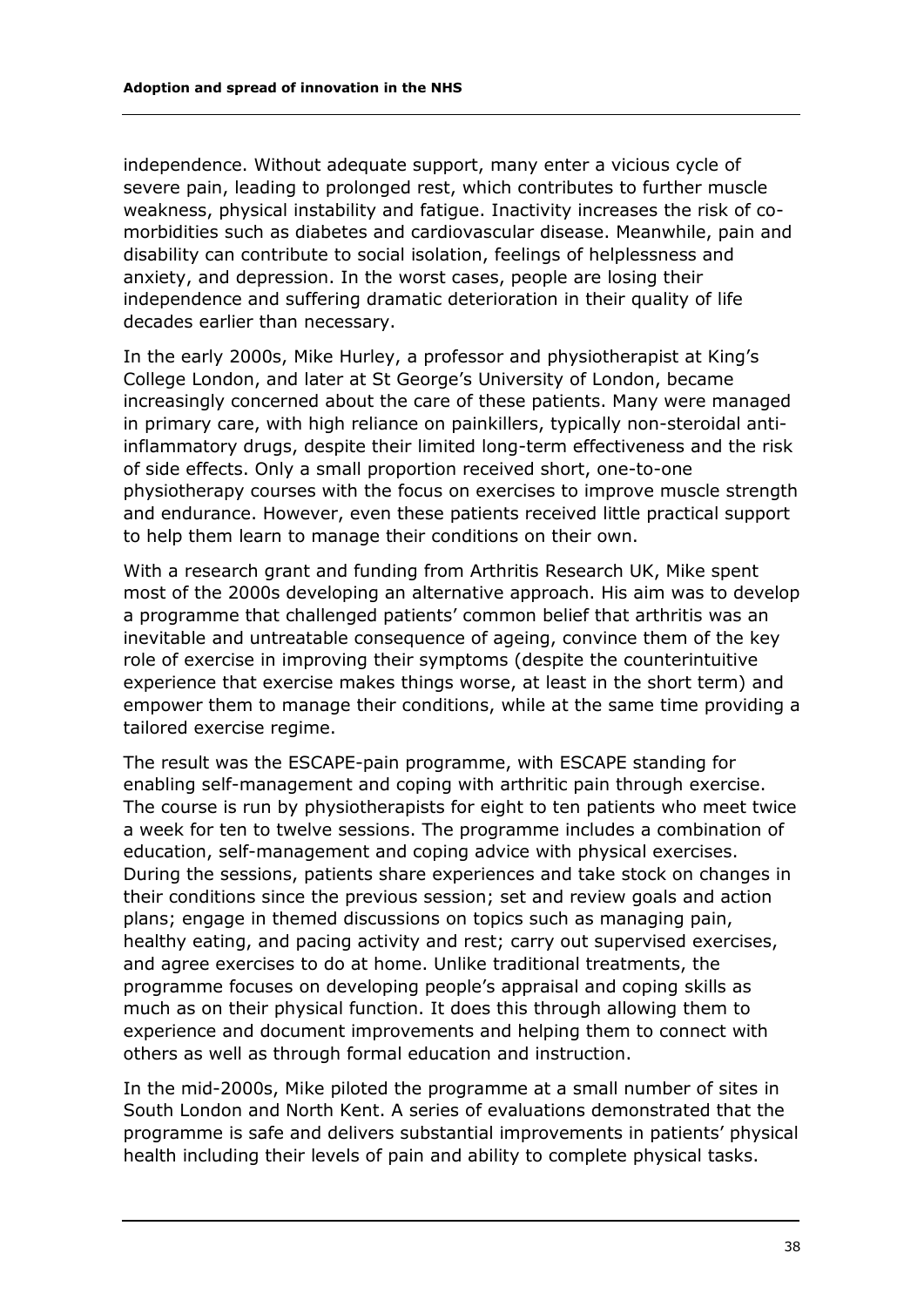Patients also reported greater confidence in their ability to manage their pain and other symptoms and lower levels of anxiety and depression. It also reduces other health care costs through reduced use of A&E services, referrals, diagnostic tests, analgesics and other medications.

These assessments do not, of course, capture the full benefits of the programme. One patient described suffering with constant pain, being reliant on painkillers and being hardly able to walk before the programme. After the course, she was happier and more self-confident. Simply knowing that she could take practical steps to improve her condition made it easier to cope. She was spending more time out with friends and was able to play with her grandchildren.

By the late 2000s, Mike had demonstrated the impact of the programme through a series of clinical trials. An independent assessment showed that the programme delivered comparable outcomes to one-to-one physiotherapy at half the cost. Nevertheless, Mike hit a 'brick wall' when the funding for the initial pilots ended in 2008. Only one centre in North Kent decided to retain the service. He continued to raise awareness of the new model at conferences and in academic journals, but with little effect. By this point, he was seriously considering a change of career. In his own words, 'What was the point in dedicating a decade to research if it was just going to sit on a shelf?'.

Mike is convinced that the programme would have folded if it hadn't been for a call from the chief executive of the newly created Health Innovation Network, the AHSN for South London, in 2013. The Network had selected musculoskeletal care as one of its initial priorities and saw ESCAPE-pain as a potential 'quick win', a proven, low-cost innovation that could be adopted quickly at scale.

From 2013, Mike joined the AHSN as a part-time clinical director with a small team to support him in marketing and implementing the scheme. Mike and Andrea Carter, the Director of the Network's musculoskeletal programme, focused on persuading senior clinicians to trial the scheme, relying largely on personal contacts. Meanwhile, the team synthesised the research evidence and developed materials to explain the programme to commissioners and managers.

Mike and the team established ESCAPE-pain on a permanent basis within King's College Hospital and Lewisham Hospital, with these becoming early champions and showcase sites. Over the next four years, they persuaded 10 of the 12 CCGs in South London to adopt the programme, as well as establishing it in Kent, Mid Sussex and individual clinical centres across the UK. It is also being established through collaborations with the North West AHSN and the North East and North Cumbria AHSN, an example of how the ASHNs are working collaboratively to spread innovations.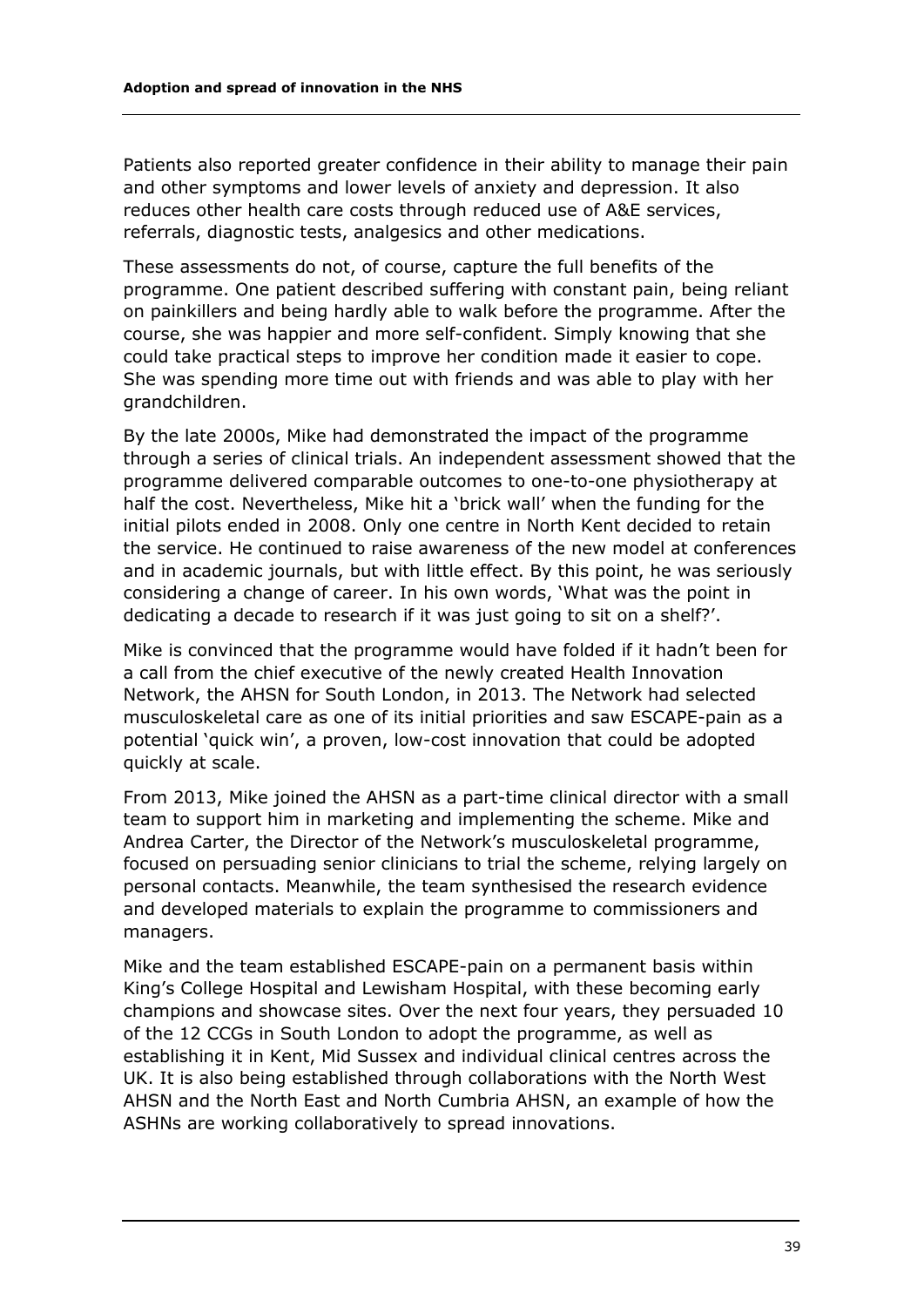One of the main benefits of ESCAPE-pain is that it can be put in place quickly at low cost using existing staff and facilities. Organisations pay a small fee to send their staff on a half-day training course. The Network requires providers to adhere to a number of minimum standards on the content and duration of the programme (there were battles with commissioners who wanted to shorten the programme to reduce costs) and to collect and share data on outcomes.

Nevertheless, Mike explained that one of the greatest challenges was persuading commissioners and providers to make small upfront investments to secure longer term benefits. It was particularly difficult to persuade a fragmented commissioning system to contract for the new service, particularly where commissioners were disconnected with providers. It was easier to make progress in areas where providers were funded through block grants and had greater flexibility to adapt services, without the need for changes to funding arrangements or the details of contracts.

Similarly, the team encountered difficulties in persuading commissioners and providers to invest in the service since benefits would be felt by other organisations, for example taking the pressure off primary care. Some providers operating under payment by activity were concerned that investments in prevention would reduce demand for remunerated services. According to Mike, 'Sometimes they could hear the madness as they articulated these concerns'.

The team's current focus is on introducing ESCAPE-pain in new environments, so that people can access services more easily and patients are able to continue group-based activities after their NHS treatment ends. In particular, the team has developed a new training course, accredited by the Royal Society of Public Health, which allows exercise professionals to lead the programme in leisure and community centres. They have introduced the programme at leisure centres in Camberwell, Peckham and Brixton. The Health Innovation Network team has recently secured a large grant from Sport England to spread the programme in leisure and community settings.

#### **Secure text messaging with school nursing teams**

Children and young people are at high risk of suffering a broad range of health and social challenges including sexual health problems, drug and alcohol problems, stress, anxiety, bullying and abuse, with a doubling in numbers of children self-harming or with depression in the past 10 years. At the same time, they are less likely than others to seek help from health and care services when needed, often because of lack of awareness of services, concerns about trust and confidentiality, or shame or embarrassment about their conditions.

In 2012, a group of school nurses in Leicestershire Partnership NHS Trust approached Jimmy Endicott, a manager in the trust's communications team,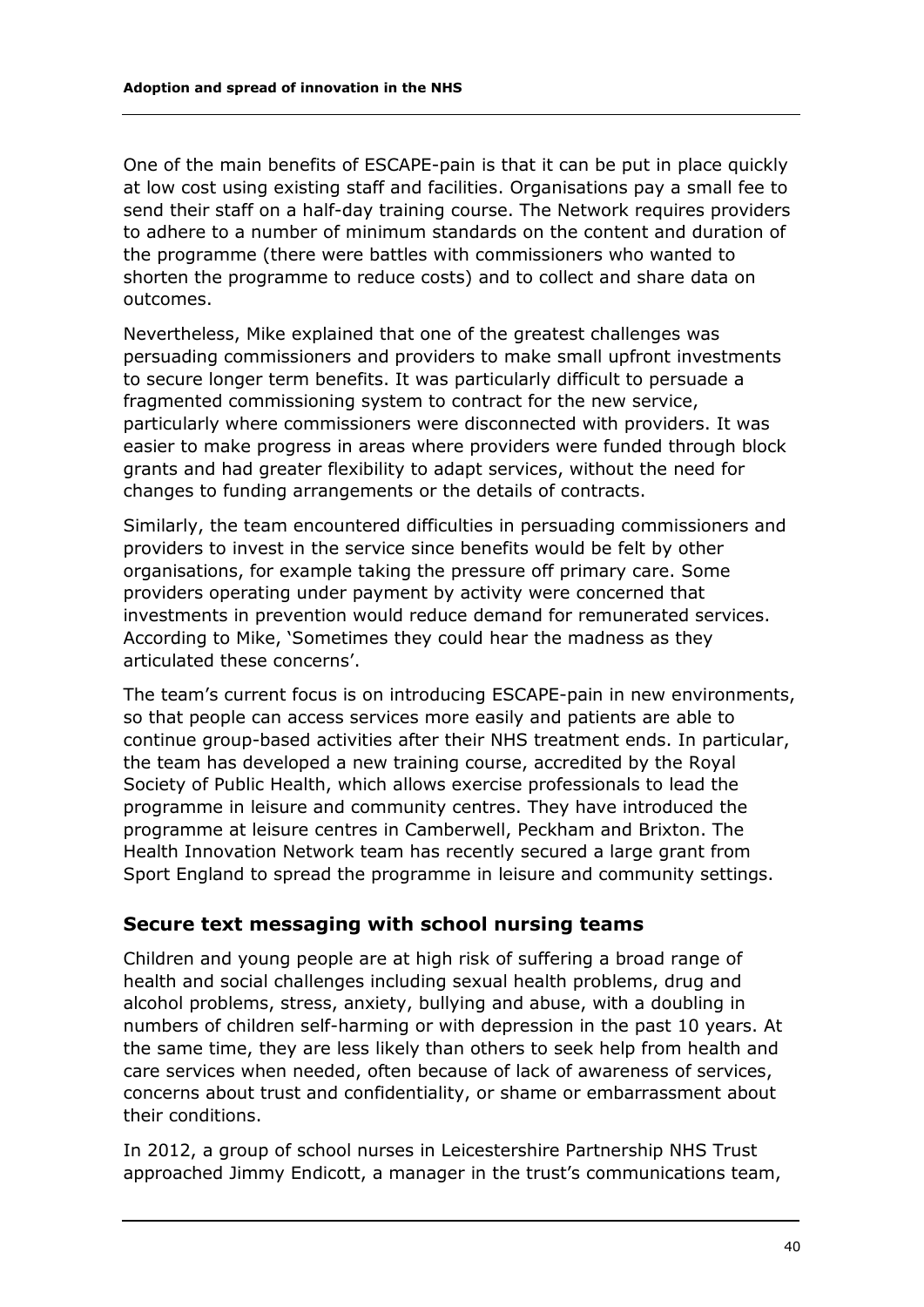for help to improve access to their services. All of the children and young people in their schools had mobile phones, which they used to manage almost every aspect of their lives. But when it came to the NHS, the only available option was to schedule a face-to-face meeting. They wanted to allow children to access help quickly and easily on their phones, but they needed to do this safely, ensuring that all calls were answered, taking swift action for children with severe challenges, keeping an audit trail and protecting confidentiality.

Jimmy put a business case to the trust's senior management team and secured agreement to work with the school nurses as a full-time project lead, as well as initial funding for the project. The director of the trust's families, young people and children's services chaired a project board to oversee the work. Over 2013, Jimmy worked with the school nursing team and a software developer to design a simple text messaging service for the children.

The result, 'ChatHealth', is a web-based application that supports safe and secure messaging between health care staff and service users. Children use a single hotline number or smartphone app to send messages. Staff log onto a secure online portal to view, forward, share or respond to messages. The system sends automatic responses to confirm that messages have been received, signposts alternative help out of hours, notifies staff when action is needed, keeps a track of messages that have been answered or remain unanswered and retains a record of conversations. It provides a mechanism for staff to manage their availability and their caseload and to share cases within teams.

From 2014 to 2015, Jimmy piloted ChatHealth at the trust's school nursing services, which cover 65,000 children and young people in Leicestershire and Rutland. It was implemented easily and delivered immediate benefits. In particular, school nurses started to receive around 100 additional requests for support each month. This included a substantial increase in first-time users and contacts from adolescent boys, who were previously less likely to access face-to-face school nursing services than girls. ChatHealth also provided a simple mechanism for children to contact school nurses during school holidays. Children explained that they were much more likely to send text messages than to ask for face-to-face meetings for advice on sensitive issues such as anxiety, relationships or sexual health problems.

Having successfully established ChatHealth across the trust's services, Jimmy and his team secured funding from NHS England and the East Midlands Academic Health Science Network in 2015 so that they could establish ChatHealth across the country. This meant that they could continue to maintain a small team to market and implement the service. It also meant that they could access advice from the AHSN on issues such as intellectual property, marketing and commercial development of the service.

Over the past two years, the team has supported adoption of ChatHealth within community nursing teams in 27 trusts across the country serving more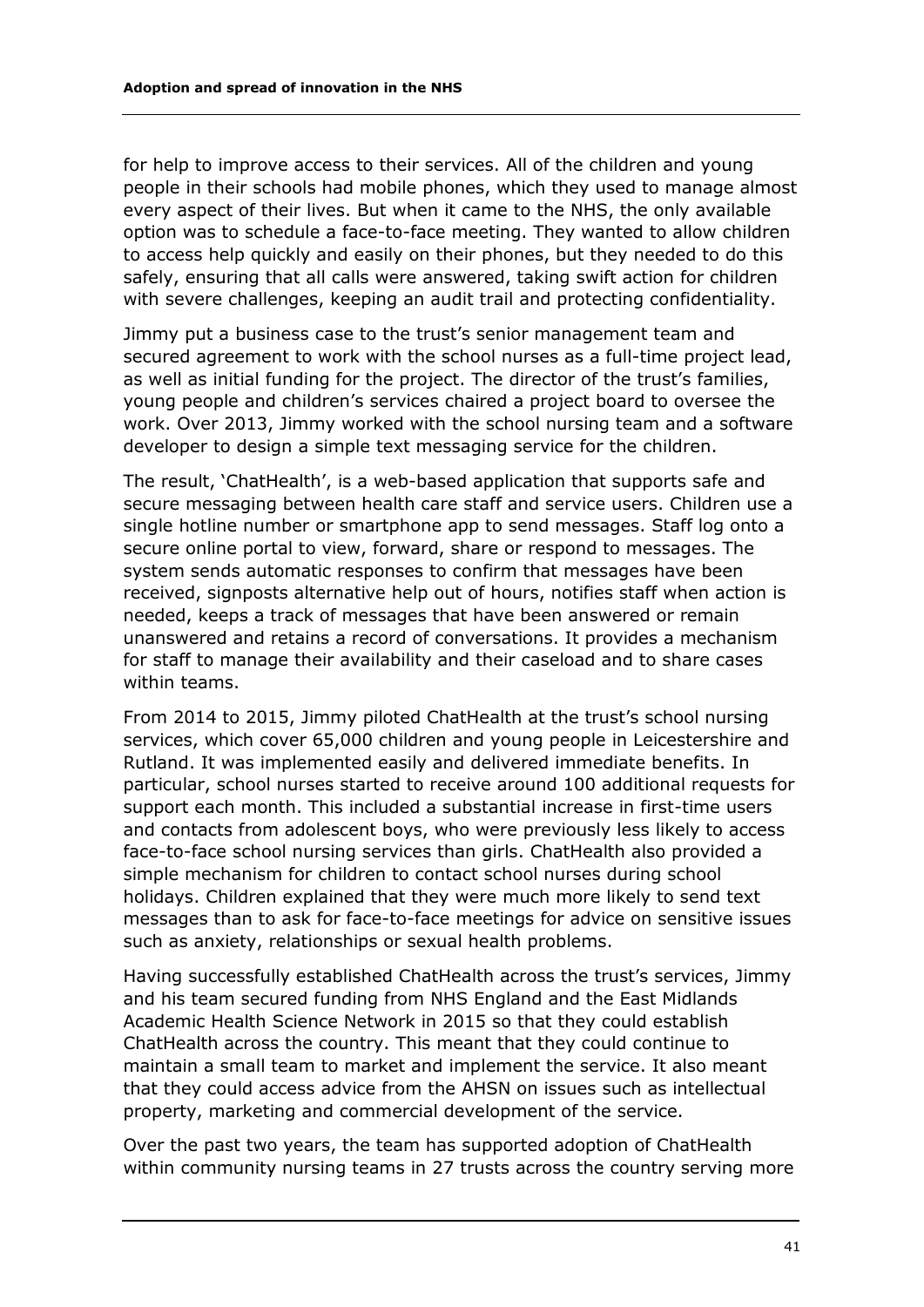than one million children and young people. They have achieved this through showcasing ChatHealth at testbed events and conferences, actively approaching large numbers of community service providers to persuade them of the benefits, providing hands-on support for implementation and attractive pricing. Organisations pay a licence fee to cover the costs of maintaining the service, but the trust does not seek to generate a profit.

School nurses have explained that introducing ChatHealth has led to other beneficial changes in how they deliver their services. In the past, individual school nurses responded to small numbers of ad hoc queries from children while managing their face-to-face appointments. With ChatHealth, the nurses typically take turns in responding to the team's messages, making it easier to respond quickly and making good use of staff time. The teams can manage greater numbers of inquiries with existing resources, while making it easier to offer timely face-to-face discussions for those who would most benefit.

Some teams are now using ChatHealth as a route for helping children access other services and as a mechanism for linking together health, social care, police and others with an important role in protecting children. Others are using ChatHealth to share information with children on sexual and mental health. Meanwhile, the ChatHealth team is extending the service so that it can be used by health visitors, mental health teams and social services.

One particularly striking feature of the project is the relative speed of progress from identifying the problem through to developing a new project and implementing it across multiple sites. It is possible to point to a number of unusual features of the project which might explain this: the chief executive and senior management of the trust had an interest in and prior experience of supporting innovation; staff at the trust were able to access someone, in Jimmy, with specific commercial and project management skills for support; staff were able to access quickly the small amounts of funding needed to put in place a dedicated project team, rather than attempting to set up the project in their lunch breaks; NHS England and the AHSN stepped in quickly to support wider implementation, without the delays encountered in other projects.

Jimmy suggests that the initiation of the project by frontline staff and the development of ChatHealth within an NHS provider had advantages. Staff worked with external parties to develop a simple, low-cost system that fits seamlessly with existing services to meet a defined need. It is possible that NHS organisations find it easier than private firms to access senior decisionmakers in other NHS organisations and to convince them of the benefits of new services. Conversely, NHS organisations were less well placed than private firms to market new services actively and to scale up to support implementation.

Nevertheless, Jimmy emphasises the time and effort needed to support widespread adoption, even for relatively simple, proven services that fit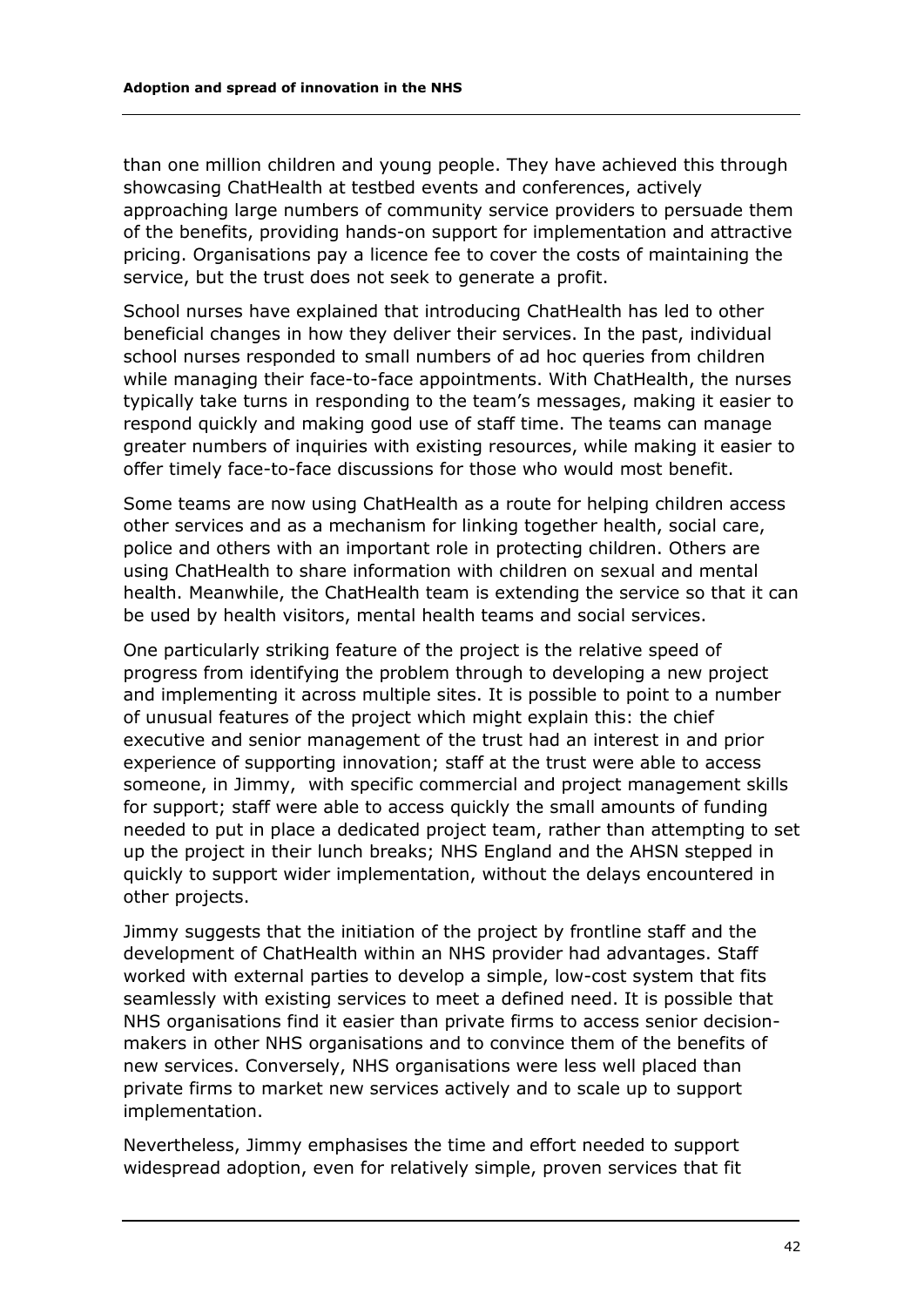smoothly with existing systems: 'We aren't able to have a single conversation with school nurses across the country about adopting an effective model. Instead we have to knock on doors one at a time. We spend a lot of time out on the road, meeting people, convincing them of the benefits of the system and then training them to use it.'

#### **Improving diagnosis and treatment for atrial fibrillation**

Around a million people in the UK suffer from atrial fibrillation, an irregular heartbeat associated with coronary heart disease, which causes dizziness, tiredness and shortness of breath. Without appropriate treatment, people with atrial fibrillation are up to five times more likely to suffer strokes, with the risk of severe disability and early death. In 2014, NICE estimated that around 250,000 people in the UK have undiagnosed atrial fibrillation. Meanwhile a huge proportion of those who have been diagnosed are not receiving the correct anti-coagulation medicine to prevent stroke. Based on these numbers, better diagnosis and treatment could prevent around 7,000 strokes, avoid more than 2,000 people suffering severe disability, and prevent 2,000 premature deaths each year.

In 2014, the Innovation Agency (the AHSN for the North West Coast) launched a major programme to improve diagnosis and treatment for people with atrial fibrillation, with the aim of cutting the region's higher than average number of strokes each year. This has included a particularly wide range of projects including awareness-raising campaigns, support for the introduction of new mobile technology, the implementation of a more effective stroke prevention pathway, and rigorous benchmarking of local systems' performance in improving outcomes.

As Julia Reynolds, Head of Programmes, explained, the initial challenges were to raise awareness of the problem and support more effective early diagnosis of atrial fibrillation. The team ran public-facing campaigns with charities and other partners and events for clinical staff to raise awareness of the importance of checking for abnormal heart rate. It also invested in introducing new, relatively low-cost diagnostic tools, MyDiagnostick and the Kardia AliveCor, into 150 GP practices and community services so that they could rapidly and accurately identify irregular heart rhythm in the community. In a single year, this potentially enables 180,000 new screenings that may have prevented 70 or more strokes per year, with savings of £1,680,000 in NHS and social care costs.

Since then, the team has pursued opportunities for a broader range of services to check people's heart rate in different settings, including pharmacies and adult social services. In one area, the clinical commissioning group is training the fire and rescue service to carry out heart-rhythm checks as part of their 'safe and well' visits, which focus on helping older people prevent domestic fires. So far, more than 1,000 screens have been carried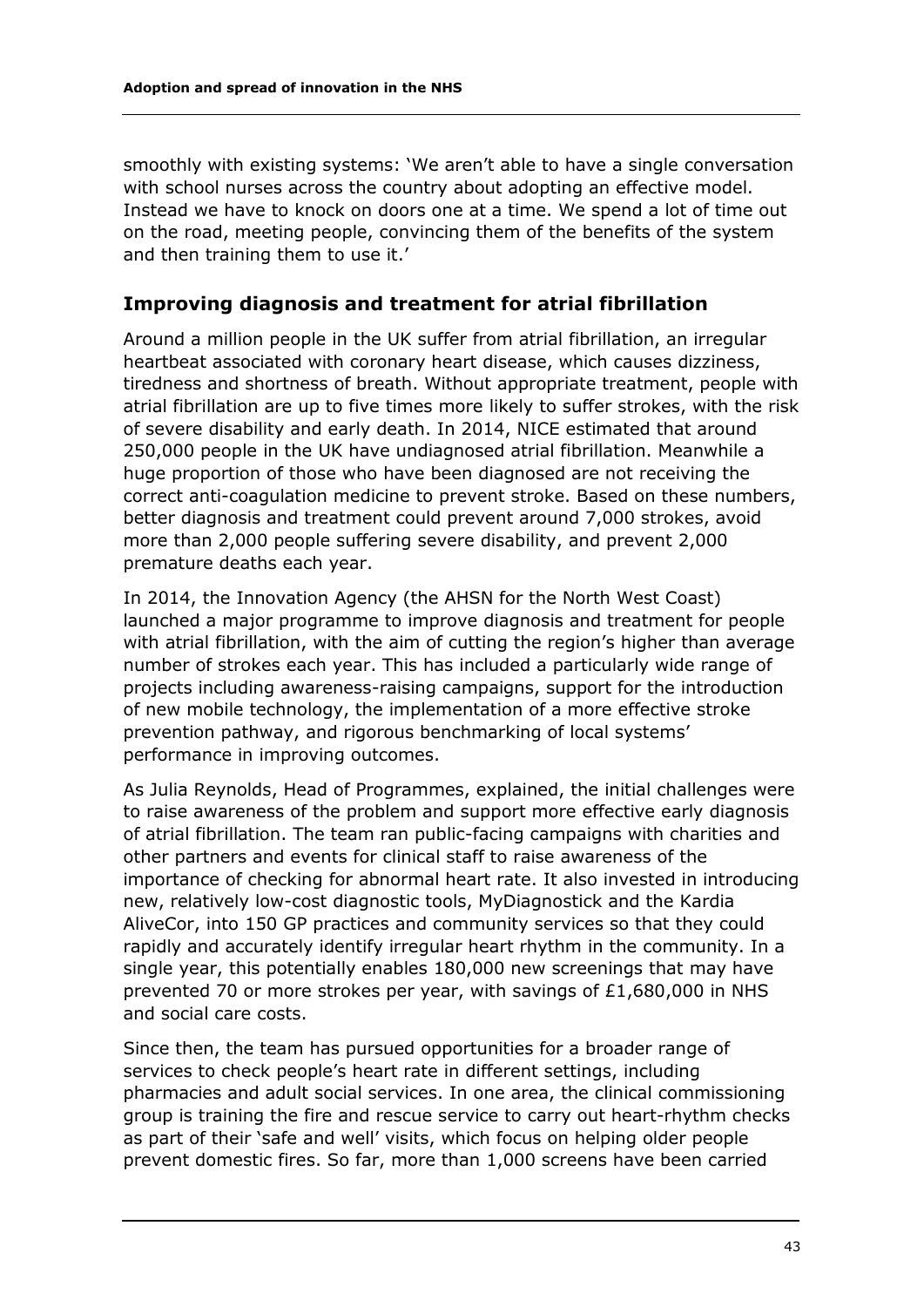out with 29 people identified with irregular pulses, potentially avoiding one to two strokes this year. In total it is estimated that the Innovation Agency has prevented around 256 atrial fibrillation-related strokes since it started its work in 2014.

As part of the programme, the Agency has worked closely with more than 25 external partners including pharmaceutical firms, charities and clinical bodies. For example, it has secured more than £250,000 in match funding from pharmaceutical firms and device manufacturers that have an interest in effective diagnosis and adoption of good treatment practice. As Julia explained, some NHS organisations in the region were nervous of partnership working with private providers, in particular for fear of creating conflicts of interest. The AHSN played an important role brokering and overseeing these alliances between private providers and NHS organisations so that the NHS could benefit from financial support and expertise from the private sector while managing perceived risks.

With increasing numbers of patients diagnosed with atrial fibrillation, a second major challenge was to improve treatment and address variations between services, in particular ensuring that people were taking the right doses of anti-coagulation drugs and that their blood clotting times remained within an appropriate range. While warfarin is a cheap and effective anti-coagulant, patients respond differently to the drug, in part because of adherence to their medication plan, lifestyle choices and genetic make-up. Part of the AHSN's approach has been to support a new commissioning toolkit and pathway for treatment of atrial fibrillation, with the focus on using available technology and making better initial routine assessment of patients with atrial fibrillation, better approaches to calibrating warfarin doses, use of alternative drugs for some patients, and more effective support for patients to manage their conditions on their own. It has also shared with GPs the North East and North Cumbria AHSN's Atrial Fibrillation Card Deck, a user-friendly guide to effective management of atrial fibrillation in primary care.

For Julia, there is an important role for awareness-raising activities and investment in materials that synthesise the evidence and explain good practice. However, there also needs to be active engagement with clinicians to persuade them of the need for change and win them over to new approaches, and practical support for providers to make purposeful changes to systems and processes, 'Otherwise, there is a risk that only the most "sticky" innovations get adopted or only the most enthusiastic individuals are able to introduce them effectively and sustainably.' (As Julia notes, the publication of NICE guidance in 2014 was not, in itself, sufficient to drive rapid changes in how services are delivered.)

As the programme has developed, the Innovation Agency has therefore provided hands-on support to make it easier for providers to improve care pathways. For example, it is working with a collaborative of clinical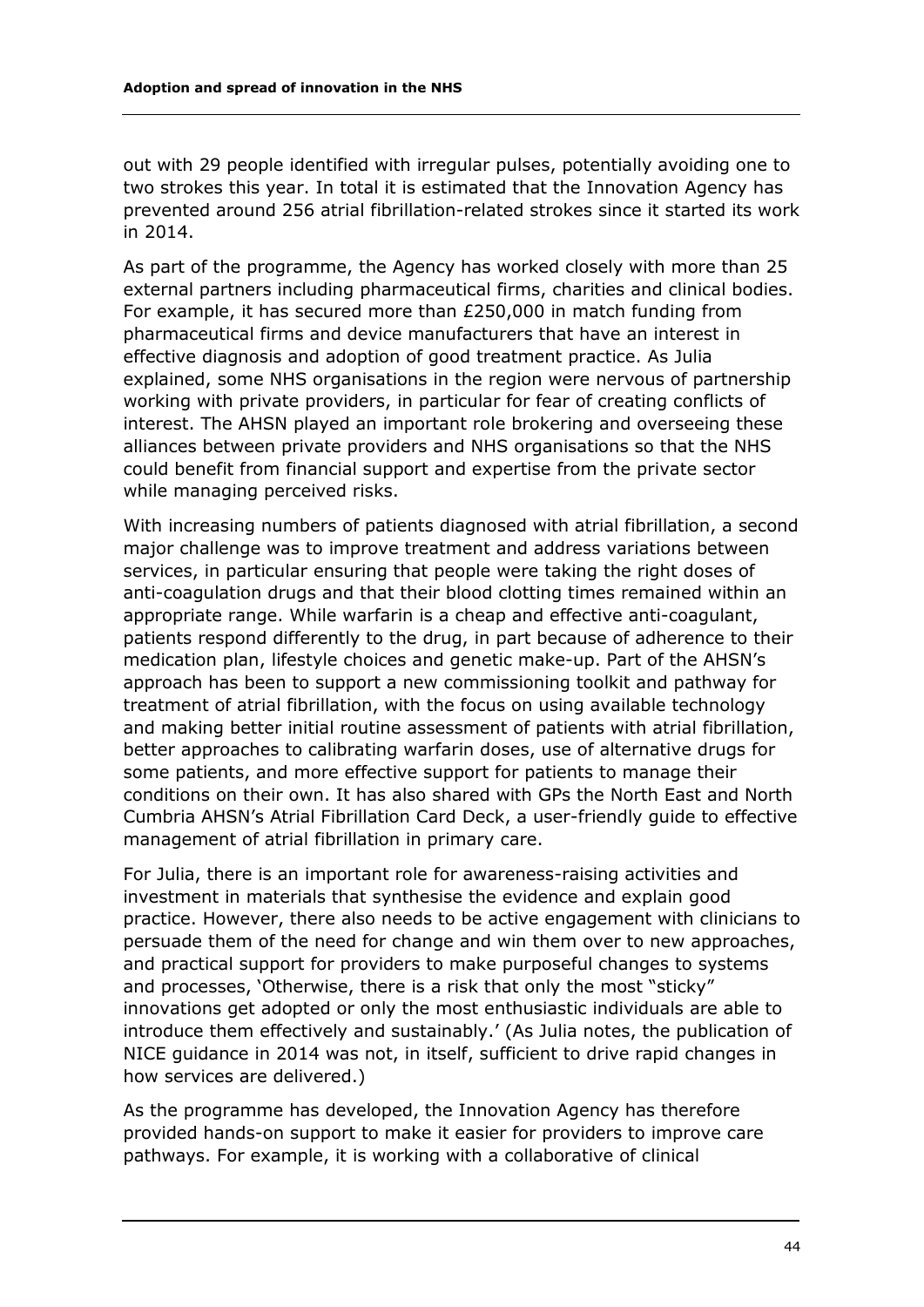commissioning groups and more than 100 GP practices in Cheshire and Lancashire to implement changes to preventive services for people with atrial fibrillation. In doing so, it is drawing on the West of England's quality improvement programme, 'Don't wait to anti-coagulate', which includes tools for assessing performance and testing changes to anti-coagulation services. Alongside this, the Agency has adopted the Greater Manchester AHSN's Atrial Fibrillation Data Landscape Tool, which brings together existing data on service performance and provides a basis for comparing services and identifying opportunities for improvement.

One notable feature of the project has been the degree of joint working across the large numbers of AHSNs that are focusing on atrial fibrillation as a priority. Julia highlighted the opportunities to share learning and adopt tools and approaches developed by other AHSNs, while individual AHSNS remained responsible for supporting implementation in their regions, drawing on strong links with local organisations and their understanding of the local context.

Like other interviewees, Julia emphasised the challenges of supporting adoption and spread of innovation in highly fragmented local systems. It was particularly difficult to make rapid progress when she needed to engage with individual clinical commissioning groups and providers. Conversely, it was possible to work much faster when there were established forums bringing together commissioners and the providers of specific services across the region, particularly if there was a degree of shared governance and administrative infrastructure to set shared objectives and monitor progress. The partnerships responsible for delivering the two sustainability and transformation plans for the North West Coast might provide a basis for making progress across the whole region in future.

Like other projects we looked at, the Innovation Agency's atrial fibrillation programme is fast moving and continuing to evolve. Current projects include genotype-guided dosing for patients using warfarin in anti-coagulation clinics so that they can be prescribed the right dose of warfarin or consider alternative drugs faster if a sensitivity is identified. The AHSN is also exploring scope for patients to play a more active role in monitoring their conditions. (There is evidence that supporting patients to monitor their own bloodclotting times helps to improve management of the condition and their time in therapeutic range). This means that the evidence base needs to evolve too, and much more quickly than it is currently. The Innovation Agency is evaluating the impact of introducing new diagnostic tools, genotype-guided dosing, and self-monitoring as well as other digital innovations.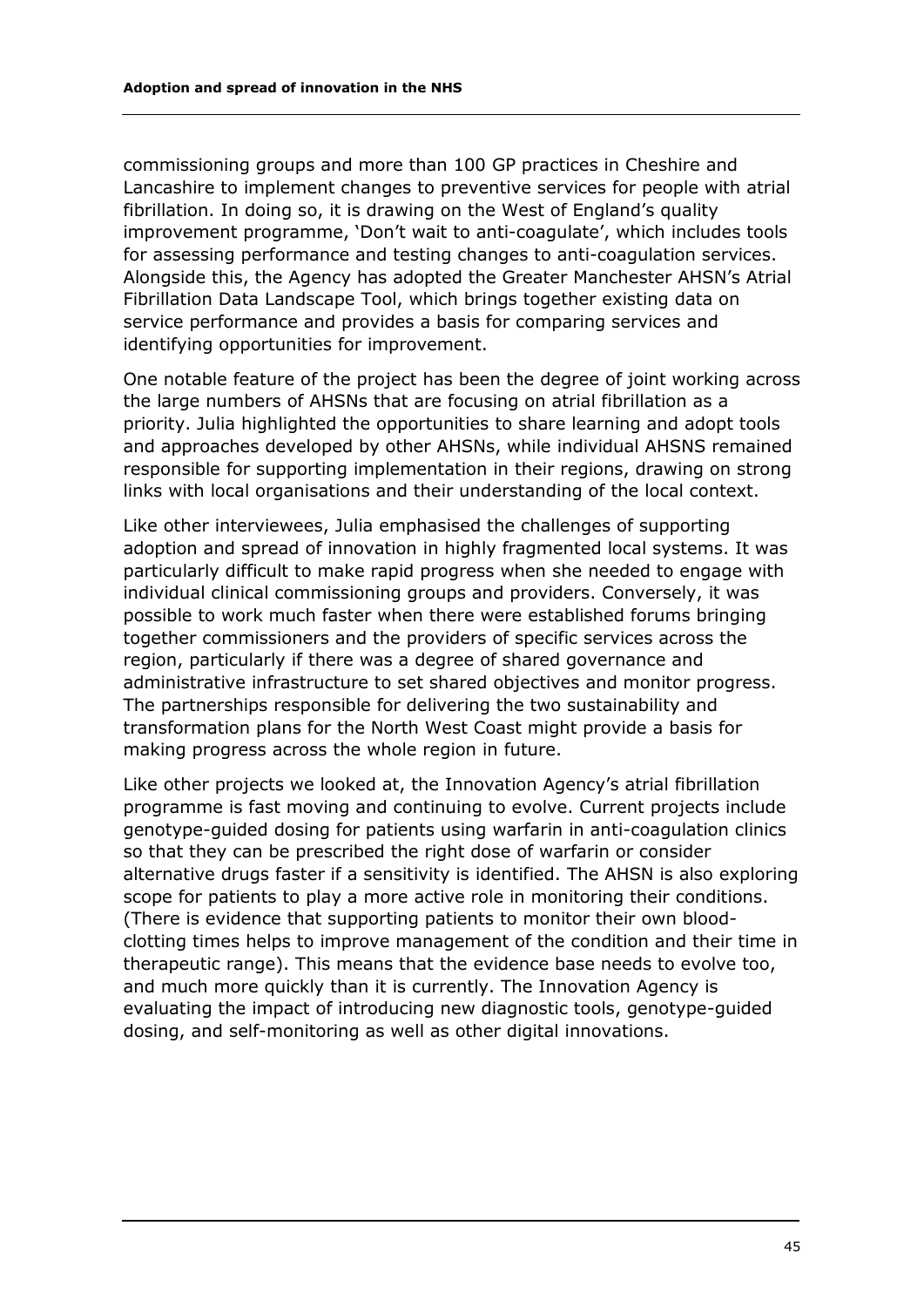#### **Age UK care co-ordinator roles**

Older people with long-term conditions often face a bewildering array of disconnected services rather than joined-up, holistic care. In many cases, older people with a broad range of physical health, mental health and social care needs receive unco-ordinated, sometimes conflicting care, with substantial gaps, rather than personalised support. In the worst cases, and there are many of these, older people shuttle repeatedly in and out of hospital, with no sustainable plan to keep them fit and well, leading to rapid deterioration and a loss of independence many years earlier than necessary.

In 2012, Age UK decided to use its skills and resources to support the health and care system in addressing these problems. The idea was to use Age UK staff to co-ordinate disparate health and care services for vulnerable older people, with a focus on providing holistic packages of care and joining up the support available from health and care services, charities and volunteers.

The first phase of the project was a pilot care 'personalised integrated care programme' for older people in Cornwall. Age UK worked in partnership with general practitioners, community teams and social services to stratify risk in the population and to identify a group of older people with multiple long-term conditions who were at particular risk of unplanned hospital admission. A trained Age UK care co-ordinator held a series of structured conversations with older people on the programme to understand their personal goals, the challenges they were facing, and the type of support they most needed, before working with other services (GPs, practice nurses, social services and others) to develop tailored care plans. Participants received three months of intensive support to help them regain independence, often including some health and care services, support from volunteers, connecting with other older people facing similar challenges and joining community groups. When the programme ends, they are able to keep in touch with care co-ordinators and are encouraged to maintain links with volunteers and the services they have been introduced to when the programme ends.

The results from the Cornwall pilot were dramatic. There was a 26 per cent reduction in emergency hospital admissions for participants, a 5 per cent reduction in elective hospital admissions and, despite the focus on identifying and addressing unmet needs, an 8 per cent reduction in social care costs. Participants reported an average 20 per cent improvement in their wellbeing, with 20 per cent going on to become volunteers themselves. The programme also provided a catalyst for health care, social care and voluntary sector services to work together in effective partnerships.

With such positive evidence from the initial pilot, Age UK was eager to extend the programme to a larger number of sites. The financial offer was extremely generous. Age UK was offering to make a substantial investment, asking only for match funding from health and social services. Nevertheless, it struggled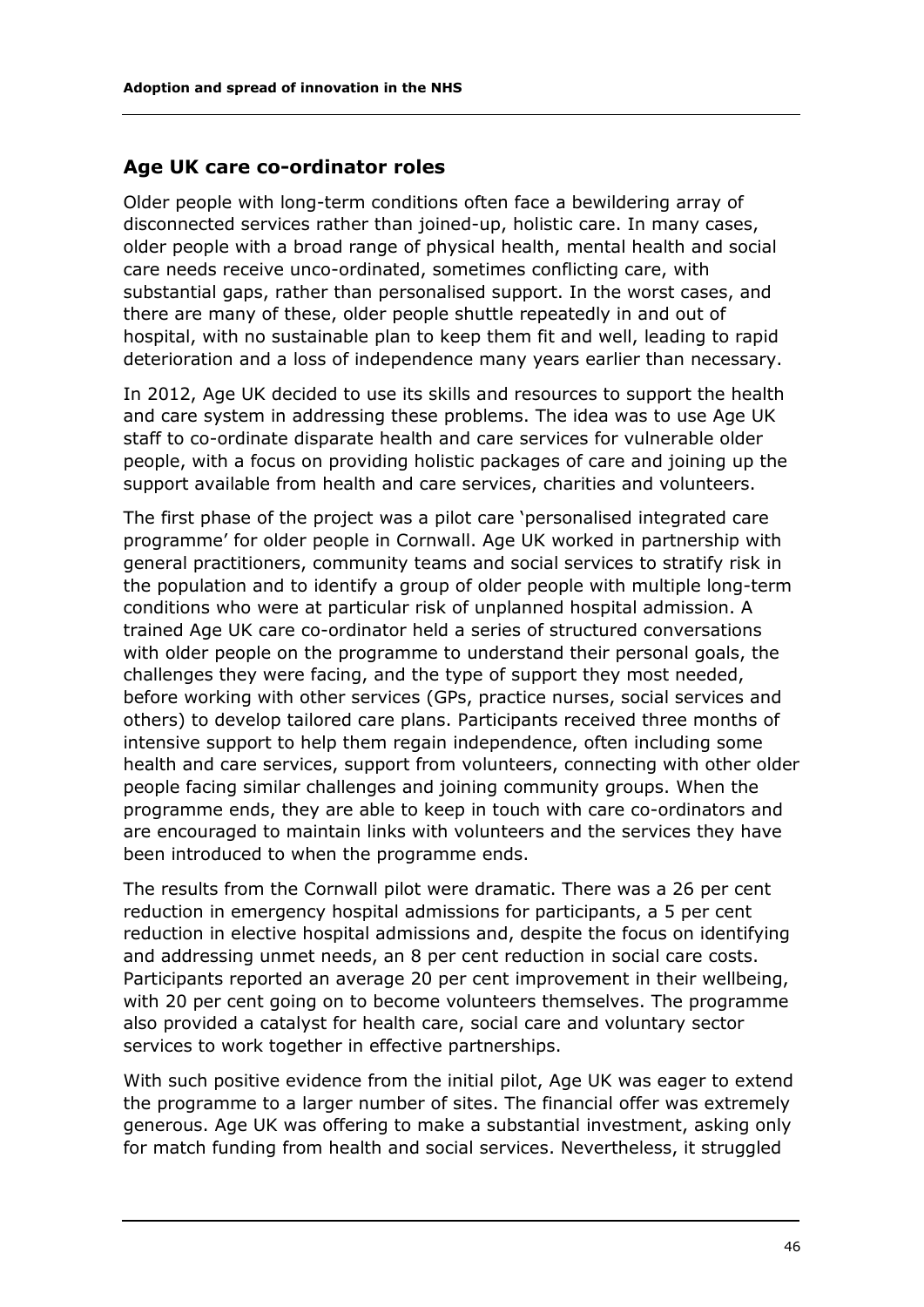to make contact with commissioners and identify localities that were well placed to adopt the programme.

In 2015, Kent Surrey and Sussex AHSN joined forces with Age UK to help address these barriers. It saw an opportunity to help in raising awareness of a successful programme, identifying clinical commissioning groups and localities that would be interested and have the capability to test the programme and establish local partnerships, and developing commissioning cases for the programme.

Over the next two years, Age UK recruited 14 more sites. It put in place a number of processes to ensure that commissioners and providers were committed to and ready to make a success of the programme, including requirements to establish a partnership across health and social care, to sign an agreement on how the partnership will work together and to provide some match funding. A key commitment is for each of the partners to participate in a monthly board meeting to co-design the service and monitor performance.

During the initial stage of the projects, the Age UK team works with commissioners and providers to adapt the scheme to the local system. There are a small number of essential components that need to be retained across all sites, for example risk stratification, the structured conversation that care co-ordinators hold with participants, regular multidisciplinary team meetings, and a common performance management and outcomes framework. Beyond this, there is considerable scope to flex the programme to fit with existing services. As the programme has expanded, an important development has been the establishment of a learning forum that brings together the care coordinators and partners from all of the sites to compare performance, discuss the challenges they are facing and share ideas about how to make improvements.

As the pilots have expanded, Age UK and the Kent Surrey and Sussex AHSN have continued to measure the impact of the programme. The new pilots in Kent, Surrey and Sussex have demonstrated improvements in participants' wellbeing and reductions in use of hospital services comparable to the original pilot in Cornwall. There is evidence that the programme achieves a 600 to 700 cost reduction per participant for the NHS, in addition to the reduction in social care costs. Research by the London School of Economics suggests that £1 invested in the programme delivers  $£4$  in benefits. The Nuffield Trust is completing a large study tracking the impact of the programme for patients over several years.

Care co-ordinators and multidisciplinary teams are now becoming more common in health and social care, with a range of alternative approaches. One of the challenges the team faces is persuading commissioners and providers to adopt their programme rather than alternative models. Perhaps the most striking features of the programme, in comparison with others, are the use of people outside the health and care system for the care co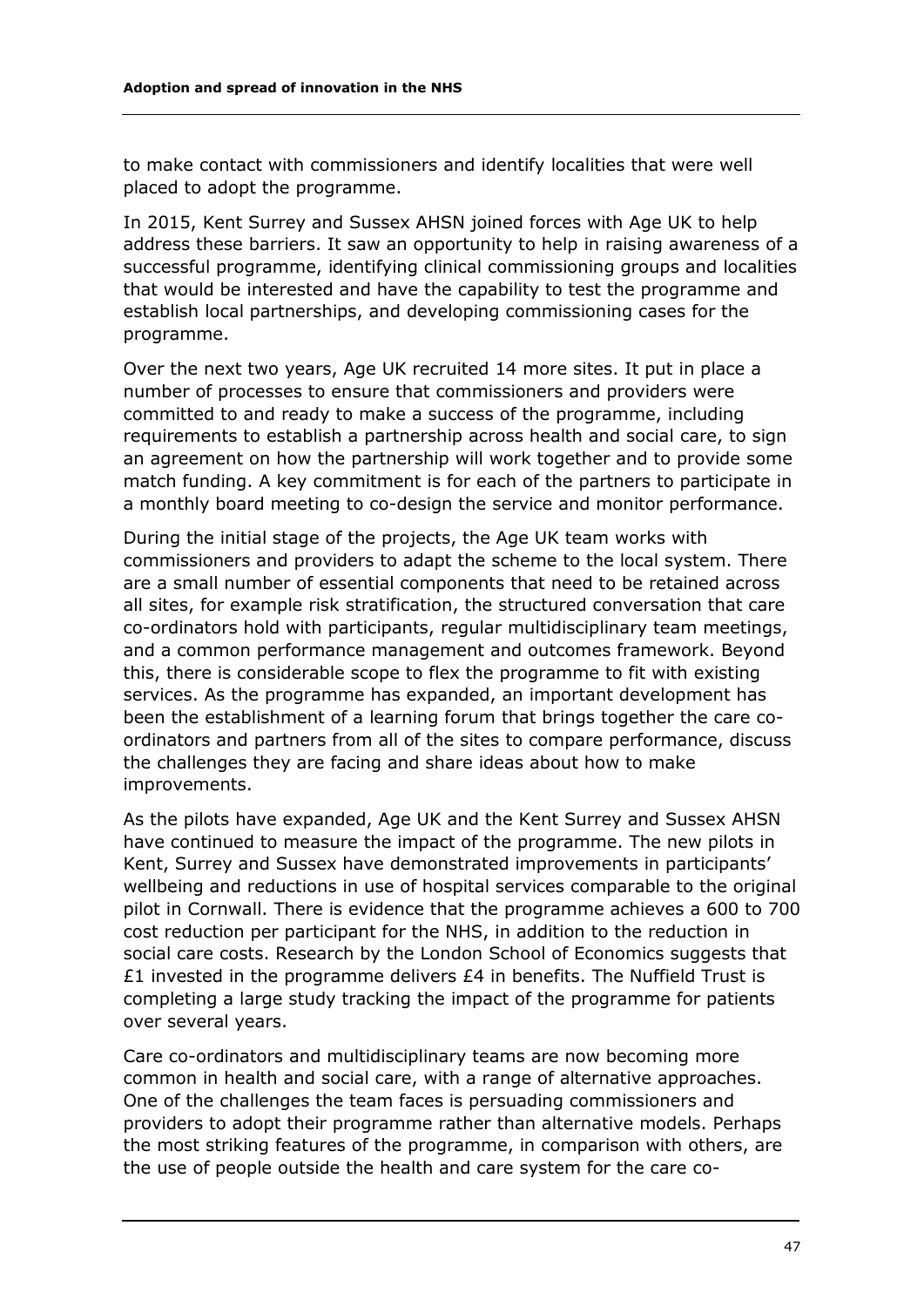ordination role, the greater focus on individuals' overall wellbeing than typical in health and care services, the primary role of non-medical support, and the use of a wide range of low-cost, but hugely beneficial, services to help people regain independence.

For many participants, the most important benefits of the programme were getting help to walk the dog, regaining confidence to go shopping, being taken out to tea, making friends, and reconnecting with their communities. A key feature of the programme appears to be addressing isolation and disconnection as an underlying cause of health and social care challenges, rather than simply addressing the physical and mental health consequences. One GP mentioned a couple who had not left the house for six months before the programme. It was these issues that, as he saw it, the statutory health and social care services were failing to pick up.

As the pilots are ending, commissioners are considering whether to commission Age UK's care co-ordinators on an ongoing basis. One site in Kent has done so, a small number of sites have decided to incorporate principles from the programme into alternative services and other decisions are pending. Despite the convincing evidence of effectiveness, securing small amounts of funding for a low-cost new service remains a substantial challenge.

#### **Emergency department checklists**

Across the English NHS, emergency departments are coping with increasing demand, an ageing population with increasingly complex needs and a shortage of inpatient beds. Facing a national workforce shortage, they are increasingly reliant on locums and non-specialist staff. The pressures on emergency departments reach a peak during winter, with overcrowding, patients being managed in makeshift overflow areas, and insufficient staff numbers for the volume of patients being seen. During these periods, there is an increased risk that staff fail to monitor and treat patients appropriately. As a result, patients have been allowed to deteriorate, leading to more severe illness, prolonged hospital stays and, in some cases, avoidable deaths.

In 2014, Emma Redfern, a consultant in emergency medicine at University Hospitals Bristol NHS Foundation Trust set about finding a solution to these challenges. She started with a review of serious untoward incidents in the trust's emergency department from 2011 to 2014, which revealed basic failings in the provision of care in periods of overcrowding. Patients with chest pain had not received regular electrocardiograms to ensure treatment for heart attacks; patients with Parkinson's disease had not received appropriate drugs rapidly, leading to lengthy, unnecessary hospital stays; patients with sepsis had been allowed to deteriorate significantly before action was taken.

Emma's response was to develop a simple checklist of tasks that had to be completed for every patient who presented to the emergency department,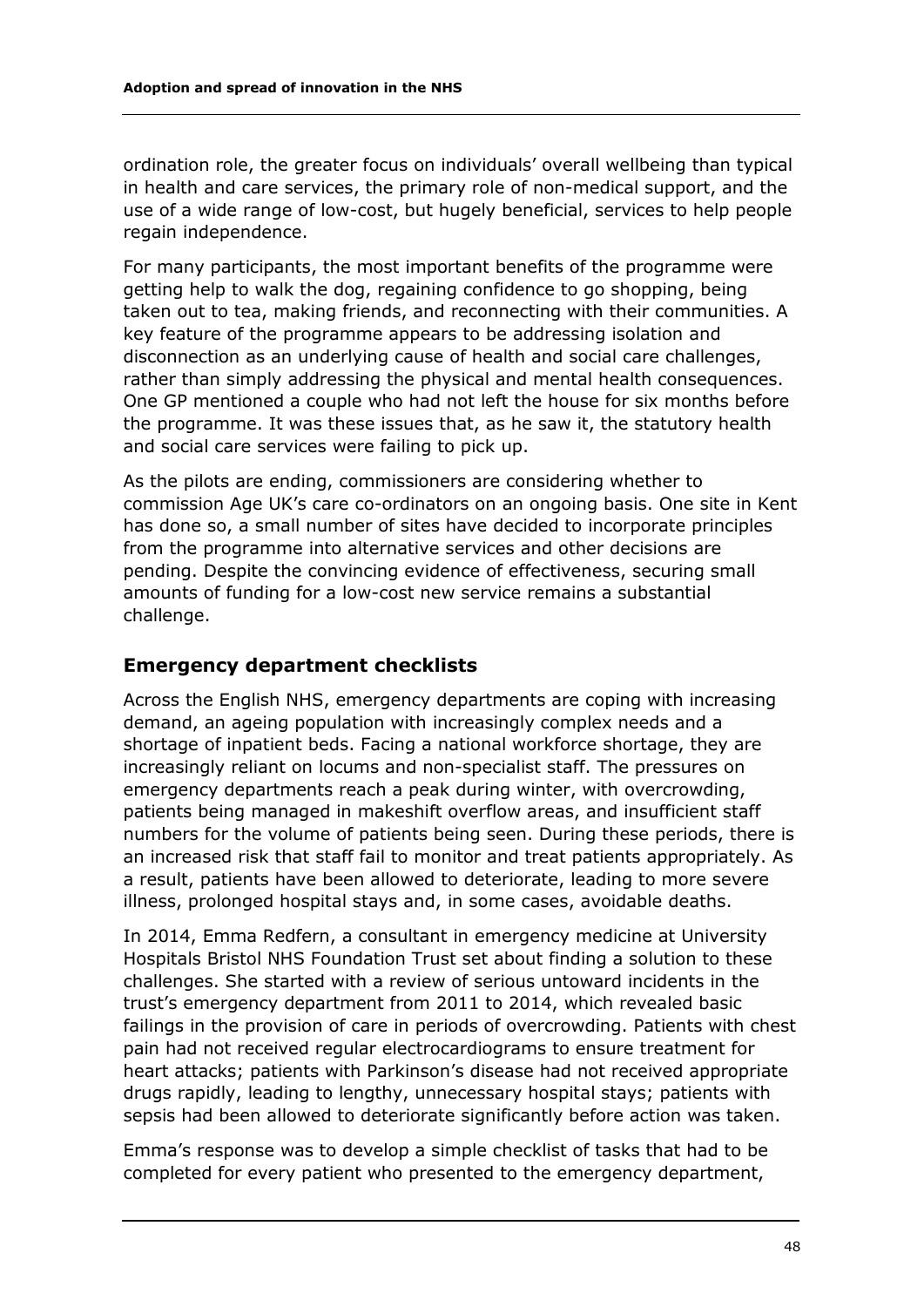whether the department was experiencing overcrowding or not. The purpose was to provide guidance for staff who were not used to working in the emergency department and to ensure that no essential tasks were missed, even during busy periods. For example, it included checking that vital signs are measured on admission to the department, completing an early warning score to identify high-risk patients, taking blood tests, carrying out an electrocardiogram, and continuing to monitor vital signs hourly. It also included specific requirements for stroke, fractured neck of femur, sepsis and other conditions.

The next stage was to implement the checklist within the trust's emergency department. The team ran engagement and teaching sessions with nurses and doctors to explain the process, seek feedback and address their concerns. Experienced nurses were initially offended that they were being asked to confirm that they were carrying out basic tasks. It was important for the team to spend time discussing the trust's performance data and recent incidents to convince nursing staff of the case for change. Nurses were also concerned that the checklist would create more paperwork, leading the team to replace traditional handwritten notes with the checklist.

In a subsequent phase, the team secured funding from the Health Foundation's Shine programme to measure impact and improve the model. They used the grant to recruit a research nurse who would compile baseline data on performance in carrying out the tasks in the checklist and monitor its impact. Over the first six months, this led to refinements such as ensuring that patients received food and drink and that next of kin were informed that they were in hospital.

Following adoption, the trust delivered 5 to 25 per cent improvements in compliance with the different activities on the checklist. For example, there was a 5 per cent increase in patients with suspected strokes receiving a CT scan within an hour; an 11 per cent increase in stroke patients being treated within the appropriate pathway; and a 25 per cent increase in completion of early warning scores and hourly vital signs monitoring. Since introduction of the checklist at the trust, there have been no clinical incidents related to failure or delay in recognising that a patient is deteriorating. However, there was also evidence that compliance rates began to drop once the enthusiasm associated with the new project had died down. As well as instituting the checklist, the team found that they needed to put in place a routine process for senior nurses to review a sample of notes from the day and feedback problems to colleagues.

Since 2015, Emma has been working with a team from the West of England AHSN to ensure adoption of the checklist across the region. As Emma explained, organisations need to invest between £15,000 and £18,000 to implement the checklist effectively. The main cost involved is allocating staff to collect baseline data on the emergency department's performance, collect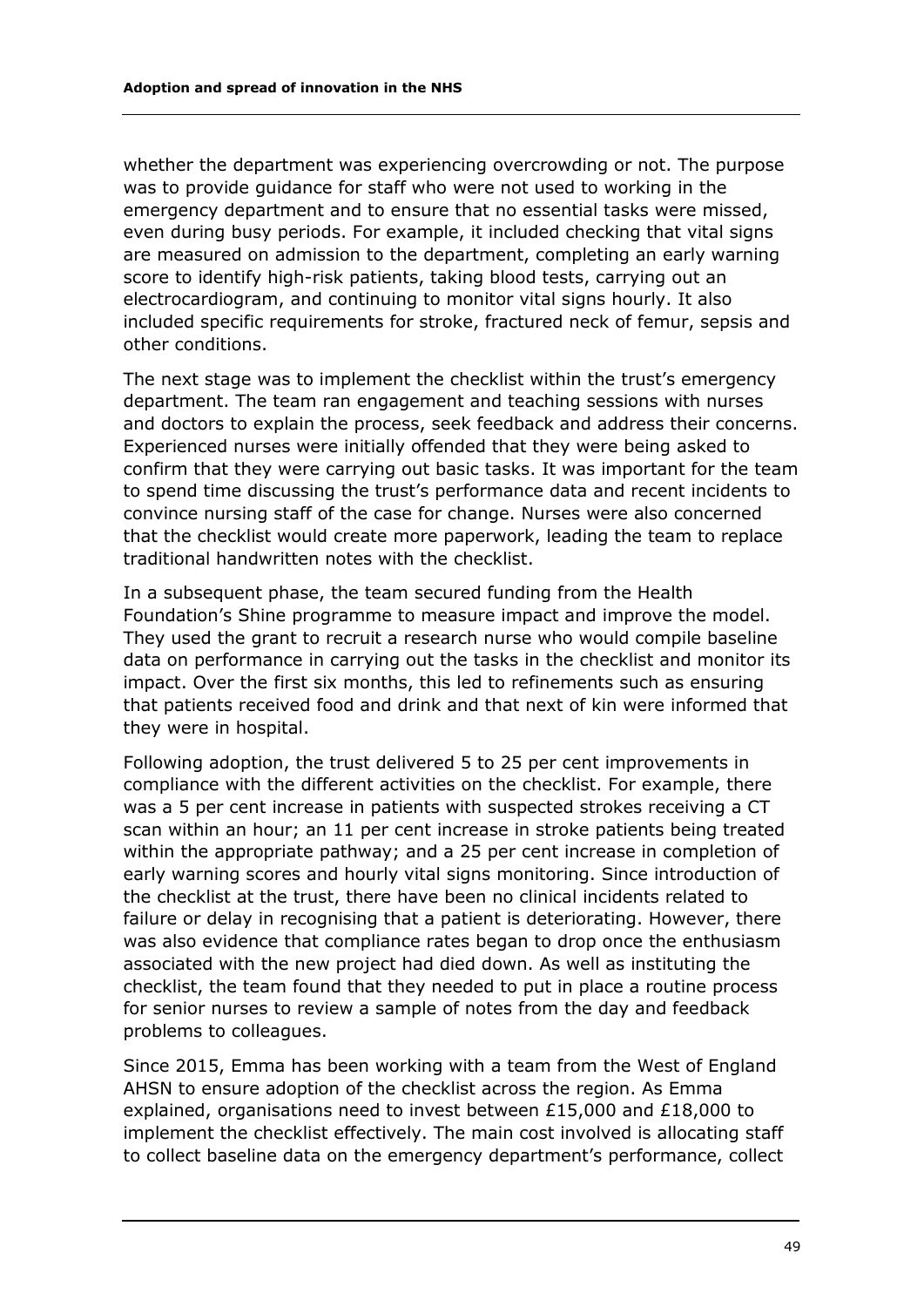new data as the checklist is introduced and provide feedback on the impact to staff every six weeks. The West of England AHSN has provided this funding for adoption of the checklist in the region's seven emergency departments and within the ambulance service. The national bodies have also played a useful role in raising awareness of the toolkit, including through a case study on NHS Improvement's website.

As Emma explained, some of the adopting sites made rapid progress in developing the checklist. Others needed more active encouragement and support; at these sites, it was particularly important to collect data and for senior staff to make the case for change to their colleagues. One unit was unconvinced of the need for the checklist and only engaged actively after a series of serious incidents highlighted the need for improvement. The team had also helped sites to adapt the checklist to local challenges, for example, introducing new requirements and key performance indicators to address specific problems highlighted by complaints or incidents.

In addition to supporting adoption, the AHSN has created a network for the seven sites and the ambulance service to benchmark progress and share learning. The consultant leads, nursing leads and data collectors for each of the sites meet annually and join a conference call every six weeks to share information on challenges they are facing, approaches they are testing and performance data. In the past, there had been a high degree of rivalry and unwillingness to learn from neighbouring sites. The collaborative is helping to develop a more collegiate relationship, with each of the sites recognising that they can support and learn from others.

Where AHSN support was not available, it was very difficult for sites to find the funding needed to deliver the project. This was despite the fact that the actual amount of funding was extremely small, the benefits for the adopting organisation were significant, and the impact was seen almost immediately. There were few emergency departments in a position to release staff from operational duties to support the project. From October, it was usual for trusts to cancel study leave, cancel meetings and pull any staff working on other issues back into service delivery. A number of consultants at trusts outside the West of England had planned to implement the checklist but were unable to secure funding to do so.

In addition to supporting the seven sites, the West of England AHSN has supported the development of a toolkit that other emergency departments can use to adopt the checklist. This should help sites with access to resources and improvement capability to apply the toolkit in a systematic way. However, Emma was sceptical about how many sites would be able to do so on their own, even with publicity on the need for improvement and the benefits of the model. 'The problem is that emergency departments are firefighting all of the time and unless somebody goes to help them, it is unlikely that they are going to pick this up.' She was in discussion with three other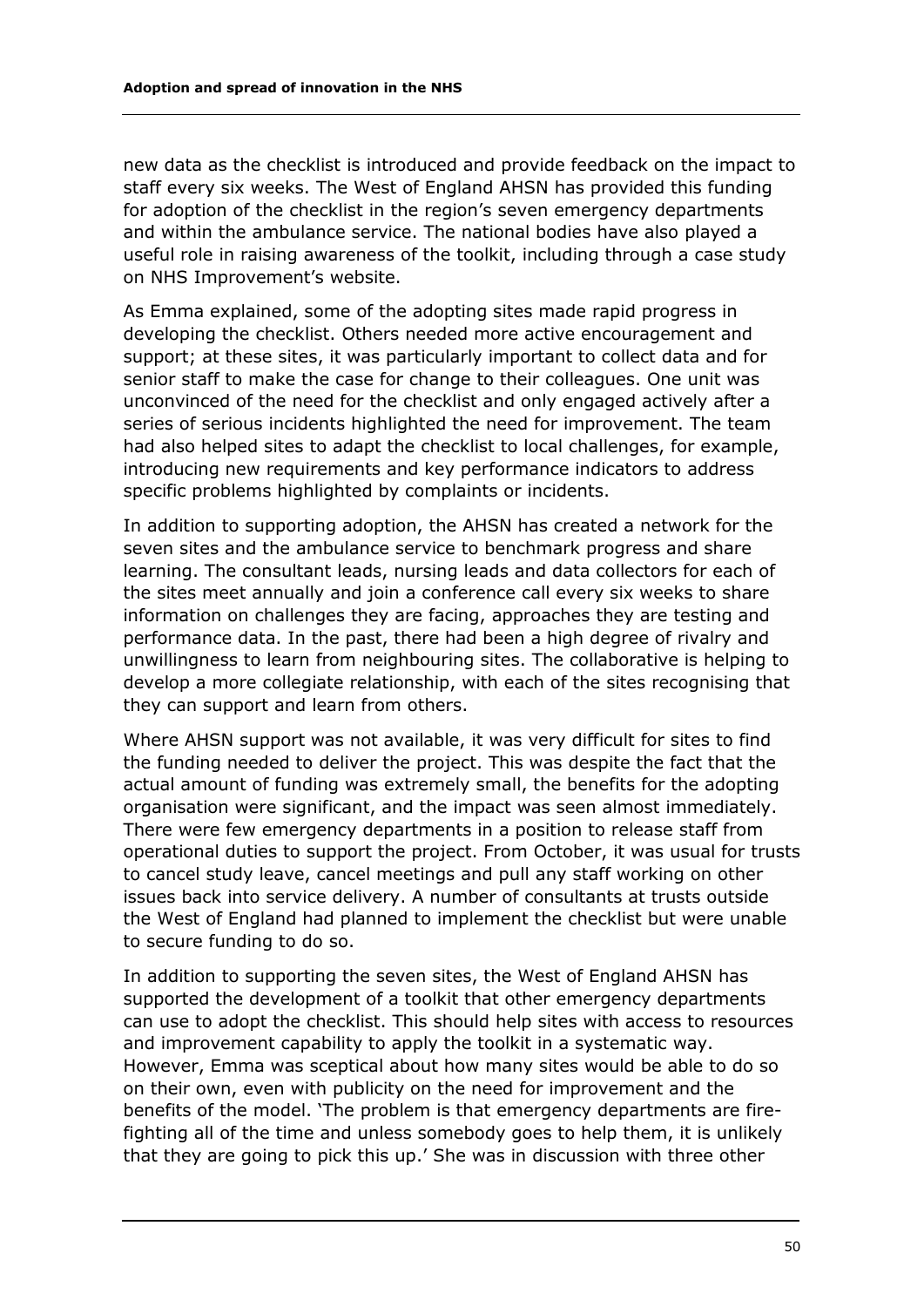AHSNs that were considering whether they could support adoption in their regions.